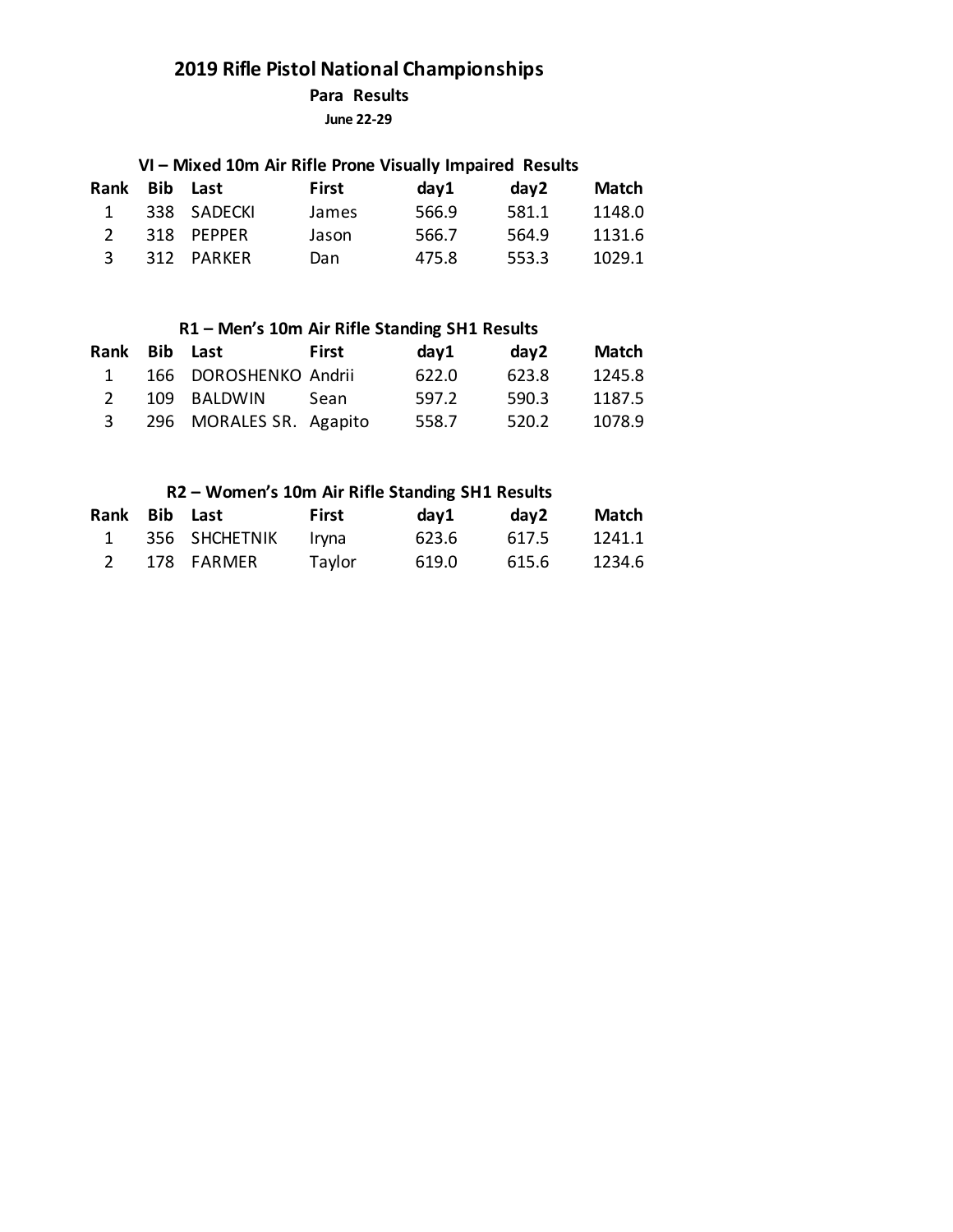|                |      | 10M R3            | Rifle Prone Mixed SH1 Results |                     |      |              |       |
|----------------|------|-------------------|-------------------------------|---------------------|------|--------------|-------|
|                |      | Champion          |                               | Iryna Shchetnik     |      |              | 254.7 |
|                |      | 2nd Place         |                               | Andrii Doroshenko   |      |              | 250.6 |
|                |      | 3rd Place         |                               | <b>Kevin Nguyen</b> |      |              | 143.1 |
| <b>Rank</b>    | Bib# | <b>Last Name</b>  | FirstNameCat day1             |                     | day2 | <b>Match</b> | Final |
| 1              | 356  | <b>SHCHETNIK</b>  | Iryna                         | 633.6               | 634  | 1267.7       | 254.7 |
| $\overline{2}$ | 166  | <b>DOROSHENKO</b> | Andrii                        | 630.5               | 633  | 1263.7       | 250.6 |
| 3              | 304  | <b>NGUYEN</b>     | Kevin                         | 628.2               | 626  | 1253.9       | 143.1 |
| 4              | 178  | <b>FARMER</b>     | Taylor                        | 626.5               | 627  | 1253.4       | 164.5 |
| 5              | 176  | <b>ESPARZA</b>    | Leonard                       | 625.7               | 623  | 1248.5       | 206.1 |
| 6              | 109  | <b>BALDWIN</b>    | Sean                          | 625.7               | 620  | 1245.5       | 185.7 |
| 7              | 306  | <b>NOLAN</b>      | Toai                          | 618.5               | 622  | 1240.8       | 122.9 |
| 8              | 433  | <b>BEACH</b>      | <b>Nick</b>                   | 617.1               | 623  | 1240.4       | 228.8 |
| 9              | 282  | <b>MCLEROY</b>    | William                       | 618.6               | 618  | 1236.3       |       |
| 10             | 321  | PERRY             | Jeremecia                     | 607.1               | 613  | 1220.0       |       |
| 11             | 296  | MORALES SR.       | Agapito                       | 576.2               | 608  | 1184.0       |       |

|      | R4 - Mixed 10m Air Rifle Standing SH2 Results |                       |              |                                |       |              |              |  |  |  |  |  |
|------|-----------------------------------------------|-----------------------|--------------|--------------------------------|-------|--------------|--------------|--|--|--|--|--|
|      | Champion                                      |                       |              | <b>Vasyl Kovalchuk</b>         |       |              | 251.3        |  |  |  |  |  |
|      | 2nd Place                                     |                       |              | <b>Vladimer Tchirtcharauli</b> |       |              | 249.7        |  |  |  |  |  |
|      | 3rd Place                                     |                       |              | McKenna Dahl                   |       |              | 227.5        |  |  |  |  |  |
| Rank | <b>Bib</b>                                    | Last                  | <b>First</b> | day1                           | day2  | <b>Match</b> | <b>Final</b> |  |  |  |  |  |
| 1    | 242                                           | <b>KOVALCHUK</b>      | Vasyl        | 632.1                          | 632.7 | 1264.8       | 251.3        |  |  |  |  |  |
| 2    | 377                                           | <b>TCHIRTCHARAULI</b> | Vladimer     | 628.5                          | 628.3 | 1256.8       | 249.7        |  |  |  |  |  |
| 3    | 157                                           | DAHL                  | McKenna      | 626.5                          | 618.7 | 1245.2       | 227.5        |  |  |  |  |  |
| 4    | 423                                           | <b>TREMBLAY</b>       | Line         | 621.7                          | 620.7 | 1242.4       | 205.0        |  |  |  |  |  |
| 5    | 424                                           | <b>DURAN</b>          | Cesar        | 611.8                          | 614.8 | 1226.6       | 183.8        |  |  |  |  |  |
| 6    | 172                                           | EAGLESHAM             | Philip       | 618.3                          | 621.7 | 1240.0       | 162.1        |  |  |  |  |  |
| 7    | 421                                           | <b>CHAMPION</b>       | Madison      | 612.7                          | 613.4 | 1226.1       | 140.4        |  |  |  |  |  |
| 8    | 105                                           | ALMLIE-RYAN           | Jazmin       | 619.8                          | 617.3 | 1237.1       | 118.7        |  |  |  |  |  |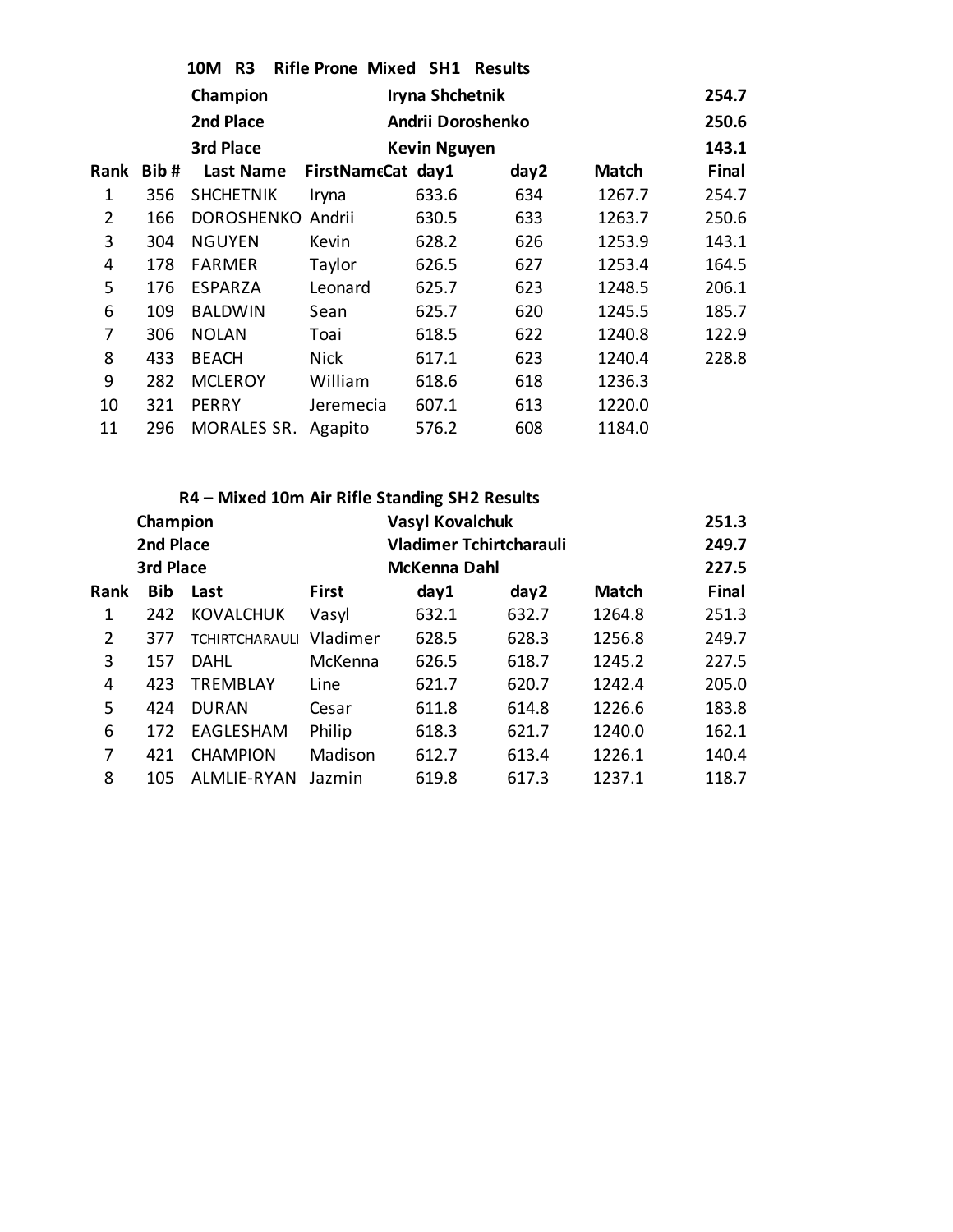| R5 - Mixed 10m Rifle Prone SH2<br><b>Results</b> |            |                       |              |                    |       |        |       |  |  |  |  |  |
|--------------------------------------------------|------------|-----------------------|--------------|--------------------|-------|--------|-------|--|--|--|--|--|
|                                                  | Champion   |                       |              | Vasyl Kovalchuk    |       |        | 252.8 |  |  |  |  |  |
|                                                  | 2nd Place  |                       |              | Jazmin Almlie-Ryan |       |        | 251.3 |  |  |  |  |  |
|                                                  | 3rd Place  |                       |              | Line Tremblay      |       |        | 229.6 |  |  |  |  |  |
| <b>Rank</b>                                      | <b>Bib</b> | Last                  | <b>First</b> | day1               | day2  | Total  | Final |  |  |  |  |  |
| 1                                                | 242        | <b>KOVALCHUK</b>      | Vasyl        | 634.8              | 636.4 | 1271.2 | 252.8 |  |  |  |  |  |
| $\overline{2}$                                   | 105        | ALMLIE-RYAN           | Jazmin       | 629.6              | 624.9 | 1254.5 | 251.3 |  |  |  |  |  |
| 3                                                | 423        | <b>TREMBLAY</b>       | Line         | 626.2              | 628.9 | 1255.1 | 229.6 |  |  |  |  |  |
| 4                                                | 111        | <b>BARDFIELD</b>      | Stetson      | 627.2              | 625.5 | 1252.7 | 208.2 |  |  |  |  |  |
| 5                                                | 377        | TCHIRTCHARAL Vladimer |              | 632.5              | 631.0 | 1263.5 | 187.0 |  |  |  |  |  |
| 6                                                | 157        | DAHL                  | McKenna      | 623.4              | 627.4 | 1250.8 | 166.3 |  |  |  |  |  |
| 7                                                | 172        | EAGLESHAM             | Philip       | 627.2              | 624.1 | 1251.3 | 143.3 |  |  |  |  |  |
| 8                                                | 421        | <b>CHAMPION</b>       | Madison      | 631.5              | 628.0 | 1259.5 | 121.1 |  |  |  |  |  |
| 9                                                | 424        | <b>DURAN</b>          | Cesar        | 620.3              | 626.8 | 1247.1 |       |  |  |  |  |  |
| 10                                               | 153        | <b>CROMWELL</b>       | David        | 609.0              | 618.5 | 1227.5 |       |  |  |  |  |  |

| R6 - Mixed 50m Rifle Prone SH1<br><b>Results</b> |            |                   |              |                        |       |        |  |  |  |  |  |
|--------------------------------------------------|------------|-------------------|--------------|------------------------|-------|--------|--|--|--|--|--|
|                                                  | Champion   |                   |              | Andrii Doroshenko      |       | 1236.4 |  |  |  |  |  |
|                                                  | 2nd Place  |                   |              | <b>Kevin Nguyen</b>    |       | 1231.1 |  |  |  |  |  |
|                                                  | 3rd Place  |                   |              | <b>Iryna Shchetnik</b> |       | 1229.0 |  |  |  |  |  |
| <b>Rank</b>                                      | <b>Bib</b> | Last              | <b>First</b> | day1                   | day2  | Total  |  |  |  |  |  |
| 1                                                | 166        | DOROSHENKO Andrii |              | 614.0                  | 622.4 | 1236.4 |  |  |  |  |  |
| 2                                                | 304        | <b>NGUYEN</b>     | Kevin        | 616.8                  | 614.3 | 1231.1 |  |  |  |  |  |
| 3                                                | 356        | <b>SHCHETNIK</b>  | Iryna        | 612.0                  | 617.0 | 1229.0 |  |  |  |  |  |
| 4                                                | 178        | <b>FARMER</b>     | Taylor       | 608.2                  | 611.9 | 1220.1 |  |  |  |  |  |
| 5                                                | 109        | <b>BALDWIN</b>    | Sean         | 604.6                  | 608.3 | 1212.9 |  |  |  |  |  |
| 6                                                | 433        | <b>BEACH</b>      | <b>Nick</b>  | 591.5                  | 598.9 | 1190.4 |  |  |  |  |  |
| 7                                                | 225        | JOSS              | John         |                        | 619.6 | 619.6  |  |  |  |  |  |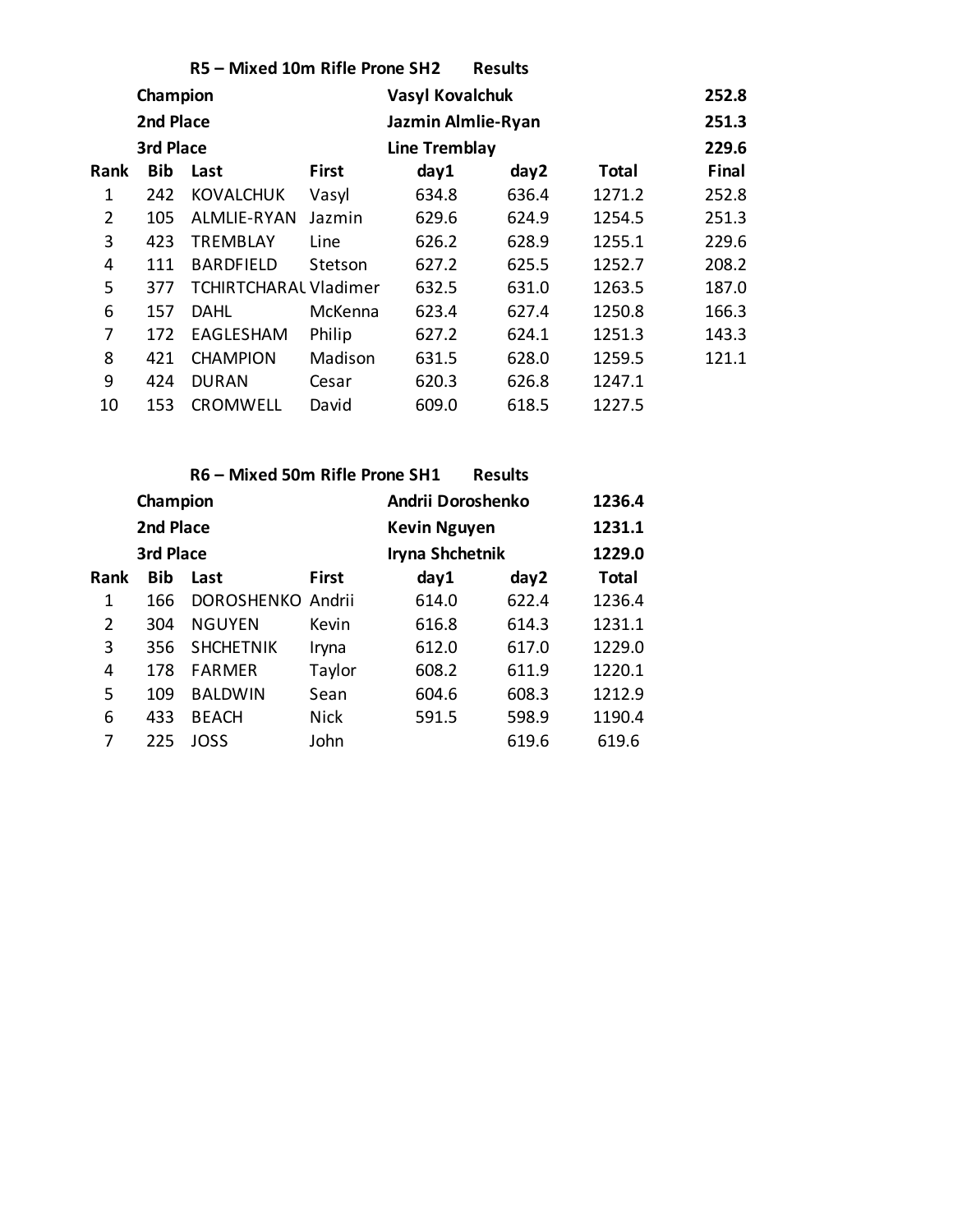|               | R7 - Men's 50m Rifle 3 Positions SH1 Results |                                                                    |       |  |  |  |  |                              |  |  |  |
|---------------|----------------------------------------------|--------------------------------------------------------------------|-------|--|--|--|--|------------------------------|--|--|--|
| Rank Bib Last |                                              |                                                                    | First |  |  |  |  | day1 X1 day2 X1 Match X      |  |  |  |
| $\sim$ 1      |                                              | 166* DOROSHENKO Andrii                                             |       |  |  |  |  | 1160 56 1162 51 2322 107     |  |  |  |
|               |                                              | 109 BALDWIN Sean                                                   |       |  |  |  |  | 1100  26  1120  19  2220  45 |  |  |  |
|               |                                              | *competitor 166: 2 pt penalty day 1 prone position per Rule 6.11.5 |       |  |  |  |  |                              |  |  |  |

### **R8 – Women's 50m Rifle 3 Positions SH1 Results**

| Rank Bib Last |                       | <b>First</b> |  |  | day1 X1 day2 X1 Match X  |  |
|---------------|-----------------------|--------------|--|--|--------------------------|--|
|               | 1 356 SHCHETNIK Iryna |              |  |  | 1136 55 1158 45 2294 100 |  |
|               | 2 178 FARMER          | Taylor       |  |  | 1149 48 1145 42 2294 90  |  |

|      |      |                  | R9 - Mixed 50m Rifle Prone SH2 | <b>Results</b>           |       |              |  |  |  |
|------|------|------------------|--------------------------------|--------------------------|-------|--------------|--|--|--|
|      |      | Champion         |                                | <b>Vazyl Kovalchuk</b>   |       | 1241.9       |  |  |  |
|      |      | 2nd Place        |                                | McKenna Dahl             |       | 1238.4       |  |  |  |
|      |      | 3rd Place        |                                | <b>Stetson Bardfield</b> |       | 1217.8       |  |  |  |
| Rank | Bib# | Last Name        | FirstNameCat day1              |                          | day2  | <b>Match</b> |  |  |  |
| 1    | 242  | <b>KOVALCHUK</b> | Vasyl                          | 619.2                    | 622.7 | 1241.9       |  |  |  |
| 2    | 157  | DAHL             | McKenna                        | 619.3                    | 619.1 | 1238.4       |  |  |  |
| 3    | 111  | <b>BARDFIELD</b> | Stetson                        | 602.8                    | 615.0 | 1217.8       |  |  |  |
| 4    | 423  | <b>TREMBLAY</b>  | Line                           | 597.9                    | 616.8 | 1214.7       |  |  |  |
| 5    | 424  | <b>DURAN</b>     | Cesar                          | 606.6                    | 606.8 | 1213.4       |  |  |  |
| 6    | 172  | EAGLESHAM        | Philip                         | 603.0                    | 602.1 | 1205.1       |  |  |  |
|      |      |                  |                                |                          |       |              |  |  |  |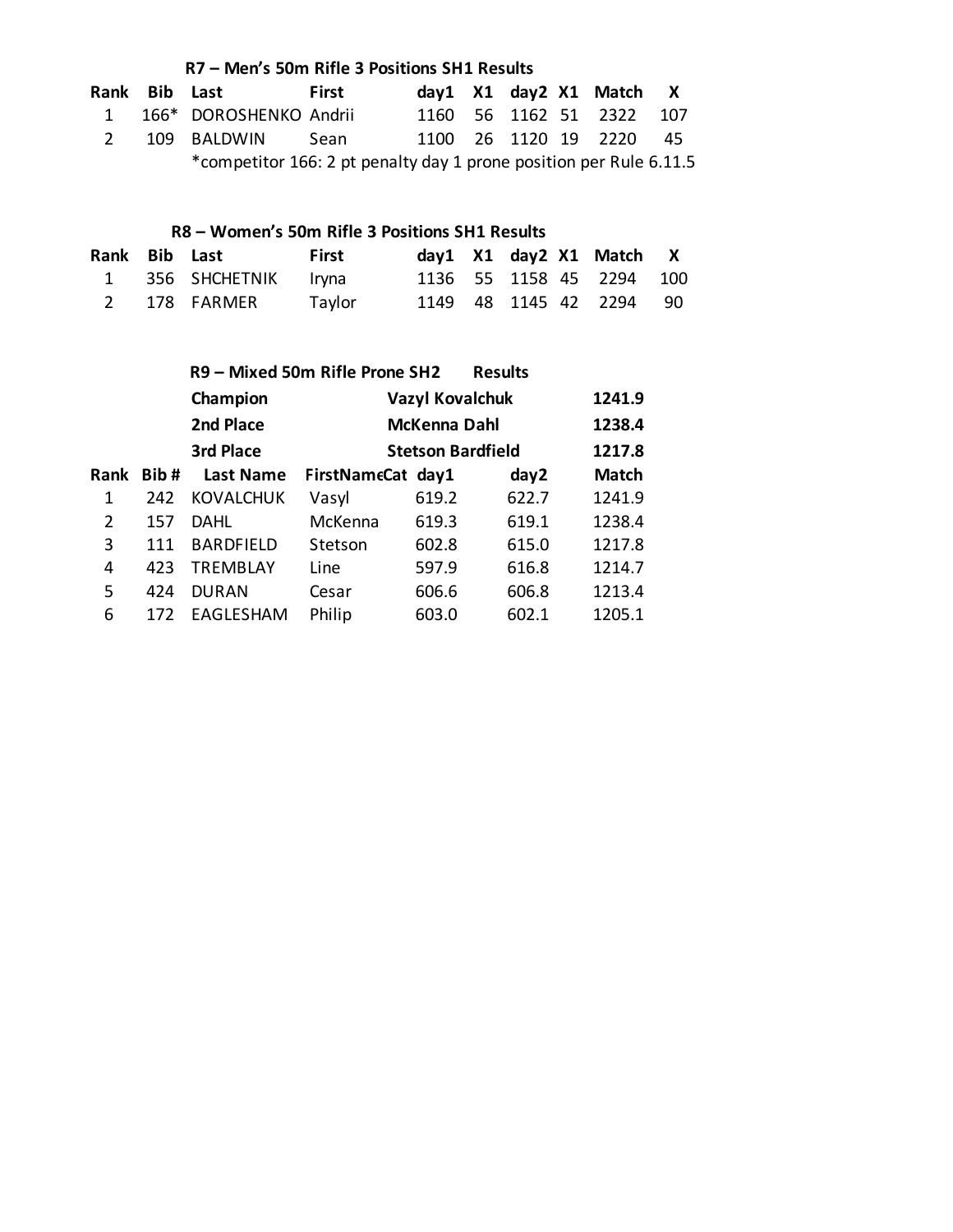|  |  |  | 10M P1 Men's Air Pistol SH1 Results |  |
|--|--|--|-------------------------------------|--|
|--|--|--|-------------------------------------|--|

|                | Champion  |                            | Oleskii Denysiuk |                        |    | 237.4 |    |              |    |       |
|----------------|-----------|----------------------------|------------------|------------------------|----|-------|----|--------------|----|-------|
|                | 2nd Place |                            |                  | <b>YanXiao Gong</b>    |    |       |    |              |    | 234.1 |
|                | 3rd Place |                            |                  | <b>Marco Dela Rosa</b> |    |       |    |              |    | 207.4 |
| <b>Rank</b>    | Bib#      | <b>Last Name</b>           | <b>FirstName</b> | day1                   | X  | day2  | X  | <b>Match</b> | X  | Final |
| 1              | 162       | <b>DENYSIUK</b>            | Oleksii          | 563                    | 16 | 565   | 14 | 1128         | 30 | 237.4 |
| $\overline{2}$ | 405       | $GONG*$                    | YanXiao          | 558                    | 12 | 557   | 15 | 1115         | 27 | 234.1 |
| 3              | 159       | <b>DELA ROSA</b>           | Marco            | 553                    | 11 | 552   | 11 | 1105         | 22 | 207.4 |
| 4              | 423       | <b>TAGLIAPIETRA Mike</b>   |                  | <b>DNS</b>             |    | 538   | 11 | 538          | 11 | 188.5 |
| 5              | 134       | <b>CAUSEY</b>              | Aaron            | 539                    | 3  | 538   | 8  | 1077         | 11 | 165.9 |
| 6              | 431       | LOPEZ-TORRES Josue         |                  | 516                    | 8  | 531   | 6  | 1047         | 14 | 140.0 |
| 7              | 101       | <b>ADRIANO VIDA Sergio</b> |                  | 511                    | 3  | 524   | 6  | 1035         | 9  | 124.2 |
| 8              | 133       | <b>CARR</b>                | Ron              | 523                    | 8  | 519   | 3  | 1042         | 11 | 99.7  |

#### **10M P2 Women's Air Pistol SH1 Results**

|  | Rank Bib # Last Name FirstName day1 x day2 x Match x |       |  |  |                      |  |
|--|------------------------------------------------------|-------|--|--|----------------------|--|
|  | 1            259     LIAKHU                          | Iryna |  |  | 557 5 556 13 1113 18 |  |

|      |            | <b>25MP3</b>                                                      |              | <b>Sport Pistol Mixed SH1</b> | <b>Results</b> |         |    |              |    |
|------|------------|-------------------------------------------------------------------|--------------|-------------------------------|----------------|---------|----|--------------|----|
|      | Champion   |                                                                   |              | <b>Oleksii Denysiuk</b>       |                |         |    | 1155         |    |
|      | 2nd Place  |                                                                   |              | Iryna Liakhu                  |                |         |    | 1117         |    |
|      | 3rd Place  |                                                                   |              | <b>Mike Tagliapetra</b>       |                |         |    | 1109         |    |
| Rank | <b>Bib</b> | Last                                                              | <b>First</b> | day1                          | <b>X1</b>      | day2 X1 |    | <b>Match</b> | X  |
| 1    | 162        | <b>DENYSIUK</b>                                                   | Oleksii      | 578                           | 17             | 577     | 21 | 1155         | 38 |
| 2    | 259        | <b>LIAKHU</b>                                                     | Iryna        | 563                           | 4              | 554     | 11 | 1117         | 15 |
| 3    | 427        | TAGLIAPETRA Mike                                                  |              | 557                           | 11             | 552     | 11 | 1109         | 22 |
| 4    | 101        | ADRIANO VIDA Sergio                                               |              | 550                           | 7              | 541     | 5  | 1091         | 12 |
| 5    | $405*$     | <b>GONG</b>                                                       | Yanxiao      | 536                           | 5.             | 547     | 9  | 1083         | 14 |
| 6    | 159        | <b>DELA ROSA</b>                                                  | Marco        | 510                           | 6              | 542     | 11 | 1052         | 17 |
|      |            | $*$ compatitor $AOE$ not modically classified, out of compatition |              |                               |                |         |    |              |    |

\*competitor 405 not medically classified, out of competition

#### **50M P4 Men Pistol SH1 Results**

| Rank Bib Last |                         | First   |      |                         |       | day1 X1 day2 X1 Match X |    |
|---------------|-------------------------|---------|------|-------------------------|-------|-------------------------|----|
| $\mathbf{1}$  | 162 DENYSIUK            | Oleksii | 528  | $\overline{\mathbf{3}}$ |       | 526 4 1054              | -7 |
|               | 405 GONG                | YanXiao | 499. | 2                       |       | 509 2 1008              | -4 |
| 3             | 427 TAGLIAPIETRA Mike   |         | 482. | 5.                      | 465 0 | 947                     | -5 |
| 4             | 101 ADRIANO VIDA Sergio |         | 456. | $\mathcal{P}$           | 469 1 | 925                     | -3 |
| 5.            | 168 DOWNING Tricia      |         | 445  | $\mathcal{L}$           | 456 2 | 901                     | 4  |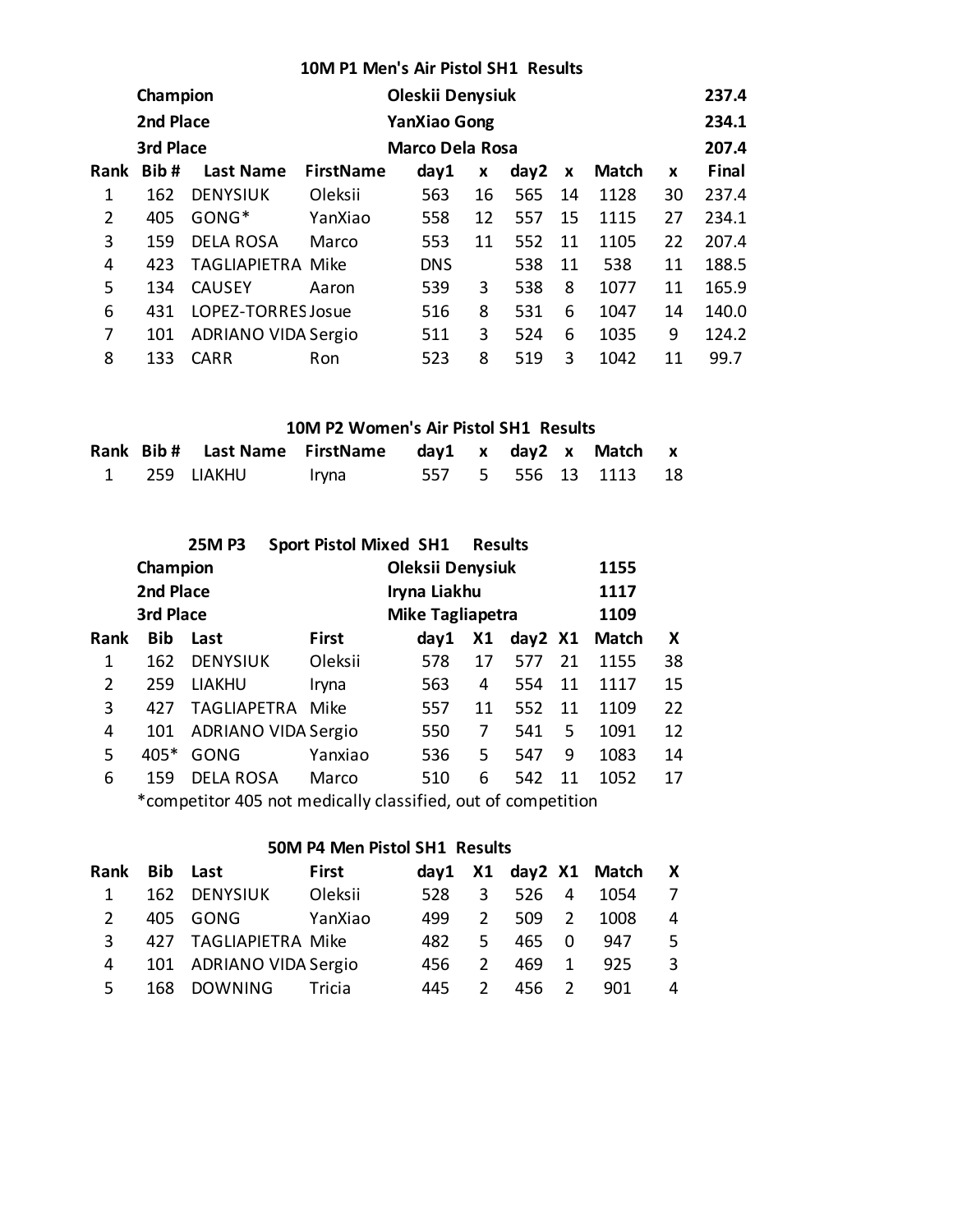### **2019 Rifle Pistol National Championships 50M Men Free Pistol Results**

**June 22-29**

|                |        | Champion                                                                   |                  | <b>Samuel Gens</b>    |                             |                | 1069         |                |
|----------------|--------|----------------------------------------------------------------------------|------------------|-----------------------|-----------------------------|----------------|--------------|----------------|
|                |        | 2nd Place                                                                  |                  | <b>Anthony Lutz</b>   |                             |                | 1047         |                |
|                |        | 3rd Place                                                                  |                  | <b>Gerry Sverdin</b>  |                             |                | 1022         |                |
|                |        | <b>Champion Senior</b>                                                     |                  | <b>David Betterly</b> |                             |                | 1022         |                |
|                |        | <b>2nd Place Senior</b>                                                    |                  | <b>Christof Kreb</b>  |                             |                |              |                |
|                |        |                                                                            |                  |                       |                             |                | 998          |                |
|                |        | <b>3rd Place Senior</b>                                                    |                  |                       | <b>Konstantin Pitsoulis</b> |                | 991          |                |
| Target         | Bib#   | <b>Last Name</b>                                                           | <b>FirstName</b> | Cat                   | day2                        | X              | <b>Match</b> | X              |
| 1              | 190    | <b>GENS</b>                                                                | Samuel           | J1                    | 531                         | 5              | 1069         | 10             |
| $\overline{2}$ | 270    | <b>LUTZ</b>                                                                | Anthony          |                       | 525                         | 7              | 1047         | 12             |
| 3              | 417    | <b>SVERDIN</b>                                                             | Gerry            | S                     | 505                         | 7              | 1022         | 13             |
| 4              | 118    | <b>BETTERLY</b>                                                            | David            | S                     | 509                         | $\overline{2}$ | 1018         | 5              |
| 5              | 410    | YI                                                                         | Ryan             | J2                    | 512                         | $\overline{2}$ | 1018         | 5              |
| 6              | 245    | <b>KREB</b>                                                                | Christof         | S                     | 495                         | 4              | 998          | 5              |
| 7              | 228    | <b>KANG</b>                                                                | Paul             | J2                    | 508                         | 7              | 997          | 9              |
| 8              | 326    | <b>PITSOULIS</b>                                                           | Konstantin       | S                     | 486                         | 1              | 991          | 8              |
| 9              | 367    | SNYDERMAN                                                                  | Manuel           | S                     | 477                         | 4              | 968          | 9              |
| 10             | 261    | <b>LIM</b>                                                                 | Ethan            | J2                    | 481                         | 5              | 963          | 7              |
| 11             | 252    | LEE                                                                        | Hyun             | J2                    | 468                         | 3              | 953          | 6              |
| 12             | 221    | <b>ZHANG</b>                                                               | Jaden            | J2                    | 445                         | $\mathbf{1}$   | 867          | $\mathbf{1}$   |
| 13             | 107    | <b>AHN</b>                                                                 | Andrew           | J3                    | 422                         | $\overline{2}$ | 798          | 3              |
| 14             | 216    | <b>HONG</b>                                                                | Junhyeok         | J3                    | 377                         | $\mathbf 0$    | 782          | $\overline{2}$ |
| 15             | $263*$ | <b>LIM</b>                                                                 | Sky              | J3                    | 359                         | $\mathbf 0$    | 743          | $\overline{2}$ |
| 16             | 348    | <b>SCHENDEL</b>                                                            | Daniel           | J2                    | 355                         | $\mathbf{1}$   | 732          | $\overline{2}$ |
| 17             | 139    | <b>CHOI</b>                                                                | Yong Won         | J3                    | 352                         | 1              | 687          | $\mathbf{1}$   |
| 18             | 325    | <b>CHUNG</b>                                                               | Philip           | J1                    | 295                         | $\mathbf 0$    | 647          | $\mathbf 1$    |
|                |        | $*$ compatitor $262$ day $1:2$ point deduction for frame bits, range rules |                  |                       |                             |                |              |                |

\*competitor 263 day 1: 2 point deduction for frame hits, range rules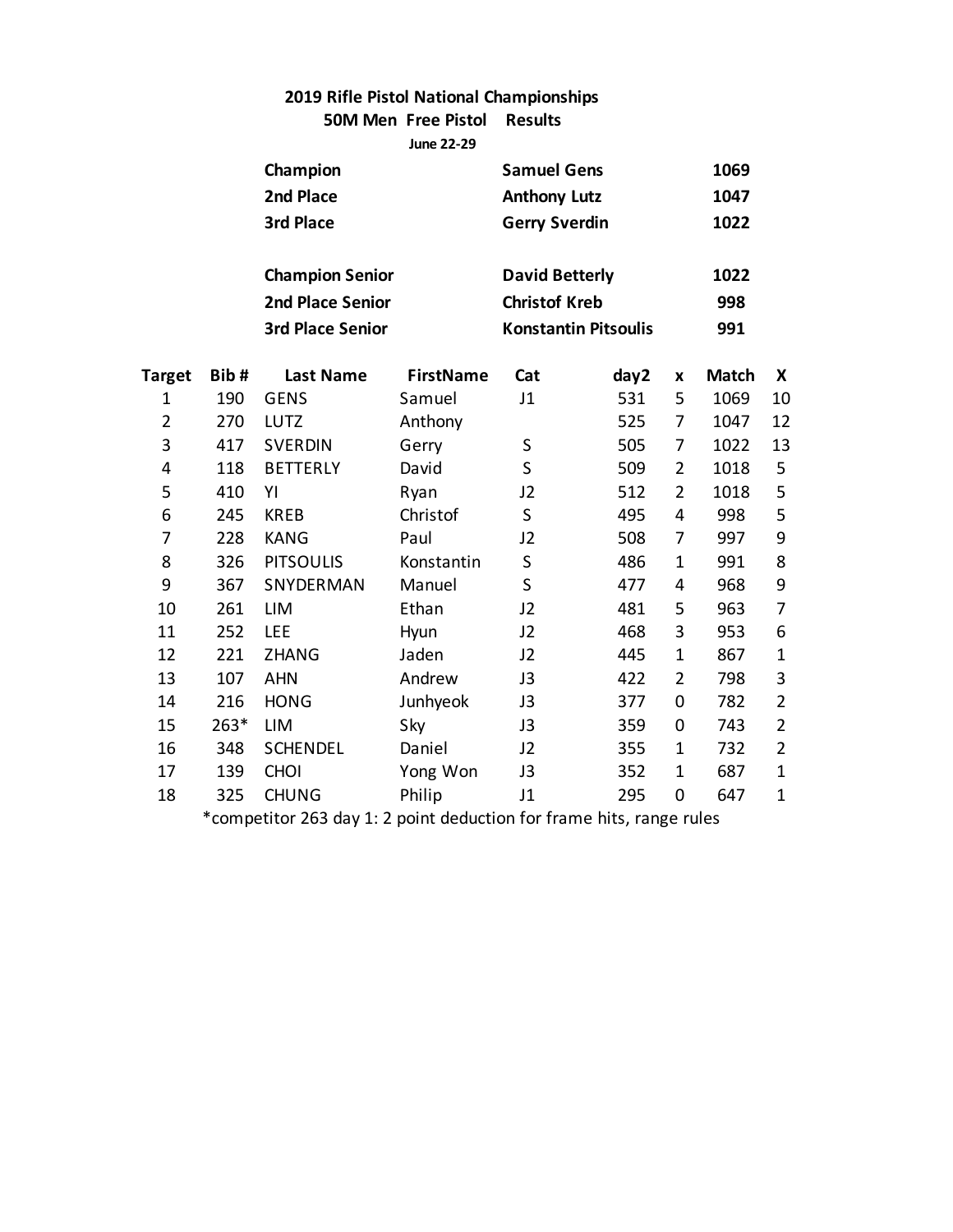### **2019 Rifle Pistol National Championships 50M Men Free Pistol Junior Results**

**June 22-29**

|                |        | <b>Champion Junior</b> |                  | <b>Samuel Gens</b> |      |                | 1069         |                |
|----------------|--------|------------------------|------------------|--------------------|------|----------------|--------------|----------------|
|                |        | 2nd Place Junior       |                  | Ryan Yi            |      |                | 1018         |                |
|                |        | 3rd Place Junior       |                  | Paul Kang          |      |                | 997          |                |
|                |        | High J2                |                  | <b>Ethan Lim</b>   |      |                | 963          |                |
|                |        | High J3                |                  | <b>Andrew Ahn</b>  |      |                | 798          |                |
| Target         | Bib#   | <b>Last Name</b>       | <b>FirstName</b> | Cat                | day2 | X              | <b>Match</b> | X              |
| 1              | 190    | <b>GENS</b>            | Samuel           | J1                 | 531  | 5              | 1069         | 10             |
| $\overline{2}$ | 410    | YI                     | Ryan             | J2                 | 512  | 2              | 1018         | 5              |
| 3              | 228    | <b>KANG</b>            | Paul             | J2                 | 508  | 7              | 997          | 9              |
| 4              | 261    | LIM                    | Ethan            | J2                 | 481  | 5              | 963          | 7              |
| 5              | 252    | <b>LEE</b>             | Hyun             | J2                 | 468  | 3              | 953          | 6              |
| 6              | 221    | <b>ZHANG</b>           | Jaden            | J2                 | 445  | 1              | 867          | $\mathbf{1}$   |
| 7              | 107    | <b>AHN</b>             | Andrew           | J3                 | 422  | $\overline{2}$ | 798          | 3              |
| 8              | 216    | <b>HONG</b>            | Junhyeok         | J3                 | 377  | 0              | 782          | $\overline{2}$ |
| 9              | $263*$ | LIM                    | Sky              | J3                 | 359  | 0              | 743          | $\overline{2}$ |
| 10             | 348    | <b>SCHENDEL</b>        | Daniel           | J2                 | 355  | 1              | 732          | $\overline{2}$ |
| 11             | 139    | <b>CHOI</b>            | Yong Won         | J3                 | 352  | 1              | 687          | $\mathbf 1$    |
| 12             | 325    | <b>CHUNG</b>           | Philip           | J1                 | 295  | $\mathbf 0$    | 647          | $\mathbf 1$    |
|                |        |                        |                  |                    |      |                |              |                |

\*competitor 263 day 1: 2 point deduction for frame hits, range rules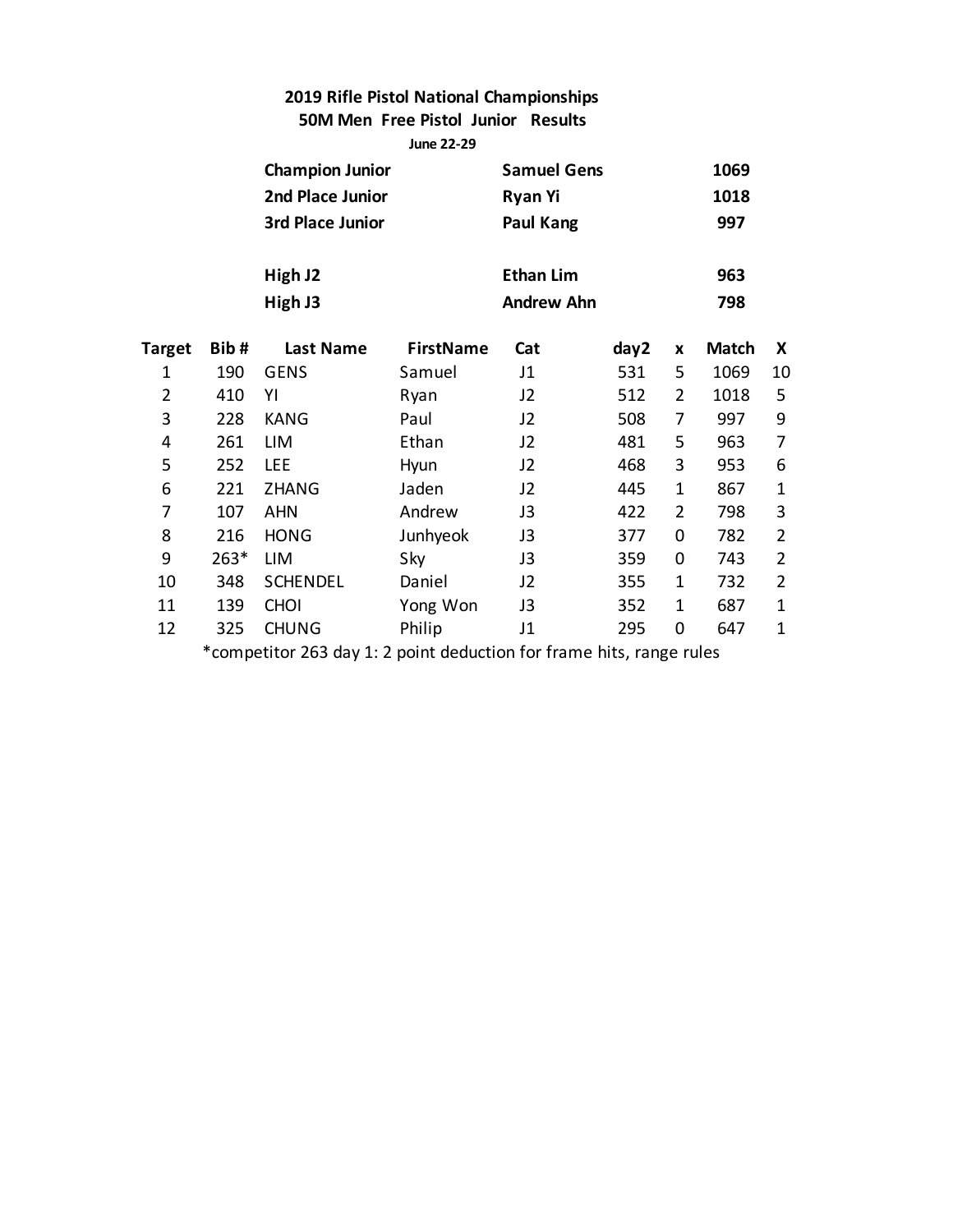**25M Women Sport Pistol Results**

**June 22-29**

|      | Champion<br>2nd Place<br>3rd Place |                        |                  | <b>Alexis Lagan</b><br><b>Sandra Uptagrafft</b><br><b>Sarah Choe</b> |                      |                    |      | 1167<br>1162<br>1155 |       |    |                |            |              |                 |
|------|------------------------------------|------------------------|------------------|----------------------------------------------------------------------|----------------------|--------------------|------|----------------------|-------|----|----------------|------------|--------------|-----------------|
|      |                                    | <b>High Collegiate</b> |                  |                                                                      | <b>Krista Dvorak</b> |                    |      |                      | 1056  |    |                |            |              |                 |
| Rank | Bib#                               | <b>Last Name</b>       | <b>FirstName</b> | Cat                                                                  | day1                 | $\pmb{\mathsf{x}}$ | day2 | $\pmb{\mathsf{x}}$   | Match | X  | Final          | <b>FPt</b> | <b>Total</b> |                 |
| 1    |                                    | 249^ LAGAN             | Alexis           |                                                                      | 575                  | 13                 | 584  | 13                   | 1159  | 26 | 32             | 8          | 1167         | SO <sub>4</sub> |
| 2    |                                    | 391 UPTAGRAFFT         | Sandra           |                                                                      | 576                  | 14                 | 579  | 19                   | 1155  | 33 | 32             | 7          | 1162 so 3    |                 |
| 3    |                                    | 138 CHOE               | Sarah            | J <sub>1</sub>                                                       | 582                  | 15                 | 572  | 11                   | 1154  | 26 | $\overline{7}$ | 1          | 1155         |                 |
| 4    |                                    | 100 ABELN              | Katelyn          | J1                                                                   | 571                  | 14                 | 578  | 17                   | 1149  | 31 | 18             | 5          | 1154         |                 |
| 5    |                                    | 384 TOBAR              | Nathalia         |                                                                      | 572                  | 11                 | 573  | 10                   | 1145  | 21 | 9              | 2          | 1147         |                 |
| 6    |                                    | 184 FOSTER             | Kellie           |                                                                      | 564                  | 16                 | 574  | 22                   | 1138  | 38 | 15             | 4          | 1142         |                 |
| 7    | 428 OH                             |                        | Helen            |                                                                      | 568                  | 12                 | 569  | 16                   | 1137  | 28 | 12             | 3          | 1140         |                 |
| 8    |                                    | 256 LEVERETT           | Abbie            | J2                                                                   | 564                  | 7                  | 567  | 15                   | 1131  | 22 | 23             | 6          | 1137         |                 |
| 9    | 409 YI                             |                        | Annabell         | J3                                                                   | 561                  | 9                  | 545  | 5                    | 1106  | 14 |                |            |              |                 |
| 10   |                                    | 241 KORKHIN            | Ada              | J <sub>2</sub>                                                       | 549                  | 6                  | 546  | 9                    | 1095  | 15 |                |            |              |                 |
| 11   |                                    | 345 SANGHERA           | Suman            | J3                                                                   | 537                  | 7                  | 545  | 9                    | 1082  | 16 |                |            |              |                 |
| 12   | 408 YI                             |                        | Angela           | J <sub>2</sub>                                                       | 533                  | 7                  | 539  | 6                    | 1072  | 13 |                |            |              |                 |
| 13   |                                    | 171 DVORAK             | Krista           | C                                                                    | 522                  | 8                  | 534  | 4                    | 1056  | 12 |                |            |              |                 |
| 14   | 253 LEE                            |                        | Joyce            | J <sub>2</sub>                                                       | 504                  | 0                  | 520  | 7                    | 1024  | 7  |                |            |              |                 |
| 15   |                                    | 143 CHUNG              | Romy             | J <sub>2</sub>                                                       | 484                  | 2                  | 467  | 1                    | 951   | 3  |                |            |              |                 |
| 16   | 406* XU                            |                        | Xiwen            | J2                                                                   |                      |                    | 440  | 3                    | 440   | 3  |                |            |              |                 |

\* competitor 406 day one: DSQ, range rule, three frame hits / day 2: 2 point penalty, ^competitor 249 day 1:2 point penalty 8.8.2.1, 2 point penalty loaded too many rounds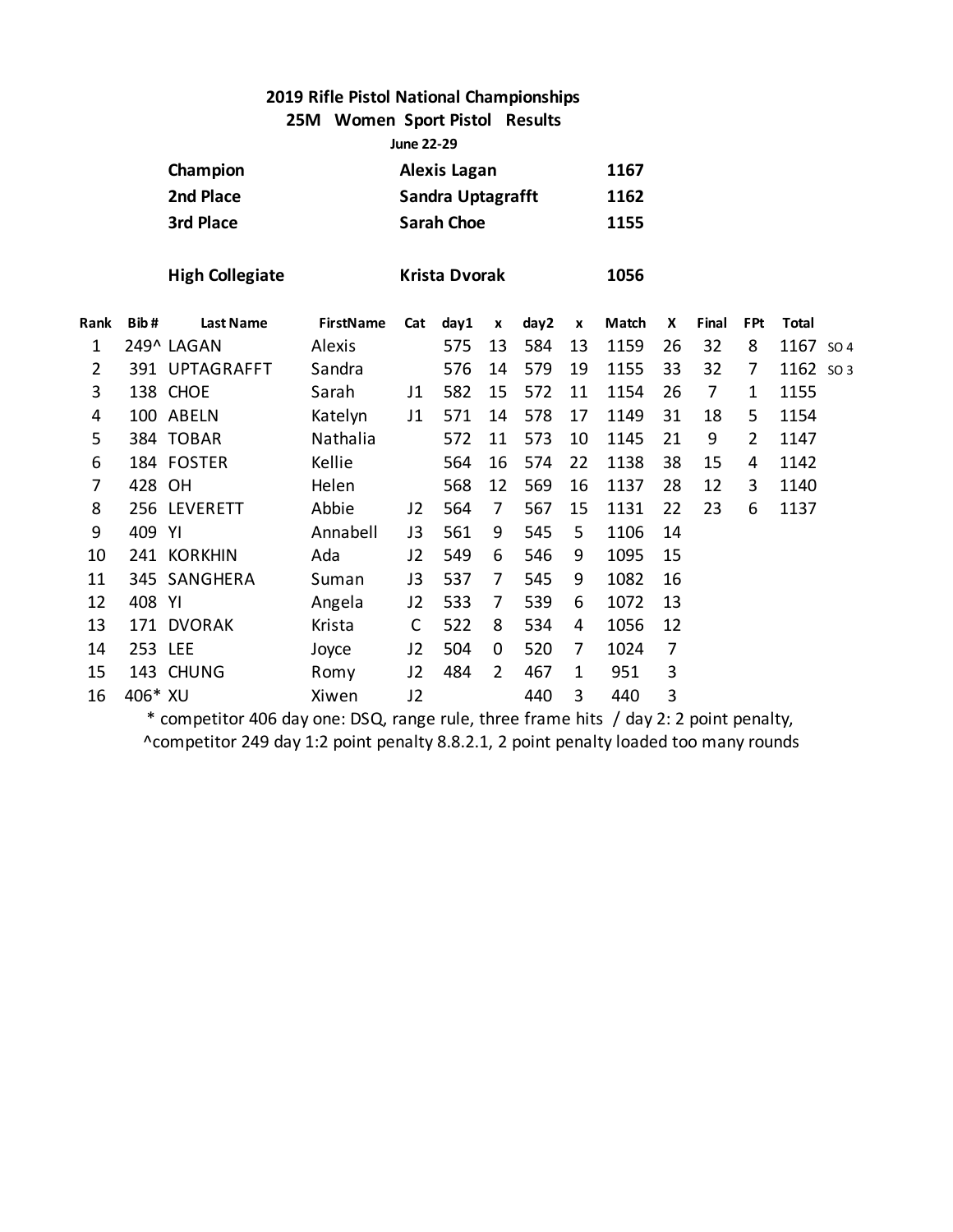### **25M Women Sport Pistol Junior Results**

|    | <b>June 22-29</b> |                         |                  |    |                       |    |      |    |              |    |                |                |              |
|----|-------------------|-------------------------|------------------|----|-----------------------|----|------|----|--------------|----|----------------|----------------|--------------|
|    |                   | <b>Champion Junior</b>  |                  |    | <b>Sarah Choe</b>     |    |      |    |              |    |                |                | 1162         |
|    |                   | 2nd Place Junior        |                  |    | <b>Katelyn Abeln</b>  |    |      |    |              |    |                |                | 1156         |
|    |                   | <b>3rd Place Junior</b> |                  |    | <b>Abbie Leverett</b> |    |      |    |              |    |                |                | 1135         |
|    |                   | High J2                 |                  |    | Ada Korkhin           |    |      |    |              |    |                |                | 1095         |
|    |                   | High J3                 |                  |    | <b>Annabell Yi</b>    |    |      |    |              |    |                |                | 1106         |
|    | Rank Bib#         | <b>Last Name</b>        | <b>FirstName</b> |    | Cat day1              | X  | day2 | X  | <b>Match</b> | X  | Final FPt      |                | <b>Total</b> |
| 1  |                   | 138 CHOE                | Sarah            | J1 | 582                   | 15 | 572  | 11 | 1154         | 26 |                | 8              | 1162         |
| 2  | 100               | <b>ABELN</b>            | Katelyn          | J1 | 571                   | 14 | 578  | 17 | 1149         | 31 |                | 7              | 1156         |
| 3  |                   | 256 LEVERETT            | Abbie            | J2 | 564                   | 7  | 567  | 15 | 1131         | 22 | 10             | 4              | 1135         |
| 4  | 409               | YI                      | Annabell         | J3 | 561                   | 9  | 545  | 5  | 1106         | 14 | 13             | 5              | 1111         |
| 5  |                   | 241 KORKHIN             | Ada              | J2 | 549                   | 6  | 546  | 9  | 1095         | 15 | 7              | 6              | 1101         |
| 6  | 345               | <b>SANGHERA</b>         | Suman            | J3 | 537                   | 7  | 545  | 9  | 1082         | 16 | 1              | 1              | 1083         |
| 7  | 408               | YI                      | Angela           | J2 | 533                   | 7  | 539  | 6  | 1072         | 13 | 7              | 3              | 1075         |
| 8  | 253 LEE           |                         | Joyce            | J2 | 504                   | 0  | 520  | 7  | 1024         | 7  | $\overline{2}$ | $\overline{2}$ | 1026         |
| 9  |                   | 143 CHUNG               | Romy             | J2 | 484                   | 2  | 467  | 1  | 951          | 3  |                |                |              |
| 10 | 406* XU           |                         | Xiwen            | J2 |                       |    | 440  | 3  | 440          | 3  |                |                |              |

\* competitor 406 day one: DSQ, range rule, three frame hits / day 2: 2 point penalty,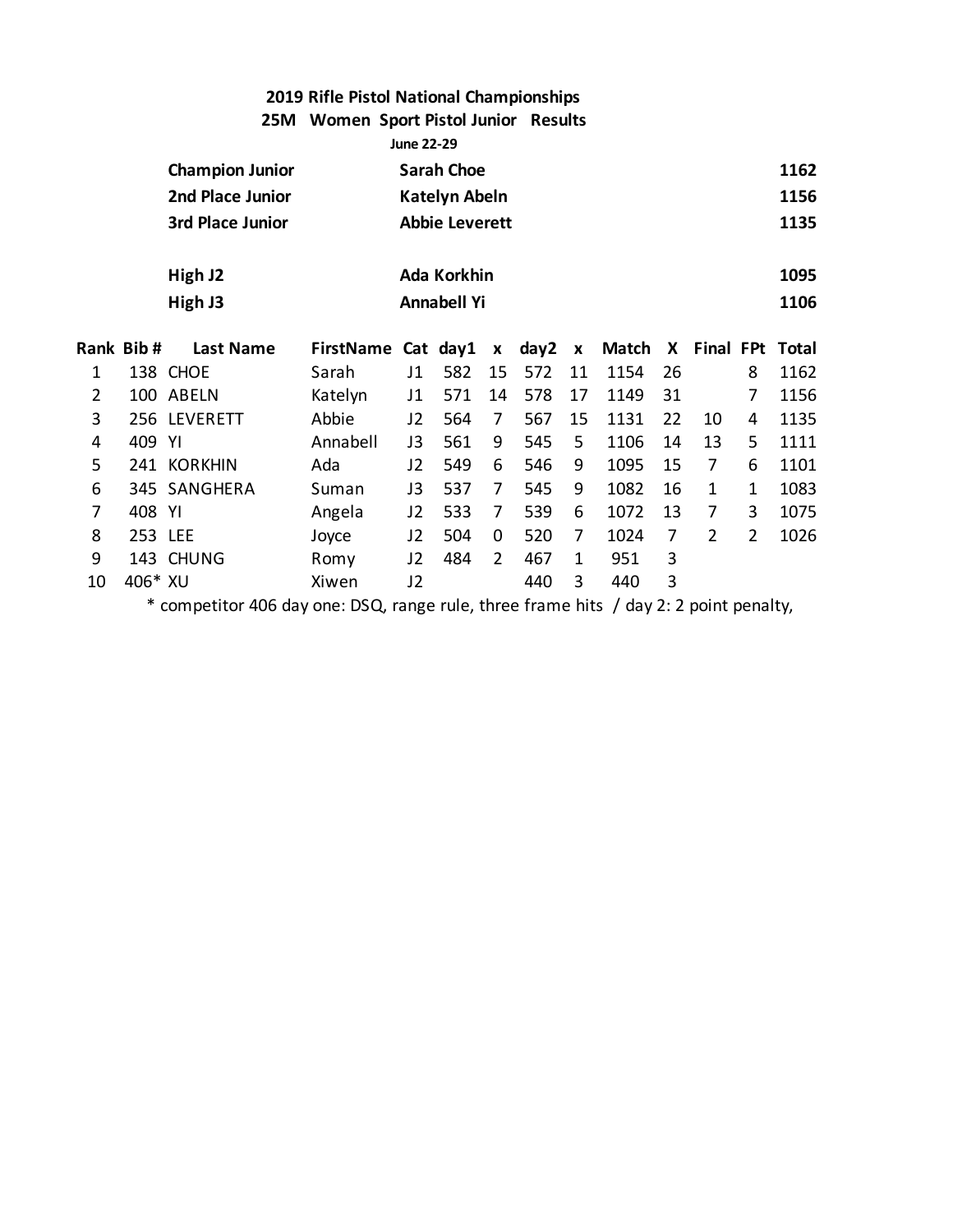**50M Rifle Prone Women Results**

**June 22-29**

|                |      | Champion               |                  |                    | Virginia Thrasher      |       | 1246.3 |
|----------------|------|------------------------|------------------|--------------------|------------------------|-------|--------|
|                |      | 2nd Place              |                  | <b>Sarah Beard</b> |                        |       | 1244.4 |
|                |      | 3rd Place              |                  |                    | <b>Hannah Black</b>    |       | 1238.7 |
|                |      |                        |                  |                    |                        |       |        |
|                |      | <b>High Collegiate</b> |                  |                    | <b>Elizabeth Marsh</b> |       | 1233.2 |
| Rank           | Bib# | <b>Last Name</b>       | <b>FirstName</b> | Cat                | day1                   | day2  | Match  |
| $\mathbf{1}$   | 380  | <b>THRASHER</b>        | Virginia         |                    | 623.8                  | 622.5 | 1246.3 |
| $\overline{2}$ | 116  | <b>BEARD</b>           | Sarah            |                    | 619.4                  | 625.0 | 1244.4 |
| 3              | 119  | <b>BLACK</b>           | Hannah           |                    | 620.1                  | 618.6 | 1238.7 |
| 4              | 400  | WEISZ                  | Ali              |                    | 616.7                  | 620.6 | 1237.3 |
| 5              | 189  | <b>GARNER</b>          | Rachel           |                    | 620.8                  | 615.1 | 1235.9 |
| 6              | 311  | <b>OSBORN</b>          | Sarah            | J1,C               | 614.5                  | 620.6 | 1235.1 |
| 7              | 273  | <b>MARSH</b>           | Elizabeth        | C                  | 613.7                  | 619.5 | 1233.2 |
| 8              | 246  | <b>KREB</b>            | Morgan           | J2                 | 608.6                  | 617.0 | 1225.6 |
| 9              | 181  | <b>FLAKE</b>           | Elena            | J1                 | 611.4                  | 614.1 | 1225.5 |
| 10             | 372  | <b>STITH</b>           | Emily            | J1                 | 613.8                  | 610.0 | 1223.8 |
| 11             | 281  | <b>MCGHIN</b>          | Molly            | J1                 | 610.3                  | 613.2 | 1223.5 |
| 12             | 123  | <b>BROWN</b>           | Malori           | J1                 | 610.0                  | 611.8 | 1221.8 |
| 13             | 379  | <b>THOMPSON</b>        | Jaden            | J1                 | 608.0                  | 613.3 | 1221.3 |
| 14             | 127  | <b>BUESSELER</b>       | Abigail          | $\mathsf C$        | 610.9                  | 609.8 | 1220.7 |
| 15             | 102  | <b>ALDOROTY</b>        | Lauren           |                    | 610.6                  | 608.6 | 1219.2 |
| 16             | 272  | <b>MAKUCEVICH</b>      | Michele          | S                  | 612.7                  | 606.1 | 1218.8 |
| 17             | 392  | <b>URBACH</b>          | <b>Bailey</b>    |                    | 612.7                  | 604.8 | 1217.5 |
| 18             | 269  | <b>LUK</b>             | Cindy            | V                  | 605.4                  | 608.7 | 1214.1 |
| 19             | 215  | <b>HOGAN</b>           | Mikole           | J2                 | 607.4                  | 605.7 | 1213.1 |
| 20             | 135  | <b>CHARLES</b>         | Rachael          | J2                 | 612.0                  | 601.1 | 1213.1 |
| 21             | 314  | <b>PASKO</b>           | Kayley           | J2,C               | 600.8                  | 611.6 | 1212.4 |
| 22             | 351  | <b>SCHUETT</b>         | Nina             | J1                 | 609.9                  | 602.2 | 1212.1 |
| 23             | 402  | <b>WHITE</b>           | Anne             | J2                 | 604.2                  | 607.8 | 1212.0 |
| 24             | 373  | <b>STRAUCH</b>         | Mackenzie        | J2                 | 602.8                  | 606.9 | 1209.7 |
| 25             | 347  | <b>SCHEER</b>          | Anna             | J1, C              | 597.6                  | 609.9 | 1207.5 |
| 26             | 266  | <b>LOUDIN</b>          | Randi            |                    | 605.4                  | 601.7 | 1207.1 |
| 27             | 231  | <b>KELLY</b>           | Alana            | С                  | 607.5                  | 599.1 | 1206.6 |
| 28             | 154  | <b>CROSSLEY</b>        | Lauren           | J <sub>2</sub>     | 601.0                  | 605.6 | 1206.6 |
| 29             | 112  | <b>BARKER</b>          | Kennadi          | J <sub>2</sub>     | 599.5                  | 606.8 | 1206.3 |
| 30             | 415  | ZINSMEYER              | Abigail          | J <sub>2</sub>     | 597.6                  | 604.8 | 1202.4 |
| 31             | 308  | O'NEEL                 | Claire           | J1                 | 597.1                  | 605.0 | 1202.1 |
| 32             | 255  | <b>LEMLEY</b>          | Sydney           | J <sub>2</sub>     | 591.3                  | 594.8 | 1186.1 |
| 33             | 387  | <b>TORRENCE</b>        | Katie            | J2                 | 596.0                  | 589.9 | 1185.9 |
| 34             | 236  | <b>KISCH</b>           | Kamilla          | J1,C               | 582.7                  | 602.8 | 1185.5 |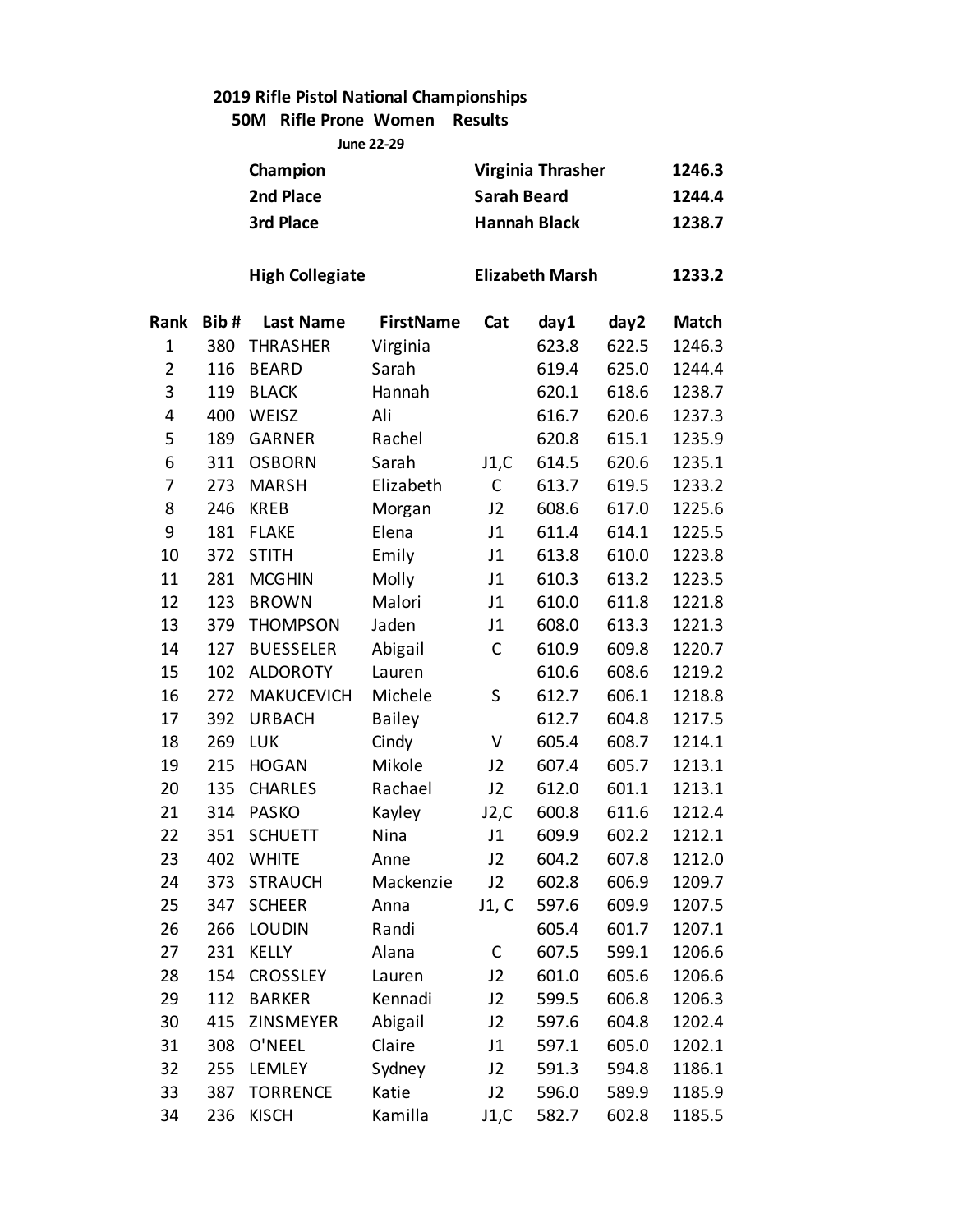| 35 | 110 | <b>BALLARD</b>   | Erin          | J2             | 597.6 | 587.0 | 1184.6 |
|----|-----|------------------|---------------|----------------|-------|-------|--------|
| 36 | 188 | <b>GAMEZ</b>     | Bella         | J <sub>2</sub> | 592.7 | 590.4 | 1183.1 |
| 37 | 197 | <b>HAAG</b>      | Molly         | J2             | 590.3 | 592.4 | 1182.7 |
| 38 | 331 | <b>PROBST</b>    | Elizabeth     | J3             | 586.7 | 594.2 | 1180.9 |
| 39 | 320 | <b>PERRIN</b>    | Natalie       | J2             | 588.0 | 590.9 | 1178.9 |
| 40 | 211 | <b>HERAUF</b>    | <b>Brenna</b> | J1             | 589.7 | 588.7 | 1178.4 |
| 41 | 368 | SRALLA           | <b>Briley</b> | J3             | 591.0 | 582.7 | 1173.7 |
| 42 | 251 | <b>LAMBDIN</b>   | M'Leah        | J2             | 585.6 | 584.0 | 1169.6 |
| 43 |     | 158 DAY          | Ainsley       | J3             | 580.1 | 587.4 | 1167.5 |
| 44 | 260 | LILLY            | Elizabeth     | J3             | 578.2 | 588.7 | 1166.9 |
| 45 | 267 | <b>LOWE</b>      | Clara         | J2             | 585.5 | 578.9 | 1164.4 |
| 46 | 150 | <b>COX</b>       | Lauren        | J1             | 577.4 | 573.1 | 1150.5 |
| 47 | 128 | <b>BUESSELER</b> | Allison       | J2             | 567.0 | 569.6 | 1136.6 |
|    |     |                  |               |                |       |       |        |

|      | <b>50M</b> | <b>Rifle Prone Women</b> | Junior<br><b>June 22-29</b> | <b>Results</b>     |                         |       |        |
|------|------------|--------------------------|-----------------------------|--------------------|-------------------------|-------|--------|
|      |            | <b>Champion Junior</b>   |                             |                    | <b>Sarah Osborn</b>     |       | 1235.1 |
|      |            | 2nd Place Junior         |                             |                    | <b>Morgan Kreb</b>      |       | 1225.6 |
|      |            | 3rd Place Junior         |                             | <b>Elena Flake</b> |                         |       | 1225.5 |
|      |            | High J2                  |                             |                    | <b>Mikole Hogan</b>     |       | 1213.1 |
|      |            | High J3                  |                             |                    | <b>Elizabeth Probst</b> |       | 1180.9 |
| Rank | Bib#       | <b>Last Name</b>         | <b>FirstName</b>            | Cat                | day1                    | day2  | Match  |
| 6    | 311        | <b>OSBORN</b>            | Sarah                       | J1,C               | 614.5                   | 620.6 | 1235.1 |
| 8    | 246        | <b>KREB</b>              | Morgan                      | J2                 | 608.6                   | 617.0 | 1225.6 |
| 9    | 181        | <b>FLAKE</b>             | Elena                       | J1                 | 611.4                   | 614.1 | 1225.5 |
| 10   | 372        | <b>STITH</b>             | Emily                       | J1                 | 613.8                   | 610.0 | 1223.8 |
| 11   | 281        | <b>MCGHIN</b>            | Molly                       | J1                 | 610.3                   | 613.2 | 1223.5 |
| 12   | 123        | <b>BROWN</b>             | Malori                      | J1                 | 610.0                   | 611.8 | 1221.8 |
| 13   | 379        | <b>THOMPSON</b>          | Jaden                       | J1                 | 608.0                   | 613.3 | 1221.3 |
| 19   | 215        | <b>HOGAN</b>             | Mikole                      | J2                 | 607.4                   | 605.7 | 1213.1 |
| 20   | 135        | <b>CHARLES</b>           | Rachael                     | J2                 | 612.0                   | 601.1 | 1213.1 |
| 21   | 314        | <b>PASKO</b>             | Kayley                      | J2,C               | 600.8                   | 611.6 | 1212.4 |
| 22   | 351        | <b>SCHUETT</b>           | Nina                        | J1                 | 609.9                   | 602.2 | 1212.1 |
| 23   | 402        | <b>WHITE</b>             | Anne                        | J2                 | 604.2                   | 607.8 | 1212.0 |

 373 STRAUCH Mackenzie J2 602.8 606.9 1209.7 347 SCHEER Anna J1, C 597.6 609.9 1207.5 154 CROSSLEY Lauren J2 601.0 605.6 1206.6 112 BARKER Kennadi J2 599.5 606.8 1206.3 415 ZINSMEYER Abigail J2 597.6 604.8 1202.4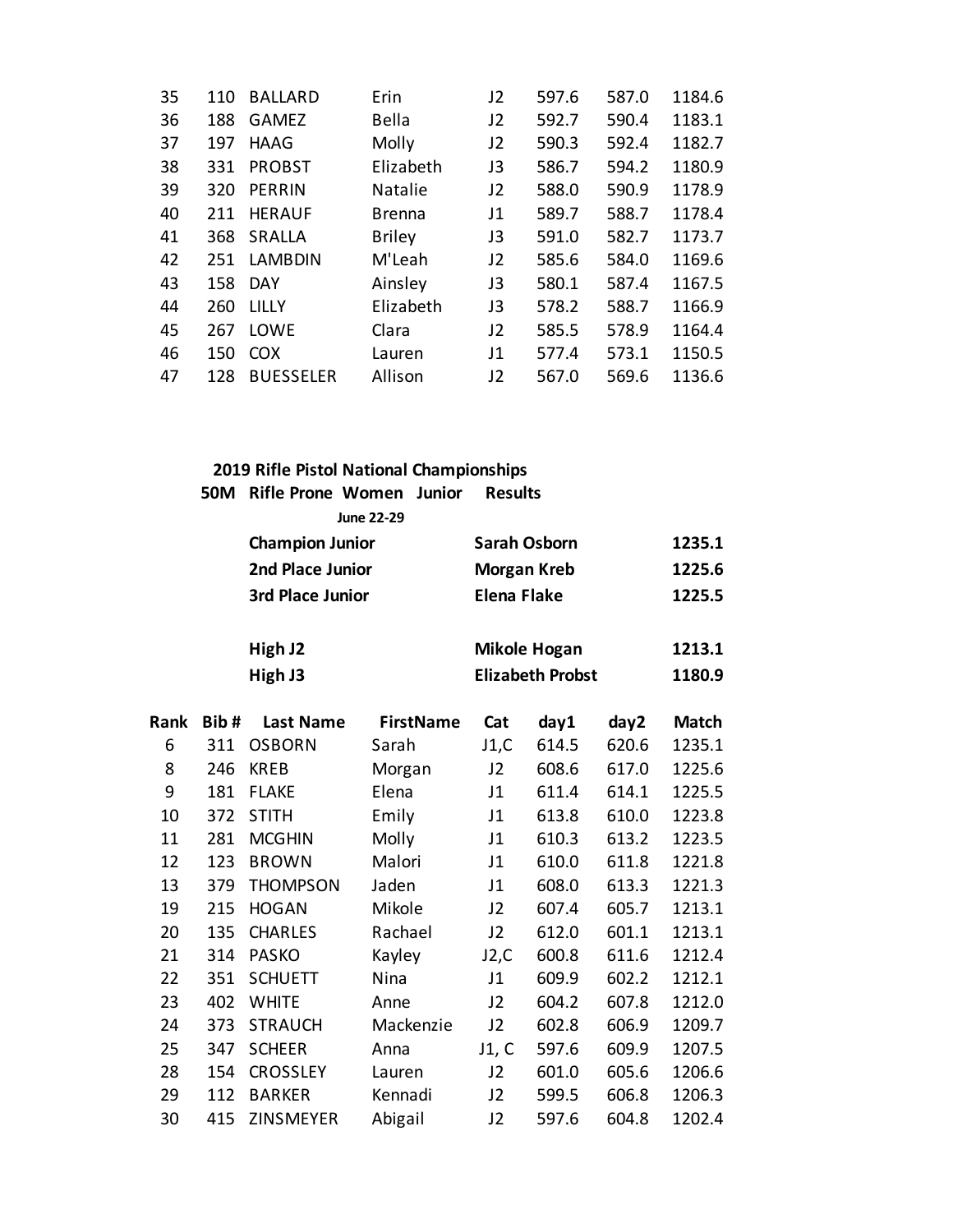| 31 | 308 | O'NEEL           | Claire        | J1   | 597.1 | 605.0 | 1202.1 |
|----|-----|------------------|---------------|------|-------|-------|--------|
| 32 | 255 | <b>LEMLEY</b>    | Sydney        | J2   | 591.3 | 594.8 | 1186.1 |
| 33 | 387 | <b>TORRENCE</b>  | Katie         | J2   | 596.0 | 589.9 | 1185.9 |
| 34 | 236 | <b>KISCH</b>     | Kamilla       | J1,C | 582.7 | 602.8 | 1185.5 |
| 35 | 110 | <b>BALLARD</b>   | Erin          | J2   | 597.6 | 587.0 | 1184.6 |
| 36 | 188 | <b>GAMEZ</b>     | Bella         | J2   | 592.7 | 590.4 | 1183.1 |
| 37 | 197 | <b>HAAG</b>      | Molly         | J2   | 590.3 | 592.4 | 1182.7 |
| 38 | 331 | <b>PROBST</b>    | Elizabeth     | J3   | 586.7 | 594.2 | 1180.9 |
| 39 | 320 | <b>PERRIN</b>    | Natalie       | J2   | 588.0 | 590.9 | 1178.9 |
| 40 | 211 | <b>HERAUF</b>    | <b>Brenna</b> | J1   | 589.7 | 588.7 | 1178.4 |
| 41 | 368 | <b>SRALLA</b>    | <b>Briley</b> | J3   | 591.0 | 582.7 | 1173.7 |
| 42 | 251 | <b>LAMBDIN</b>   | M'Leah        | J2   | 585.6 | 584.0 | 1169.6 |
| 43 | 158 | <b>DAY</b>       | Ainsley       | J3   | 580.1 | 587.4 | 1167.5 |
| 44 | 260 | <b>LILLY</b>     | Elizabeth     | J3   | 578.2 | 588.7 | 1166.9 |
| 45 | 267 | LOWE             | Clara         | J2   | 585.5 | 578.9 | 1164.4 |
| 46 | 150 | <b>COX</b>       | Lauren        | J1   | 577.4 | 573.1 | 1150.5 |
| 47 | 128 | <b>BUESSELER</b> | Allison       | J2   | 567.0 | 569.6 | 1136.6 |
|    |     |                  |               |      |       |       |        |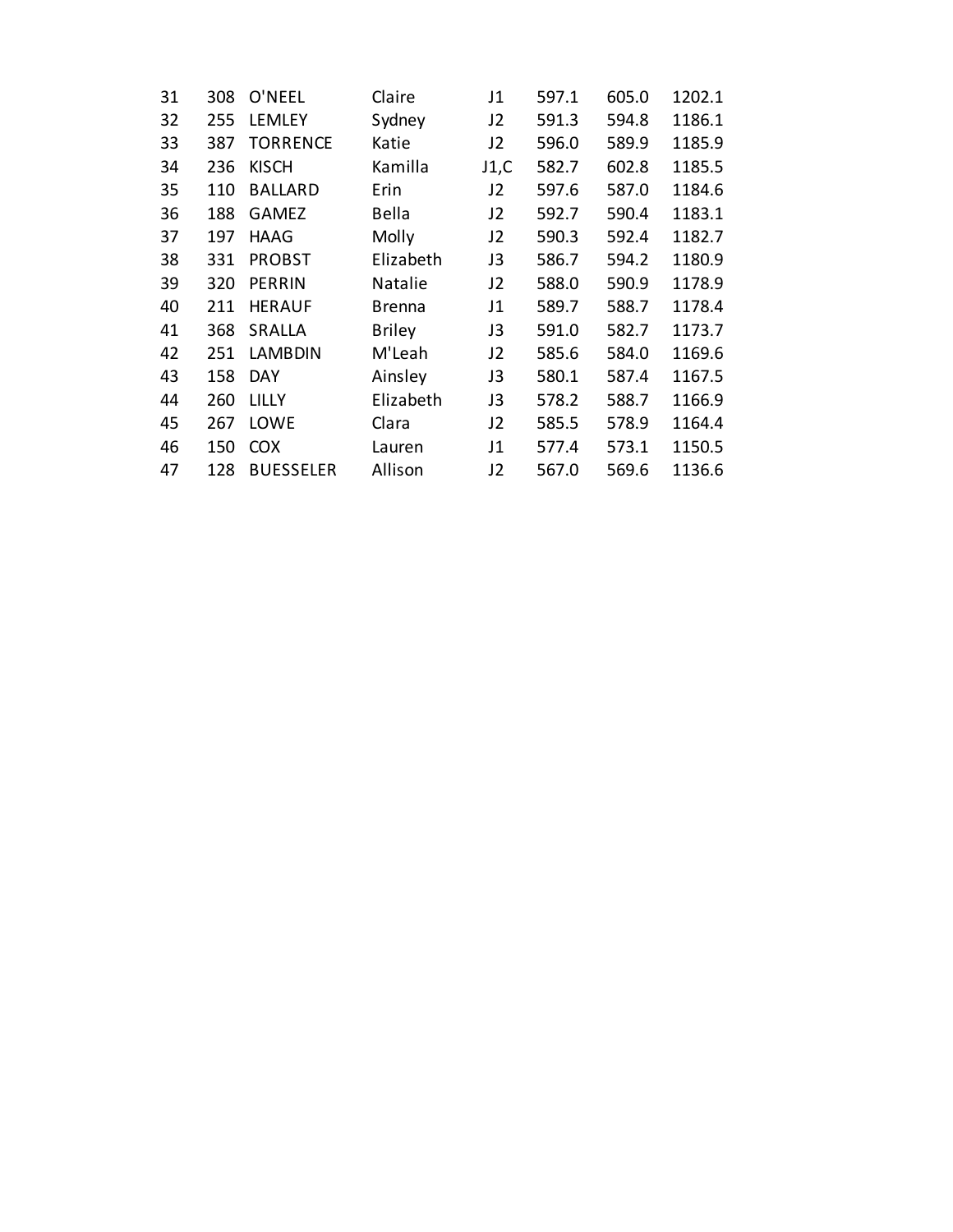#### **50M Rifle Prone Men Results June 22-29**

|                |           | Champion<br>2nd Place<br>3rd Place |                      |         | <b>Michael McPhail</b><br><b>Dempster Christensen</b><br><b>Patrick Sunderman</b> |       | 1251.9<br>1245.2<br>1243.4 |
|----------------|-----------|------------------------------------|----------------------|---------|-----------------------------------------------------------------------------------|-------|----------------------------|
|                |           | <b>High Collegiate</b>             |                      |         | <b>Ryan Hinson</b>                                                                |       | 1226.0                     |
|                | Rank Bib# | <b>Last Name</b>                   | <b>FirstName Cat</b> |         | day1                                                                              | day2  | <b>Match</b>               |
| 1              | 284       | <b>MCPHAIL</b>                     | Michael              |         | 621.9                                                                             | 630.0 | 1251.9                     |
| $\overline{2}$ | 141       | <b>CHRISTENSEN</b>                 | Dempster             |         | 620.5                                                                             | 624.7 | 1245.2                     |
| 3              | 374       | SUNDERMAN                          | Patrick              |         | 618.6                                                                             | 624.8 | 1243.4                     |
| 4              | 357       | <b>SHERRY</b>                      | Timothy              |         | 620.8                                                                             | 622.5 | 1243.3                     |
| 5              | 280       | <b>MCAFERTY</b>                    | Kellen               | J1,C    | 619.1                                                                             | 621.5 | 1240.6                     |
| 6              | 149       | <b>COVER</b>                       | Chance               |         | 620.9                                                                             | 618.8 | 1239.7                     |
| 7              | 173       | <b>EDDY</b>                        | Jared                | J1,C    | 613.6                                                                             | 622.6 | 1236.2                     |
| 8              | 300       | <b>MUSKE</b>                       | <b>Brandon</b>       |         | 618.8                                                                             | 616.1 | 1234.9                     |
| 9              | 425       | <b>DESROSIERS</b>                  | Jared                |         | 616.6                                                                             | 617.6 | 1234.2                     |
| 10             | 275       | <b>MARTZ</b>                       | Daniel               |         | 614.7                                                                             | 616.8 | 1231.5                     |
| 11             | 317       | <b>PEISER</b>                      | <b>Braden</b>        | J3      | 616.1                                                                             | 614.2 | 1230.3                     |
| 12             | 213       | <b>HINSON</b>                      | Ryan                 | J1,C    | 610.8                                                                             | 615.2 | 1226.0                     |
| 13             | 316       | <b>PAYNE</b>                       | Sam                  | J1,C    | 610.8                                                                             | 613.1 | 1223.9                     |
| 14             | 324       | <b>PHAM</b>                        | Andrew               | J1,C    | 611.8                                                                             | 610.1 | 1221.9                     |
| 15             | 152       | CRENSHAW                           | David                | J1,C    | 612.4                                                                             | 607.9 | 1220.3                     |
| 16             | 243       | KOZENIESKY                         | Lucas                |         | 607.7                                                                             | 612.4 | 1220.1                     |
| 17             | 322       | <b>PETERSON</b>                    | John                 | J1      | 607.0                                                                             | 612.6 | 1219.6                     |
| 18             | 145       | <b>CLARK</b>                       | Richard              | J1, C   | 608.5                                                                             | 610.7 | 1219.2                     |
| 19             | 413       | <b>YOKE</b>                        | Lake                 |         | 601.1                                                                             | 614.3 | 1215.4                     |
| 20             | 271       | <b>MACH</b>                        | <b>Brandon</b>       | J1      | 606.6                                                                             | 608.7 | 1215.3                     |
| 21             | 191       | <b>GOAD</b>                        | Owen                 | J1,C    | 598.6                                                                             | 616.4 | 1215.0                     |
| 22             | 220       | <b>JEROME</b>                      | Michael              | J2      | 602.6                                                                             | 611.8 | 1214.4                     |
| 23             | 229       | <b>KARADSHEH</b>                   | Roman                | J2      | 606.3                                                                             | 607.7 | 1214.0                     |
| 24             | 230       | <b>KEISER</b>                      | Derek                | J2      | 608.1                                                                             | 605.2 | 1213.3                     |
| 25             | 117       | <b>BERENS</b>                      | Shane                | J1      | 609.2                                                                             | 603.1 | 1212.3                     |
| 26             | 218       | <b>HUDSON</b>                      | Ryan                 | J2      | 601.8                                                                             | 609.7 | 1211.5                     |
| 27             | 239       | <b>KISSIK</b>                      | Anthony              | J1      | 610.3                                                                             | 598.6 | 1208.9                     |
| 28             | 113       | <b>BARNICK</b>                     | Gavin                | J2      | 604.0                                                                             | 602.4 | 1206.4                     |
| 29             | 122       | <b>BRODY</b>                       | Tio                  | J1,C    | 605.1                                                                             | 600.6 | 1205.7                     |
| 30             | 371       | <b>STEYN</b>                       | Frank                | J1      | 597.9                                                                             | 606.9 | 1204.8                     |
| 31             | 232       | <b>KERSEY</b>                      | John                 | J2      | 602.1                                                                             | 595.5 | 1197.6                     |
| 32             | 120       | <b>BORTHWICK</b>                   | R. Paul              | S       | 599.6                                                                             | 593.3 | 1192.9                     |
| 33             | 146       | <b>CLARK</b>                       | Theodore             | J2      | 592.8                                                                             | 594.1 | 1186.9                     |
| 34             | 121       | <b>BRADLEY</b>                     | Michael              | $\sf S$ | 589.9                                                                             | 584.6 | 1174.5                     |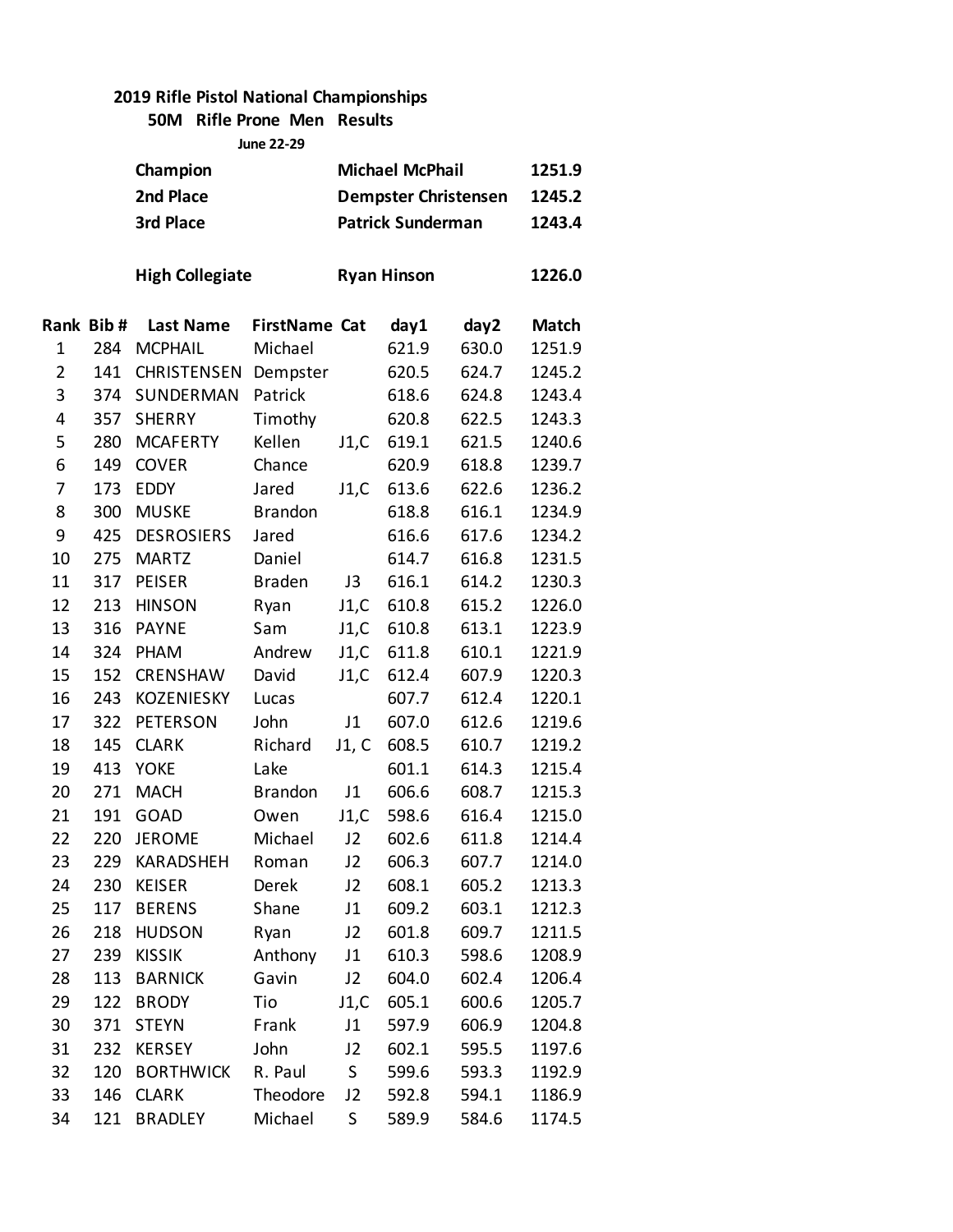412 YIANKOS Alex J2 551.8 584.5 1136.3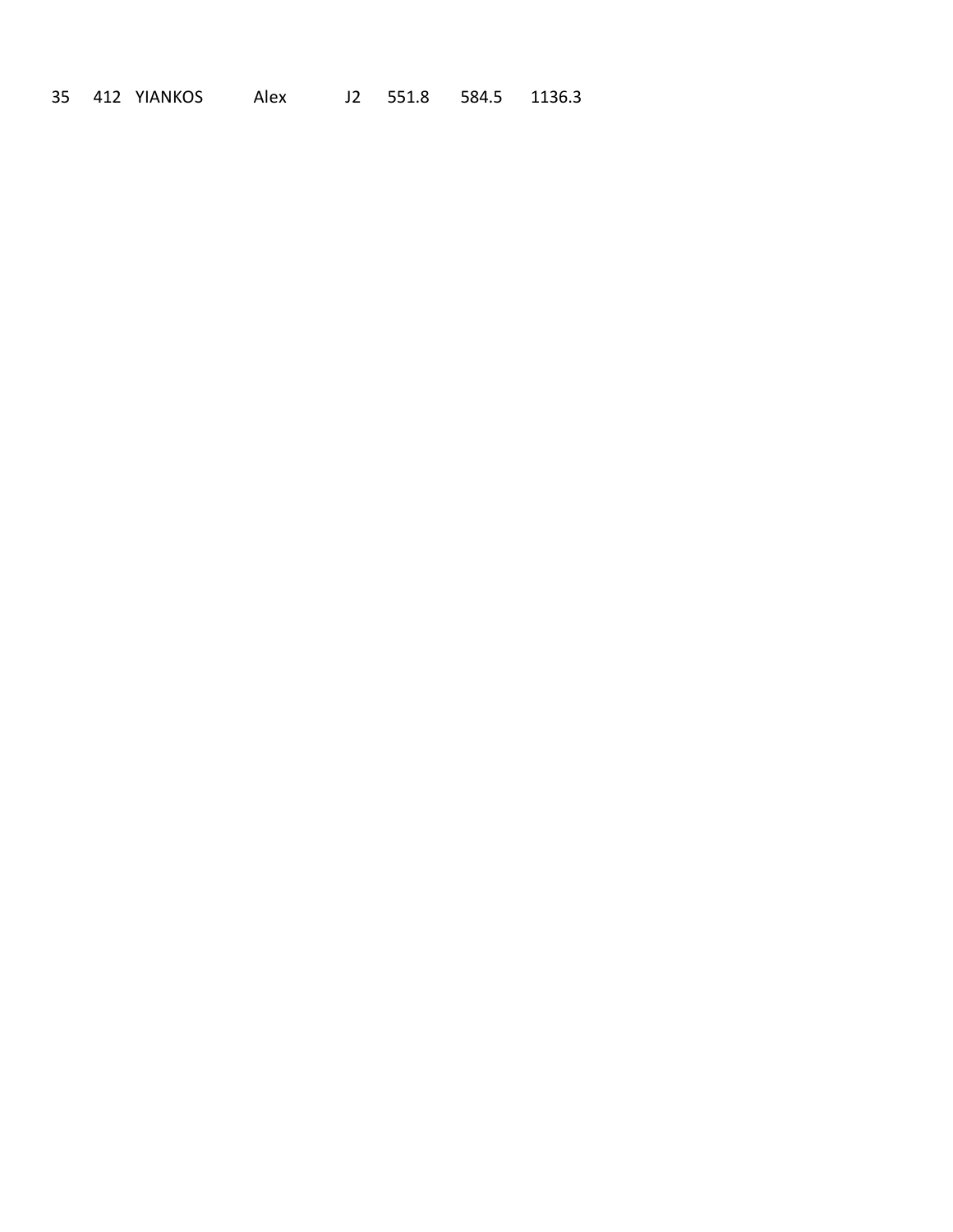**50M Rifle Prone Men Junior Results**

| <b>June 22-29</b> |           |                        |                      |                         |                       |        |              |  |  |  |
|-------------------|-----------|------------------------|----------------------|-------------------------|-----------------------|--------|--------------|--|--|--|
|                   |           | <b>Champion Junior</b> |                      | <b>Kellen McAfferty</b> |                       | 1240.6 |              |  |  |  |
|                   |           | 2nd Place Junior       |                      | <b>Jared Eddy</b>       |                       |        | 1236.2       |  |  |  |
|                   |           | 3rd Place Junior       |                      |                         | <b>Braden Peiser</b>  |        | 1230.3       |  |  |  |
|                   |           |                        |                      |                         |                       |        |              |  |  |  |
|                   |           | High J2                |                      |                         | <b>Michael Jerome</b> |        | 1214.4       |  |  |  |
|                   | Rank Bib# | <b>Last Name</b>       | <b>FirstName Cat</b> |                         | day1                  | day2   | <b>Match</b> |  |  |  |
| 5                 | 280       | <b>MCAFERTY</b>        | Kellen               | J1,C                    | 619.1                 | 621.5  | 1240.6       |  |  |  |
| $\overline{7}$    | 173       | <b>EDDY</b>            | Jared                | J1,C                    | 613.6                 | 622.6  | 1236.2       |  |  |  |
| 11                | 317       | <b>PEISER</b>          | <b>Braden</b>        | J3                      | 616.1                 | 614.2  | 1230.3       |  |  |  |
| 12                | 213       | <b>HINSON</b>          | Ryan                 | J1,C                    | 610.8                 | 615.2  | 1226.0       |  |  |  |
| 13                | 316       | <b>PAYNE</b>           | Sam                  | J1,C                    | 610.8                 | 613.1  | 1223.9       |  |  |  |
| 14                | 324       | PHAM                   | Andrew               | J1,C                    | 611.8                 | 610.1  | 1221.9       |  |  |  |
| 15                | 152       | CRENSHAW               | David                | J1,C                    | 612.4                 | 607.9  | 1220.3       |  |  |  |
| 17                | 322       | <b>PETERSON</b>        | John                 | J1                      | 607.0                 | 612.6  | 1219.6       |  |  |  |
| 18                | 145       | <b>CLARK</b>           | Richard              | J1, C                   | 608.5                 | 610.7  | 1219.2       |  |  |  |
| 20                | 271       | <b>MACH</b>            | <b>Brandon</b>       | J1                      | 606.6                 | 608.7  | 1215.3       |  |  |  |
| 21                | 191       | <b>GOAD</b>            | Owen                 | J1,C                    | 598.6                 | 616.4  | 1215.0       |  |  |  |
| 22                | 220       | <b>JEROME</b>          | Michael              | J2                      | 602.6                 | 611.8  | 1214.4       |  |  |  |
| 23                | 229       | <b>KARADSHEH</b>       | Roman                | J2                      | 606.3                 | 607.7  | 1214.0       |  |  |  |
| 24                | 230       | <b>KEISER</b>          | <b>Derek</b>         | J2                      | 608.1                 | 605.2  | 1213.3       |  |  |  |
| 25                | 117       | <b>BERENS</b>          | Shane                | J1                      | 609.2                 | 603.1  | 1212.3       |  |  |  |
| 26                | 218       | <b>HUDSON</b>          | Ryan                 | J2                      | 601.8                 | 609.7  | 1211.5       |  |  |  |
| 27                | 239       | <b>KISSIK</b>          | Anthony              | J1                      | 610.3                 | 598.6  | 1208.9       |  |  |  |
| 28                | 113       | <b>BARNICK</b>         | Gavin                | J <sub>2</sub>          | 604.0                 | 602.4  | 1206.4       |  |  |  |
| 29                | 122       | <b>BRODY</b>           | Tio                  | J1,C                    | 605.1                 | 600.6  | 1205.7       |  |  |  |
| 30                | 371       | <b>STEYN</b>           | Frank                | J1                      | 597.9                 | 606.9  | 1204.8       |  |  |  |
| 31                | 232       | <b>KERSEY</b>          | John                 | J2                      | 602.1                 | 595.5  | 1197.6       |  |  |  |
| 32                | 120       | <b>BORTHWICK</b>       | R. Paul              | S                       | 599.6                 | 593.3  | 1192.9       |  |  |  |
| 33                | 146       | <b>CLARK</b>           | Theodore             | J2                      | 592.8                 | 594.1  | 1186.9       |  |  |  |
| 34                | 121       | <b>BRADLEY</b>         | Michael              | $\sf S$                 | 589.9                 | 584.6  | 1174.5       |  |  |  |
| 35                | 412       | <b>YIANKOS</b>         | Alex                 | J2                      | 551.8                 | 584.5  | 1136.3       |  |  |  |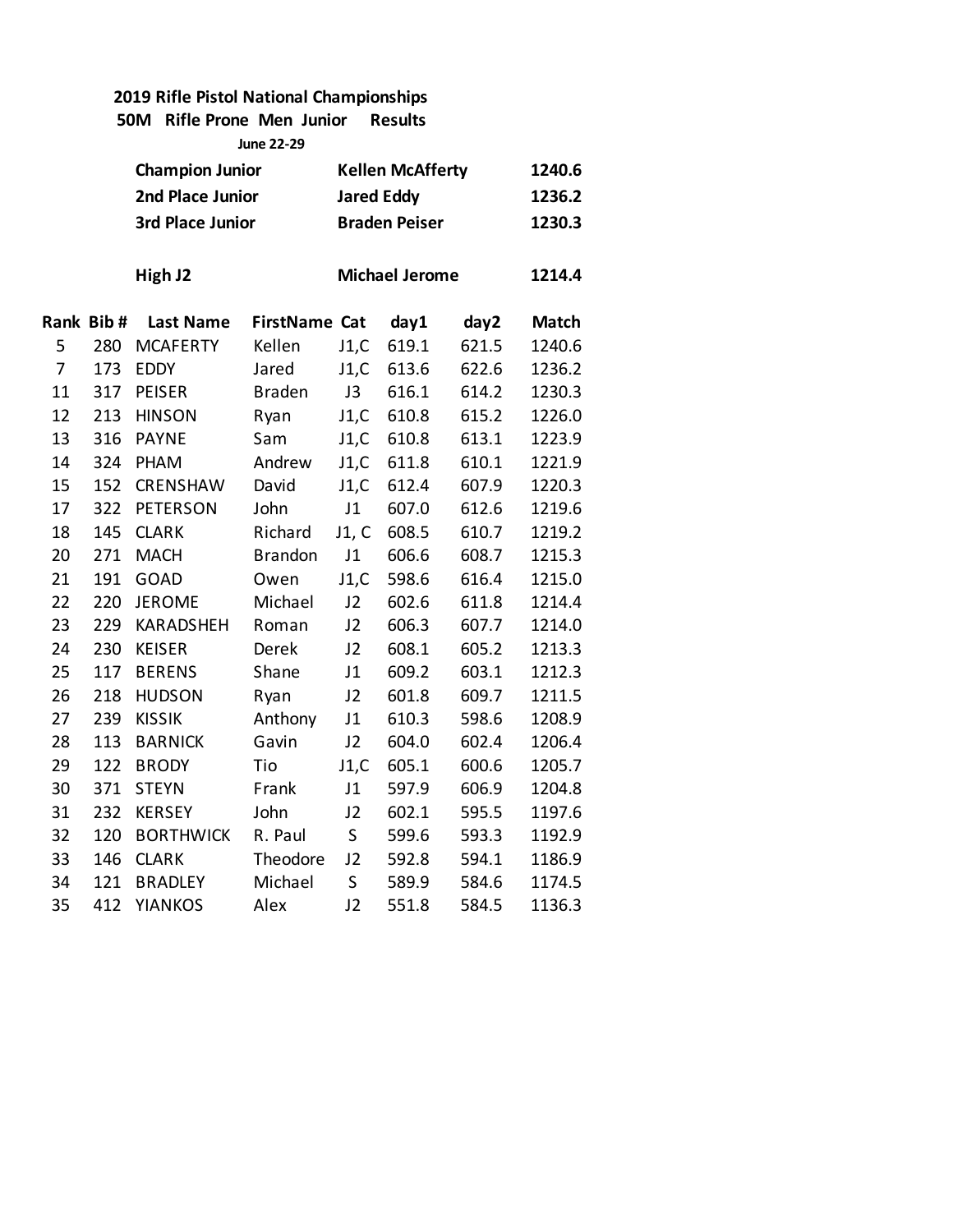**25M Men Rapid Fire Pistol Results**

| <b>June 22-29</b> |
|-------------------|
|                   |
|                   |

| Champion               | <b>Keith Sanderson</b>  | 1168 |
|------------------------|-------------------------|------|
| 2nd Place              | <b>Henry Leverett</b>   | 1157 |
| 3rd Place              | <b>Jack Leverett II</b> | 1156 |
|                        |                         |      |
| <b>Champion Senior</b> | <b>Emil Milev</b>       | 1162 |
| 2nd Place Senior       | <b>Anire Okpaku</b>     | 1016 |
| 3rd Place Senior       | <b>Christof Kreb</b>    | 942  |

| Rank | Bib# | <b>Last Name</b>                                            | FirstName Cat day1 x day2 x Match |                |     |    |     |                |            | $\mathbf{x}$   | Final | <b>FPt</b> | Total |                 |
|------|------|-------------------------------------------------------------|-----------------------------------|----------------|-----|----|-----|----------------|------------|----------------|-------|------------|-------|-----------------|
| 1    | 343  | SANDERSON                                                   | Keith                             |                | 584 | 17 | 578 | 17             | 1162       | 34             | 26    | 6          | 1168  | SO <sub>5</sub> |
| 2    | 257  | LEVERETT                                                    | Henry                             | J1             | 578 | 15 | 574 | 15             | 1152       | 30             | 26    | 5          | 1157  | SO <sub>4</sub> |
| 3    | 258  | <b>LEVERETT III</b>                                         | Jack                              | J1             | 577 | 16 | 576 | 19             | 1153       | 35             | 16    | 3          | 1156  |                 |
| 4    | 234  | KIM                                                         | <b>Brian</b>                      |                | 563 | 12 | 563 | 17             | 1126       | 29             | 7     | 1          | 1127  |                 |
| 5    | 410  | YI                                                          | Ryan                              | J2             | 560 | 23 | 562 | 14             | 1122       | 37             | 21    | 4          | 1126  |                 |
| 6    | 228  | <b>KANG</b>                                                 | Paul                              | J2             | 554 | 12 | 556 | 9              | 1110       | 21             | 12    | 2          | 1112  |                 |
| 7    | 291  | <b>MILEV</b>                                                | Emil                              | S              | 580 | 15 | 582 | 16             | 1162       | 31             |       |            |       |                 |
| 8    | 203  | <b>HANOV</b>                                                | Nurmyrat                          | V              | 569 | 13 | 572 | 10             | 1141       | 23             |       |            |       |                 |
| 9    | 385  | <b>TOBAR PRADC Bernardo J</b>                               |                                   | V              | 551 | 10 | 563 | 15             | 1114       | 25             |       |            |       |                 |
| 10   | 360  | <b>SIMON</b>                                                | Luke                              | J1             | 527 | 11 | 542 | 6              | 1069       | 17             |       |            |       |                 |
| 11   | 310  | <b>OKPAKU</b>                                               | Anire                             | S              | 499 | 13 | 517 | 8              | 1016       | 21             |       |            |       |                 |
| 12   | 261  | <b>LIM</b>                                                  | Ethan                             | J2             | 498 | 6  | 499 | 1              | 997        | $\overline{7}$ |       |            |       |                 |
| 13   | 252  | <b>LEE</b>                                                  | Hyun                              | J2             | 502 | 5  | 480 | 5              | 982        | 10             |       |            |       |                 |
| 14   | 245  | <b>KREB</b>                                                 | Christof                          | S.             | 469 | 5  | 473 | $\overline{2}$ | 942        | $\overline{7}$ |       |            |       |                 |
| 15   | 277  | <b>MATNOG</b>                                               | Gabriel                           | J2             | 475 | 3  | 457 | 4              | 932        | 7              |       |            |       |                 |
| 16   | 221  | <b>ZHANG</b>                                                | Jaden                             | J2             | 474 | 6  | 453 | 5              | 927        | 11             |       |            |       |                 |
| 17   | 263  | LIM                                                         | Sky                               | J3             | 460 | 0  | 461 | 4              | 921        | 4              |       |            |       |                 |
| 18   | 326^ | <b>PITSOULIS</b>                                            | Konstantin                        | S              | 452 | 4  | 418 | 4              | 870        | 8              |       |            |       |                 |
| 19   |      | 344* SANGHERA                                               | Bhavjeet                          | J <sub>2</sub> |     |    |     |                | <b>DSQ</b> |                |       |            |       |                 |
|      |      | *competitor 344: disqualified, range rule, three frame hits |                                   |                |     |    |     |                |            |                |       |            |       |                 |

^competitor 326: 2 point penalty, range rule, two frame hits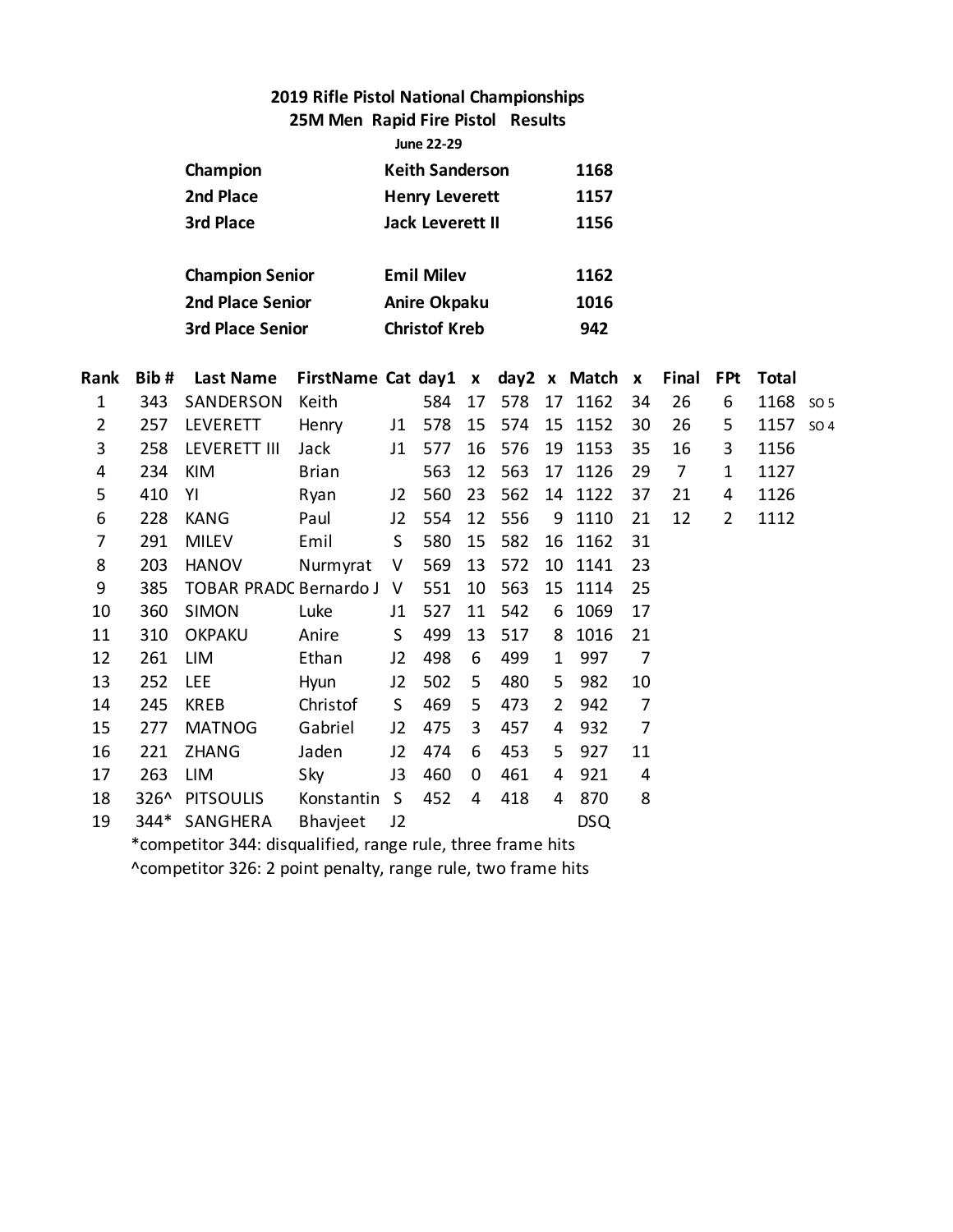### **2019 Rifle Pistol National Championships 25M Men Rapid Fire Pistol Junior Results**

|                |                                                             |                        |                                     |                       | June 22-29     |    |     |      |             |    |                |                |              |
|----------------|-------------------------------------------------------------|------------------------|-------------------------------------|-----------------------|----------------|----|-----|------|-------------|----|----------------|----------------|--------------|
|                |                                                             | <b>Champion Junior</b> |                                     | Jack Leverett II      |                |    |     | 1159 |             |    |                |                |              |
|                |                                                             | 2nd Place Junior       |                                     | <b>Henry Leverett</b> |                |    |     | 1157 |             |    |                |                |              |
|                |                                                             | 3rd Place Junior       |                                     | <b>Ryan Yi</b>        |                |    |     |      | 1126        |    |                |                |              |
|                |                                                             | High J2                |                                     | Paul Kang             |                |    |     |      | 1110        |    |                |                |              |
|                |                                                             |                        |                                     |                       |                |    |     |      | 921         |    |                |                |              |
|                |                                                             | High J3                |                                     |                       | <b>Sky Lim</b> |    |     |      |             |    |                |                |              |
| Rank           | Bib#                                                        | Last Name              | FirstName Cat day1 x day2 x Match x |                       |                |    |     |      |             |    | Final          | <b>FPt</b>     | <b>Total</b> |
| 3              | 258                                                         | <b>LEVERETT III</b>    | Jack                                | J1                    | 577            | 16 | 576 | 19   | 1153        | 35 | 30             | 6              | 1159         |
| 4              | 257                                                         | <b>LEVERETT</b>        | Henry                               | J1                    | 578            | 15 | 574 | 15   | 1152        | 30 | 25             | 5              | 1157         |
| $\overline{7}$ | 410                                                         | YI                     | Ryan                                | J2                    | 560            | 23 | 562 | 14   | 1122        | 37 | 21             | 4              | 1126         |
| 9              | 228                                                         | <b>KANG</b>            | Paul                                | J2                    | 554            | 12 | 556 | 9    | 1110        | 21 | 12             | 3              | 1113         |
| 10             | 360                                                         | <b>SIMON</b>           | Luke                                | J1                    | 527            | 11 | 542 | 6    | 1069        | 17 | 10             | $\overline{2}$ | 1071         |
| 12             | 261                                                         | LIM                    | Ethan                               | J2                    | 498            | 6  | 499 | 1    | 997         | 7  | $\overline{2}$ | $\mathbf 1$    | 998          |
| 13             | 252                                                         | <b>LEE</b>             | Hyun                                | J2                    | 502            | 5  | 480 | 5    | 982         | 10 |                |                |              |
| 15             | 277                                                         | <b>MATNOG</b>          | Gabriel                             | J2                    | 475            | 3  | 457 | 4    | 932         | 7  |                |                |              |
| 16             | 221                                                         | <b>ZHANG</b>           | Jaden                               | J2                    | 474            | 6  | 453 | 5    | 927         | 11 |                |                |              |
| 17             | 263                                                         | LIM                    | Sky                                 | J3                    | 460            | 0  | 461 | 4    | 921         | 4  |                |                |              |
| 19             | 344*                                                        | SANGHERA               | Bhavjeet                            | J2                    | $\mathbf 0$    |    | 0   |      | $\mathbf 0$ | 0  |                |                |              |
|                | *competitor 344: disqualified, range rule, three frame hits |                        |                                     |                       |                |    |     |      |             |    |                |                |              |

^competitor 326: 2 point penalty, range rule, two frame hits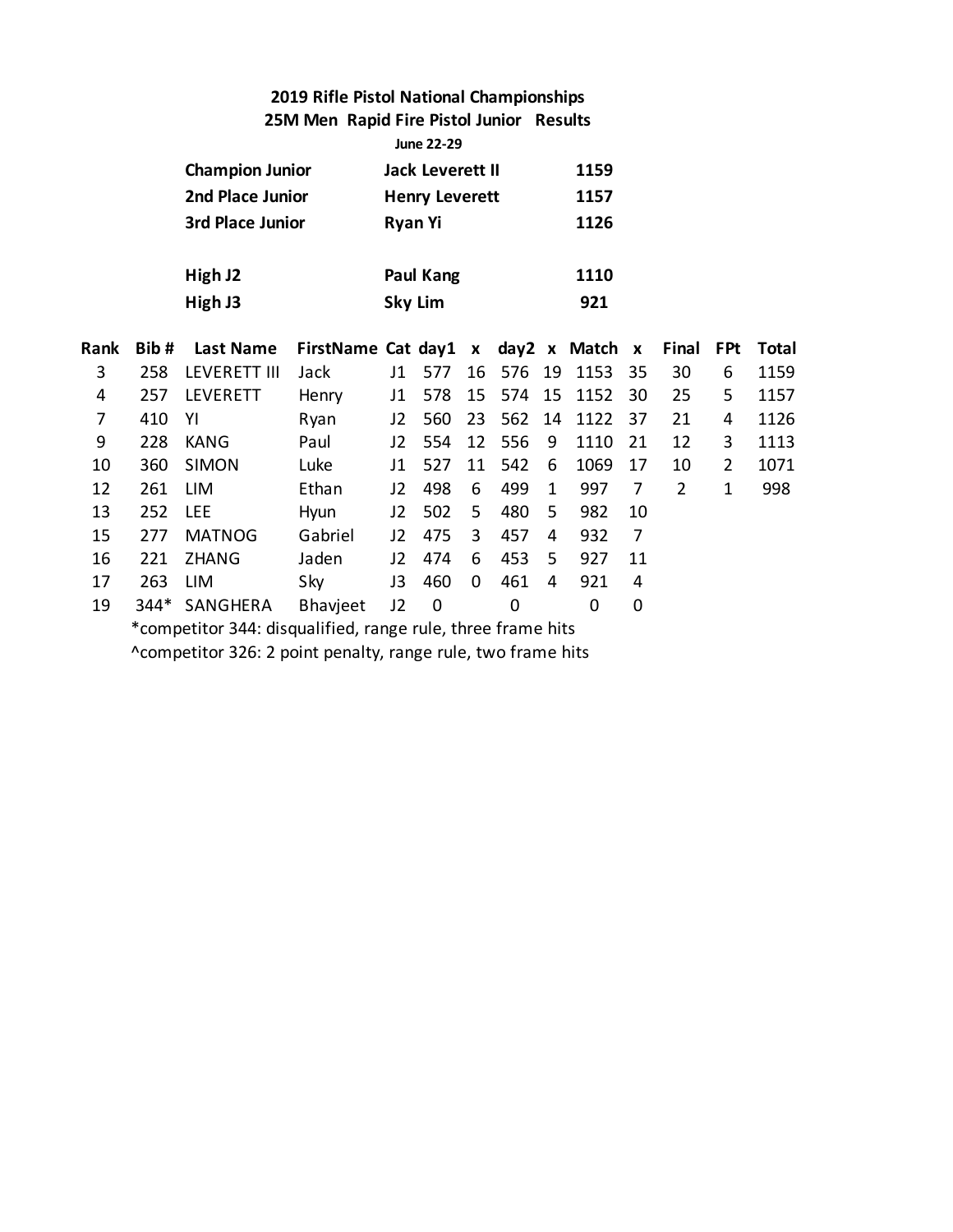**10M Men Air Rifle Results**

|                 | June 22-29            |        |
|-----------------|-----------------------|--------|
| <b>Champion</b> | Lucas Kozeniesky      | 1257.5 |
| 2nd Place       | <b>Timothy Sherry</b> | 1256.4 |
| 3rd Place       | <b>Will Shaner</b>    | 1248.5 |
|                 |                       |        |

**High Collegiate Jared Eddy 1238.0**

|                | Rank Bib# | <b>Last Name</b>         | FirstName Cat  |              | day1              | day2        | <b>Match</b> | Final | <b>Fpts</b> | Total  |
|----------------|-----------|--------------------------|----------------|--------------|-------------------|-------------|--------------|-------|-------------|--------|
| $\mathbf{1}$   |           | 243 KOZENIESKY           | Lucas          |              |                   | 626.9 627.1 | 1254.0       | 248.9 | 3.5         | 1257.5 |
| $\overline{2}$ |           | 357 SHERRY               | Timothy        |              |                   | 629.3 623.1 | 1252.4       | 248.8 | 4.0         | 1256.4 |
| 3              |           | 354 SHANER               | Will           |              | J1, C 621.4 624.1 |             | 1245.5       | 225.6 | 3.0         | 1248.5 |
| 4              |           | 342 SANCHEZ              | Matthew        | J2           | 623.4 624.0       |             | 1247.4       | 118.0 | 0.5         | 1247.9 |
| 5              |           | 141 CHRISTENSEN Dempster |                |              |                   | 621.0 624.5 | 1245.5       | 185.1 | 2.0         | 1247.5 |
| 6              |           | 374 SUNDERMAN Patrick    |                |              |                   | 621.8 622.5 | 1244.3       | 205.5 | 2.5         | 1246.8 |
| $\overline{7}$ |           | 335 RAWLINGS             | Matthew        |              |                   | 619.5 624.8 | 1244.3       | 164.0 | 1.5         | 1245.8 |
| 8              | 300       | <b>MUSKE</b>             | Brandon        |              | 620.1 624.4       |             | 1244.5       | 142.5 | $1.0\,$     | 1245.5 |
| 9              |           | 268 LUCAS                | Jean-Pierre    |              |                   | 623.3 619.7 | 1243.0       |       |             |        |
| 10             |           | 396 WALLIZER             | <b>Bryant</b>  |              |                   | 620.1 622.1 | 1242.2       |       |             |        |
| 11             |           | 271 MACH                 | <b>Brandon</b> | J1           |                   | 616.9 621.7 | 1238.6       |       |             |        |
| 12             |           | 173 EDDY                 | Jared          |              | J1,C 617.7 620.3  |             | 1238.0       |       |             |        |
| 13             |           | 339 SALAS                | Benjamin       | J2           |                   | 617.8 618.7 | 1236.5       |       |             |        |
| 14             | 113       | <b>BARNICK</b>           | Gavin          | J2           |                   | 619.8 616.7 | 1236.5       |       |             |        |
| 15             | 307       | <b>NORTON</b>            | George         |              |                   | 615.9 620.3 | 1236.2       |       |             |        |
| 16             | 213       | <b>HINSON</b>            | Ryan           |              | J1,C 616.7 618.5  |             | 1235.2       |       |             |        |
| 17             | 165       | <b>DOREY</b>             | Matt           |              |                   | 616.3 616.1 | 1232.4       |       |             |        |
| 18             |           | 337 ROCKETT              | Scott          | J2           |                   | 612.3 617.0 | 1229.3       |       |             |        |
| 19             |           | 145 CLARK                | Richard        |              | J1, C 612.6 615.8 |             | 1228.4       |       |             |        |
| 20             |           | 144 CLARK                | Levi           | $\mathsf{C}$ | 612.0 615.1       |             | 1227.1       |       |             |        |
| 21             |           | 317 PEISER               | <b>Braden</b>  | J3           |                   | 614.6 612.3 | 1226.9       |       |             |        |
| 22             | 196       | GROSS                    | Antonio        |              | J1,C 617.7 608.8  |             | 1226.5       |       |             |        |
| 23             |           | 248 KUTZ                 | Kyle           | J2           |                   | 616.1 610.2 | 1226.3       |       |             |        |
| 24             | 303       | <b>NELSON</b>            | Mitchell       |              | J1,C 614.8 611.2  |             | 1226.0       |       |             |        |
| 25             | 238       | <b>KISSELL</b>           | Rylan          | J2           |                   | 613.1 612.2 | 1225.3       |       |             |        |
| 26             |           | 425 DESROSIERS           | Jared          |              |                   | 612.8 612.4 | 1225.2       |       |             |        |
| 27             |           | 152 CRENSHAW             | David          |              | J1,C 614.7 610.1  |             | 1224.8       |       |             |        |
| 28             |           | 319 PERKOWSKI            | Gavin          | J1           |                   | 606.1 617.9 | 1224.0       |       |             |        |
| 29             |           | 280 MCAFERTY             | Kellen         |              | J1,C 611.0 612.6  |             | 1223.6       |       |             |        |
| 30             | 170       | <b>DURYEA</b>            | Andrew         | J2           |                   | 609.5 612.7 | 1222.2       |       |             |        |
| 31             |           | 149 COVER                | Chance         |              |                   | 613.6 608.6 | 1222.2       |       |             |        |
| 32             |           | 183 FOOS                 | lan            | С            | 608.3 611.5       |             | 1219.8       |       |             |        |
| 33             |           | 350 SCHMIDT              | Zachary        | C            | 606.7 611.1       |             | 1217.8       |       |             |        |
| 34             |           | 218 HUDSON               | Ryan           | J2           | 603.2 613.3       |             | 1216.5       |       |             |        |
| 35             | 316       | <b>PAYNE</b>             | Sam            | J1,C         | 605.6 610.8       |             | 1216.4       |       |             |        |
| 36             | 322       | PETERSON                 | John           | J1           |                   | 608.3 607.5 | 1215.8       |       |             |        |
| 37             | 126       | <b>BUCHANAN</b>          | Jacob          |              | 606.7             | 608.8       | 1215.5       |       |             |        |
| 38             |           | 383 TINTER               | Aron           |              | J1,C 609.9 605.5  |             | 1215.4       |       |             |        |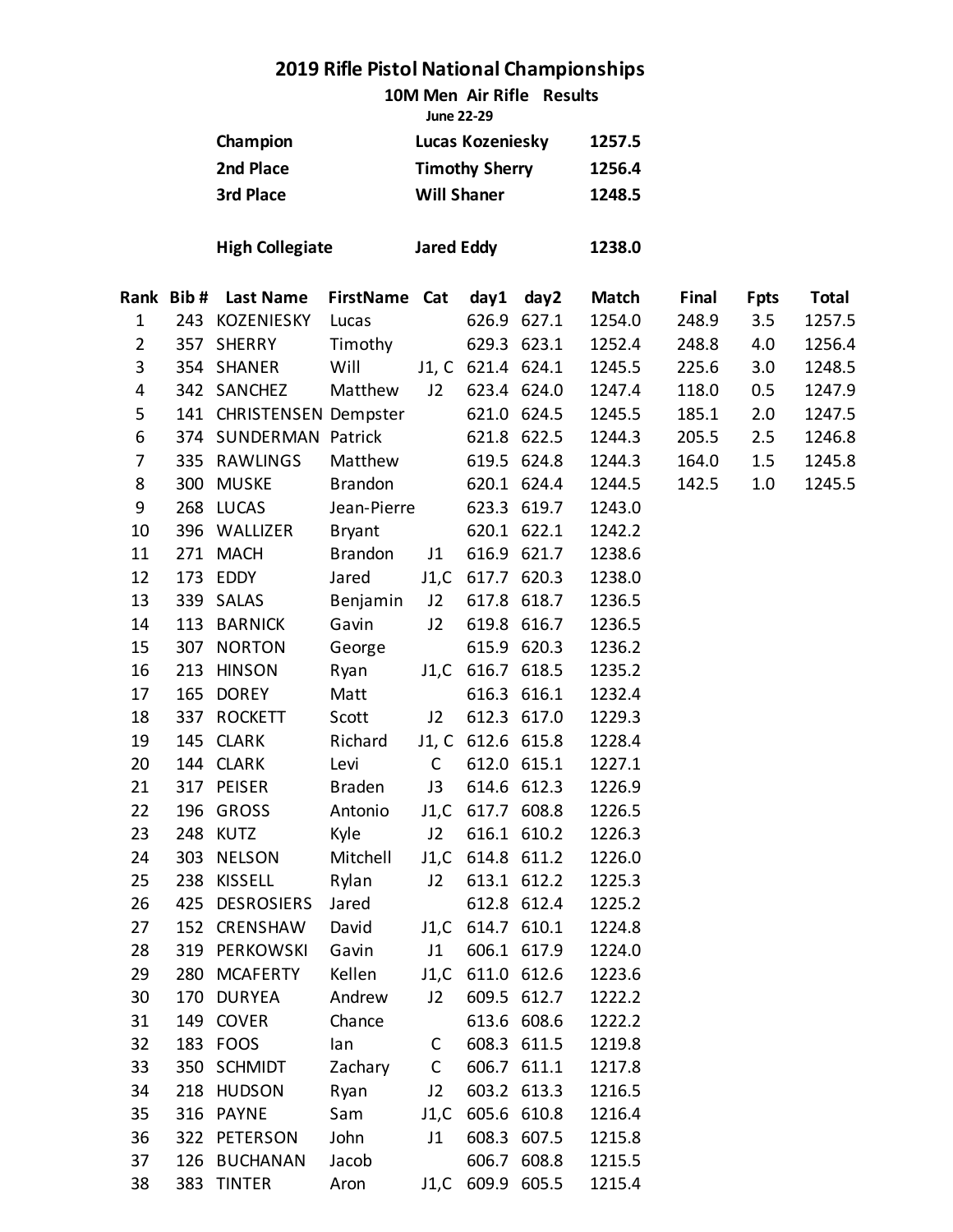| 39 | 222 | <b>JOACHIM</b>            | Mason (Co     | С              | 605.3 | 609.8 | 1215.1 |
|----|-----|---------------------------|---------------|----------------|-------|-------|--------|
| 40 | 182 | <b>FLOWERS</b>            | Aaron         | C              | 604.3 | 608.7 | 1213.0 |
| 41 | 232 | <b>KERSEY</b>             | John          | J2             | 604.1 | 607.7 | 1211.8 |
| 42 | 254 | LEKHAVANIJA               | Wynn          | J1,C           | 610.5 | 600.7 | 1211.2 |
| 43 | 220 | <b>JEROME</b>             | Michael       | J1             | 610.7 | 600.2 | 1210.9 |
| 44 | 412 | <b>YIANKOS</b>            | Alex          | J2             | 603.6 | 606.7 | 1210.3 |
| 45 | 191 | GOAD                      | Owen          | J1,C           | 605.2 | 604.0 | 1209.2 |
| 46 | 371 | <b>STEYN</b>              | Frank         | J1             | 609.1 | 599.9 | 1209.0 |
| 47 | 230 | <b>KEISER</b>             | Derek         | J2             | 605.0 | 602.4 | 1207.4 |
| 48 | 103 | <b>ALETTO</b>             | Dante         | J2             | 606.7 | 598.8 | 1205.5 |
| 49 | 120 | <b>BORTHWICK</b>          | R. Paul       | S              | 601.9 | 602.7 | 1204.6 |
| 50 | 137 | <b>CHESHIRE</b>           | Nicholas      | J1,C           | 599.0 | 601.7 | 1200.7 |
| 51 | 205 | <b>HANSON</b>             | Tyler         | J2             | 599.5 | 601.0 | 1200.5 |
| 52 | 131 | <b>BZDAFKA</b>            | Jacob         | J1             | 599.6 | 598.6 | 1198.2 |
| 53 | 122 | <b>BRODY</b>              | Tio           | J1,C           | 594.9 | 599.5 | 1194.4 |
| 54 | 288 | MEYERAAN                  | Mark          |                | 599.2 | 593.2 | 1192.4 |
| 55 | 229 | <b>KARADSHEH</b>          | Roman         | J2             | 593.9 | 598.1 | 1192.0 |
| 56 | 167 | <b>DOUCETT</b>            | James         | J1             | 600.0 | 590.9 | 1190.9 |
| 57 | 328 | <b>POTTS</b>              | Joel          | J1             | 593.6 | 596.4 | 1190.0 |
| 58 | 202 | <b>HAMILTON</b>           | Mason         | J1             | 591.1 | 597.9 | 1189.0 |
| 59 | 130 | <b>BURROW</b>             | Sam           | J2             | 593.9 | 594.2 | 1188.1 |
| 60 | 295 | <b>MOORE</b>              | <b>Briggs</b> | J2             | 599.8 | 587.4 | 1187.2 |
| 61 | 403 | <b>WOOD</b>               | Carson        | J2             | 592.1 | 593.6 | 1185.7 |
| 62 | 324 | PHAM                      | Andrew        | J1,C           | 575.8 | 607.4 | 1183.2 |
| 63 | 239 | <b>KISSIK</b>             | Anthony       | J1             | 589.7 | 592.3 | 1182.0 |
| 64 | 329 | <b>POTTS</b>              | Joshua        | J2             | 590.1 | 590.1 | 1180.2 |
| 65 | 146 | <b>CLARK</b>              | Theodore      | J2             | 587.0 | 591.7 | 1178.7 |
| 66 | 419 | <b>HERRINGTON Matthew</b> |               | J2             | 593.8 | 578.9 | 1172.7 |
| 67 | 117 | <b>BERENS</b>             | Shane         | J1             | 580.2 | 587.0 | 1167.2 |
| 68 | 313 | PARZIALE                  | <b>Brian</b>  |                | 587.5 | 577.0 | 1164.5 |
| 69 | 223 | <b>JOARDER</b>            | Alok          | J2             | 578.2 | 579.1 | 1157.3 |
| 70 | 334 | RABEL                     | Nathan        | J2             | 582.1 | 573.6 | 1155.7 |
| 71 | 294 | <b>MONENE</b>             | Marc          | S              | 577.7 | 577.2 | 1154.9 |
| 72 | 394 | <b>VELASCO</b>            | Jober         |                | 567.6 | 565.6 | 1133.2 |
| 73 | 353 | <b>SENEY</b>              | Kyle          | J <sub>2</sub> | 569.8 | 563.0 | 1132.8 |
| 74 | 108 | <b>AVILA</b>              | Marsel        | J <sub>2</sub> | 539.0 | 536.7 | 1075.7 |
| 75 | 186 | <b>FRENCH</b>             | Benjamin      | J <sub>2</sub> | 499.0 | 527.6 | 1026.6 |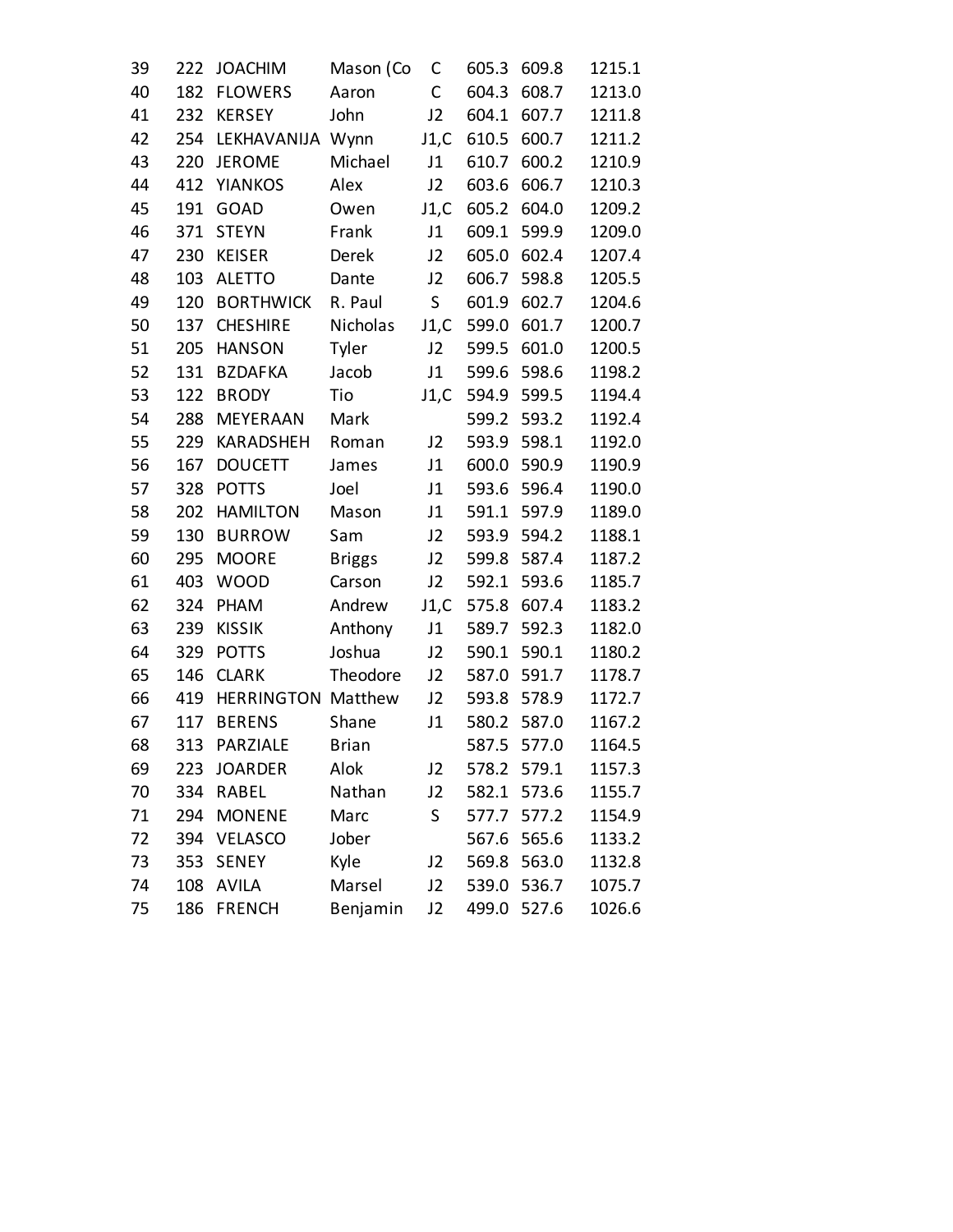**10M Men Air Rifle Junior Results**

|                        | June 22-29             |        |
|------------------------|------------------------|--------|
| <b>Champion Junior</b> | <b>Matthew Sanchez</b> | 1249.9 |
| 2nd Place Junior       | <b>Will Shaner</b>     | 1249.5 |
| 3rd Place Junior       | <b>Brandon Mach</b>    | 1242.1 |
| High J2                | <b>Benjamin Salas</b>  | 1236.5 |

| High J3 | <b>Braden Peiser</b> | 1226.9 |  |  |
|---------|----------------------|--------|--|--|
|         |                      |        |  |  |

|                |     | Rank Bib# Last Name  | FirstName Cat  |      |                   | day1 day2   | <b>Match</b> | Final | <b>Fpts</b> | Total  |
|----------------|-----|----------------------|----------------|------|-------------------|-------------|--------------|-------|-------------|--------|
| $\mathbf 1$    |     | 342 SANCHEZ          | Matthew        | J2   |                   | 623.4 624.0 | 1247.4       | 204.3 | 2.5         | 1249.9 |
| $\overline{2}$ |     | 354 SHANER           | Will           |      | J1, C 621.4 624.1 |             | 1245.5       | 247.9 | 4.0         | 1249.5 |
| 3              |     | 271 MACH             | <b>Brandon</b> | J1   |                   | 616.9 621.7 | 1238.6       | 244.8 | 3.5         | 1242.1 |
| 4              |     | 173 EDDY             | Jared          |      | J1,C 617.7 620.3  |             | 1238.0       | 142.0 | 1.0         | 1239.0 |
| 5              |     | 113 BARNICK          | Gavin          | J2   |                   | 619.8 616.7 | 1236.5       | 183.5 | 2.0         | 1238.5 |
| 6              | 213 | <b>HINSON</b>        | Ryan           |      | J1,C 616.7 618.5  |             | 1235.2       | 224.7 | 3.0         | 1238.2 |
| $\overline{7}$ |     | 339 SALAS            | Benjamin       | J2   | 617.8 618.7       |             | 1236.5       | 121.7 | 0.5         | 1237.0 |
| 8              |     | 337 ROCKETT          | Scott          | J2   |                   | 612.3 617.0 | 1229.3       | 163.3 | 1.5         | 1230.8 |
| 9              |     | 145 CLARK            | Richard        |      | J1, C 612.6 615.8 |             | 1228.4       |       |             |        |
| 10             |     | 317 PEISER           | <b>Braden</b>  | J3   | 614.6 612.3       |             | 1226.9       |       |             |        |
| 11             |     | 196 GROSS            | Antonio        |      | J1,C 617.7 608.8  |             | 1226.5       |       |             |        |
| 12             |     | 248 KUTZ             | Kyle           | J2   |                   | 616.1 610.2 | 1226.3       |       |             |        |
| 13             | 303 | NELSON               | Mitchell       |      | J1,C 614.8 611.2  |             | 1226.0       |       |             |        |
| 14             |     | 238 KISSELL          | Rylan          | J2   |                   | 613.1 612.2 | 1225.3       |       |             |        |
| 15             |     | 152 CRENSHAW         | David          |      | J1,C 614.7 610.1  |             | 1224.8       |       |             |        |
| 16             |     | 319 PERKOWSKI        | Gavin          | J1   |                   | 606.1 617.9 | 1224.0       |       |             |        |
| 17             | 280 | MCAFERTY             | Kellen         |      | J1,C 611.0 612.6  |             | 1223.6       |       |             |        |
| 18             | 170 | <b>DURYEA</b>        | Andrew         | J2   |                   | 609.5 612.7 | 1222.2       |       |             |        |
| 19             |     | 218 HUDSON           | Ryan           | J2   | 603.2 613.3       |             | 1216.5       |       |             |        |
| 20             | 316 | <b>PAYNE</b>         | Sam            |      | J1,C 605.6 610.8  |             | 1216.4       |       |             |        |
| 21             |     | 322 PETERSON         | John           | J1   |                   | 608.3 607.5 | 1215.8       |       |             |        |
| 22             | 383 | <b>TINTER</b>        | Aron           |      | J1,C 609.9 605.5  |             | 1215.4       |       |             |        |
| 23             |     | 232 KERSEY           | John           | J2   |                   | 604.1 607.7 | 1211.8       |       |             |        |
| 24             |     | 254 LEKHAVANIJA Wynn |                |      | J1,C 610.5 600.7  |             | 1211.2       |       |             |        |
| 25             |     | 220 JEROME           | Michael        | J1   | 610.7 600.2       |             | 1210.9       |       |             |        |
| 26             |     | 412 YIANKOS          | Alex           | J2   |                   | 603.6 606.7 | 1210.3       |       |             |        |
| 27             |     | 191 GOAD             | Owen           |      | J1,C 605.2 604.0  |             | 1209.2       |       |             |        |
| 28             |     | 371 STEYN            | Frank          | J1   | 609.1 599.9       |             | 1209.0       |       |             |        |
| 29             |     | 230 KEISER           | Derek          | J2   | 605.0 602.4       |             | 1207.4       |       |             |        |
| 30             |     | 103 ALETTO           | Dante          | J2   | 606.7 598.8       |             | 1205.5       |       |             |        |
| 31             |     | 137 CHESHIRE         | Nicholas       | J1,C | 599.0 601.7       |             | 1200.7       |       |             |        |
| 32             | 205 | <b>HANSON</b>        | Tyler          | J2   | 599.5 601.0       |             | 1200.5       |       |             |        |
| 33             |     | 131 BZDAFKA          | Jacob          | J1   | 599.6 598.6       |             | 1198.2       |       |             |        |
| 34             | 122 | <b>BRODY</b>         | Tio            | J1,C | 594.9 599.5       |             | 1194.4       |       |             |        |
| 35             | 229 | KARADSHEH            | Roman          | J2   | 593.9 598.1       |             | 1192.0       |       |             |        |
| 36             | 167 | <b>DOUCETT</b>       | James          | J1   | 600.0 590.9       |             | 1190.9       |       |             |        |
| 37             |     | 328 POTTS            | Joel           | J1   |                   | 593.6 596.4 | 1190.0       |       |             |        |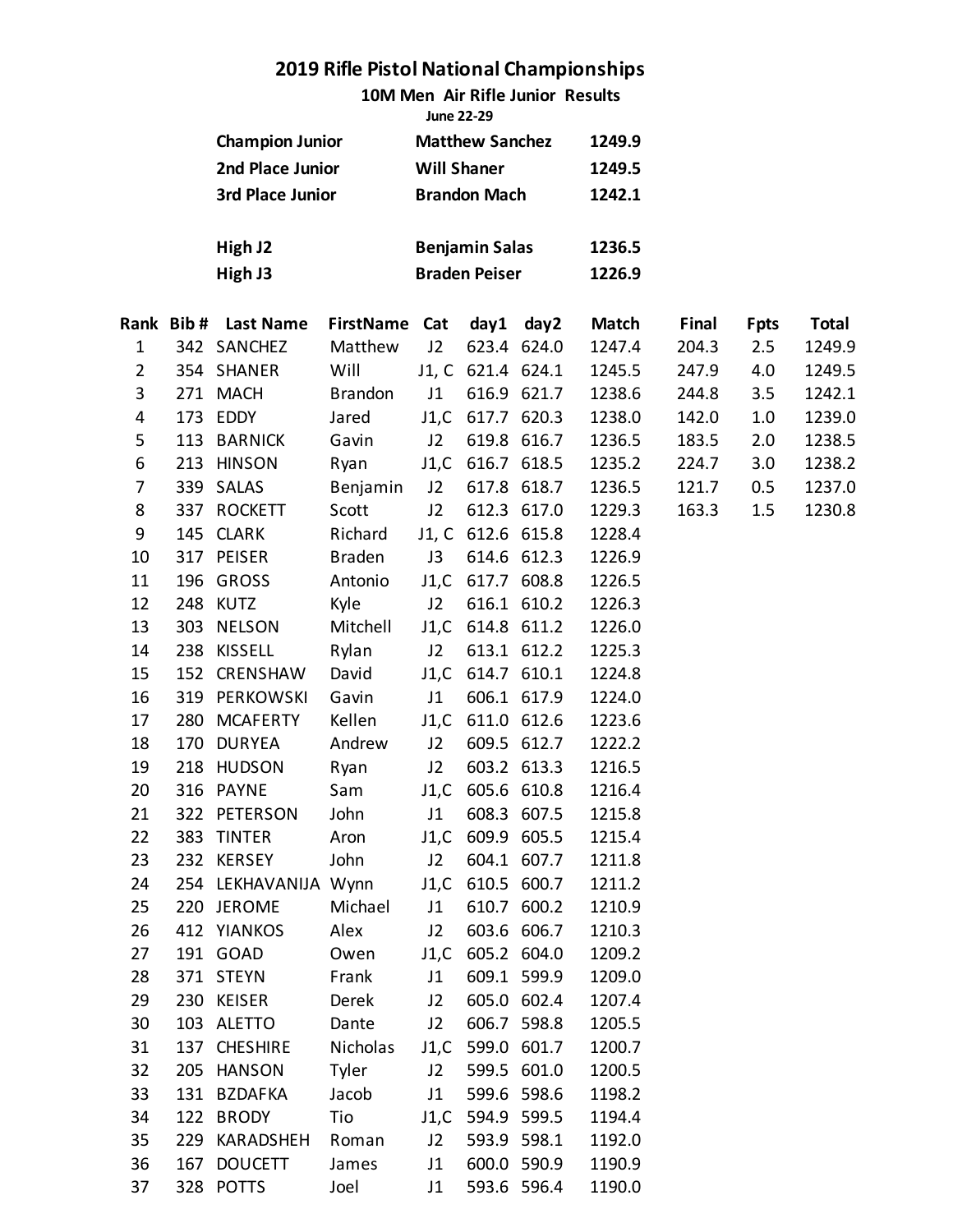| 38 |     | 202 HAMILTON  | Mason         | J1             | 591.1       | 597.9 | 1189.0 |
|----|-----|---------------|---------------|----------------|-------------|-------|--------|
| 39 | 130 | <b>BURROW</b> | Sam           | J2             | 593.9       | 594.2 | 1188.1 |
| 40 | 295 | <b>MOORE</b>  | <b>Briggs</b> | J <sub>2</sub> | 599.8       | 587.4 | 1187.2 |
| 41 | 403 | <b>WOOD</b>   | Carson        | J2             | 592.1       | 593.6 | 1185.7 |
| 42 | 324 | <b>PHAM</b>   | Andrew        | J1,C           | 575.8       | 607.4 | 1183.2 |
| 43 | 239 | <b>KISSIK</b> | Anthony       | J1             | 589.7       | 592.3 | 1182.0 |
| 44 | 329 | <b>POTTS</b>  | Joshua        | J2             | 590.1       | 590.1 | 1180.2 |
| 45 |     | 146 CLARK     | Theodore      | J <sub>2</sub> | 587.0       | 591.7 | 1178.7 |
| 46 | 419 | HERRINGTON    | Matthew       | J <sub>2</sub> | 593.8       | 578.9 | 1172.7 |
| 47 | 117 | <b>BERENS</b> | Shane         | J1             | 580.2 587.0 |       | 1167.2 |
| 48 |     | 223 JOARDER   | Alok          | J2             | 578.2 579.1 |       | 1157.3 |
| 49 | 334 | RABEL         | Nathan        | J2             | 582.1       | 573.6 | 1155.7 |
| 50 |     | 353 SENEY     | Kyle          | J2             | 569.8       | 563.0 | 1132.8 |
| 51 | 108 | <b>AVILA</b>  | Marsel        | J <sub>2</sub> | 539.0       | 536.7 | 1075.7 |
| 52 | 186 | <b>FRENCH</b> | Benjamin      | 12             | 499.0       | 527.6 | 1026.6 |
|    |     |               |               |                |             |       |        |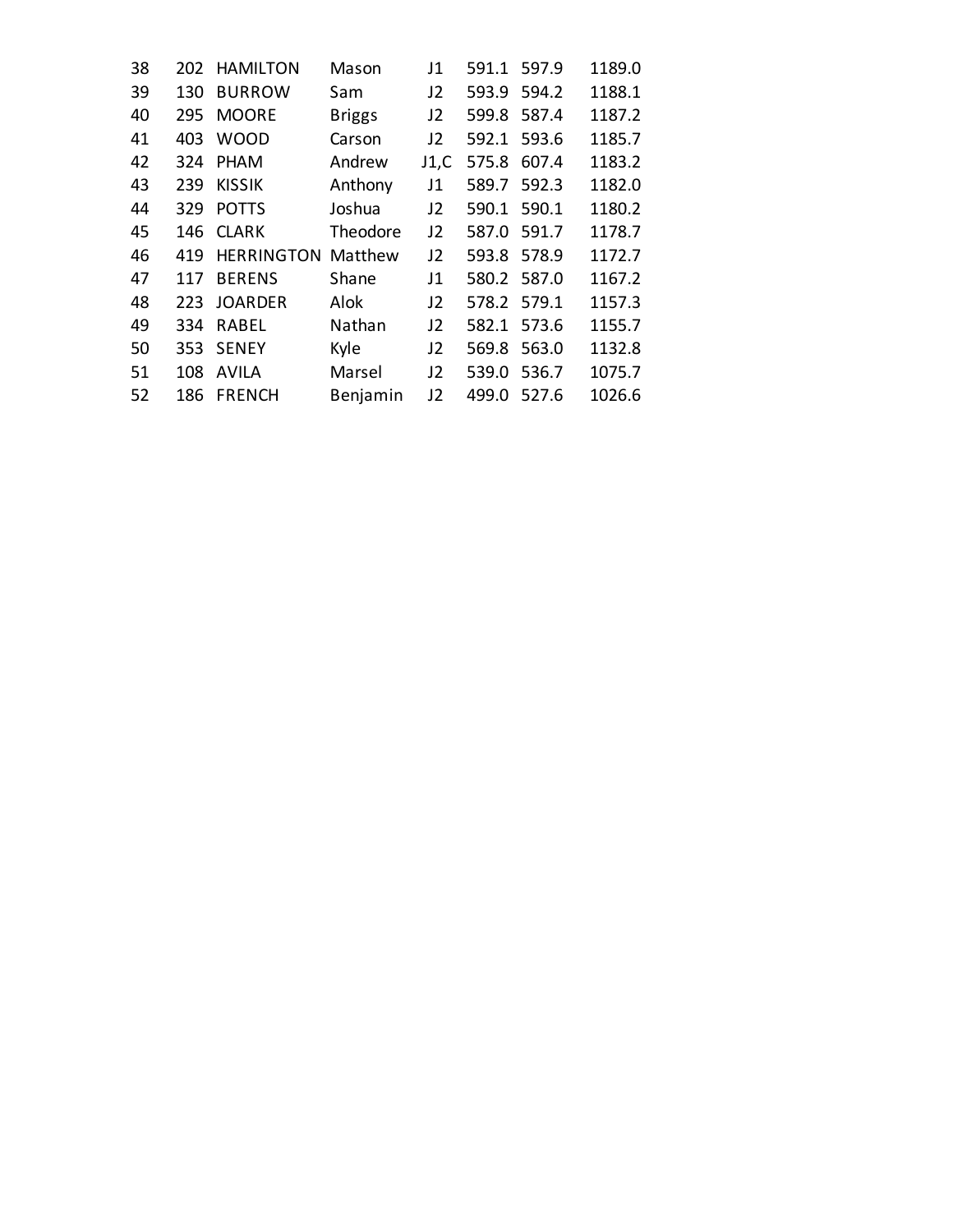### **50M Rifle Three Posiotions Women Results**

|                | <b>June 22-29</b><br>Virginia Thrasher |                         |           |              |                         |                    |      |                    |              |     |       |                |              |  |
|----------------|----------------------------------------|-------------------------|-----------|--------------|-------------------------|--------------------|------|--------------------|--------------|-----|-------|----------------|--------------|--|
|                |                                        | Champion                |           |              |                         |                    |      |                    | 2364         |     |       |                |              |  |
|                |                                        | 2nd Place               |           |              | <b>Sarah Beard</b>      |                    |      |                    | 2349         |     |       |                |              |  |
|                |                                        | 3rd Place               |           |              | <b>Elizabeth Marsh</b>  |                    |      |                    | 2336         |     |       |                |              |  |
|                |                                        | <b>High Collegiate</b>  |           |              | <b>Abigail Buessler</b> |                    |      |                    | 2305         |     |       |                |              |  |
| Rank           | <b>Bib</b>                             | Last                    | First     |              | Cat. day1               | $\pmb{\mathsf{x}}$ | day2 | $\pmb{\mathsf{x}}$ | <b>Match</b> | X   | Final | <b>FPt</b>     | <b>Total</b> |  |
| $\mathbf 1$    | 380                                    | <b>THRASHER</b>         | Virginia  |              | 1181                    | 53                 | 1175 | 55                 | 2356         | 108 | 460.7 | 8              | 2364         |  |
| $\overline{2}$ | 116                                    | <b>BEARD</b>            | Sarah     |              | 1176                    | 67                 | 1170 | 56                 | 2346         | 123 | 409.0 | 3              | 2349         |  |
| 3              | 273                                    | <b>MARSH</b>            | Elizabeth | $\mathsf{C}$ | 1167                    | 59                 | 1162 | 56                 | 2329         | 115 | 455.4 | 7              | 2336         |  |
| 4              | 432                                    | <b>MARTIN</b>           | McKenzie  |              | 1159                    | 55                 | 1174 | 47                 | 2333         | 102 | 395.7 | $\mathbf{1}$   | 2334         |  |
| 5              | 274                                    | <b>MARTIN</b>           | Rachel    |              | 1160                    | 47                 | 1165 | 52                 | 2325         | 99  | 431.6 | 5              | 2330         |  |
| 6              | 414                                    | ZAUN                    | Katie     | J2           | 1163                    | 51                 | 1154 | 52                 | 2317         | 103 | 442.3 | 6              | 2323         |  |
| 7              | 400                                    | WEISZ                   | Ali       |              | 1161                    | 46                 | 1154 | 43                 | 2315         | 89  | 395.8 | $\overline{2}$ | 2317         |  |
| 8              | 189                                    | <b>GARNER</b>           | Rachel    |              | 1151                    | 41                 | 1162 | 60                 | 2313         | 101 | 420.4 | 4              | 2317         |  |
| 9              | 323                                    | <b>PETERSON</b>         | Samantha  |              | 1155                    | 51                 | 1155 | 43                 | 2310         | 94  |       |                |              |  |
| 10             | 119                                    | <b>BLACK</b>            | Hannah    |              | 1151                    | 43                 | 1159 | 51                 | 2310         | 94  |       |                |              |  |
| 11             | 311                                    | <b>OSBORN</b>           | Sarah     |              | J1,C 1152               | 48                 | 1155 | 53                 | 2307         | 101 |       |                |              |  |
| 12             | 127                                    | <b>BUESSELER</b>        | Abigail   | $\mathsf C$  | 1156                    | 47                 | 1149 | 39                 | 2305         | 86  |       |                |              |  |
| 13             | 389                                    | <b>TRAVIS</b><br>Rhiann |           | $\mathsf C$  | 1160                    | 40                 | 1143 | 47                 | 2303         | 87  |       |                |              |  |
| 14             | 372                                    | <b>STITH</b>            | Emily     | J1           | 1152                    | 51                 | 1150 | 46                 | 2302         | 97  |       |                |              |  |
| 15             | 399                                    | WEILBACHER              | Anna      |              | 1151                    | 46                 | 1151 | 46                 | 2302         | 92  |       |                |              |  |
| 16             | 246                                    | <b>KREB</b>             | Morgan    | J2           | 1145                    | 38                 | 1157 | 40                 | 2302         | 78  |       |                |              |  |
| 17             | 397                                    | WALSH                   | Erin      |              | J1, C 1142              | 42                 | 1158 | 48                 | 2300         | 90  |       |                |              |  |
| 18             | 416                                    | <b>TUCKER</b>           | Mary      | J1           | 1147                    | 44                 | 1151 | 49                 | 2298         | 93  |       |                |              |  |
| 19             | 163                                    | <b>DERTING</b>          | Kristen   | J1           | 1151                    | 37                 | 1147 | 46                 | 2298         | 83  |       |                |              |  |
| 20             | 123                                    | <b>BROWN</b>            | Malori    | J1           | 1150                    | 43                 | 1144 | 45                 | 2294         | 88  |       |                |              |  |
| 21             | 155                                    | <b>CUOZZO</b>           | Sophia    |              | J1, C 1147              | 41                 | 1147 | 37                 | 2294         | 78  |       |                |              |  |
| 22             | 379                                    | <b>THOMPSON</b>         | Jaden     | J1           | 1148                    | 40                 | 1144 | 33                 | 2292         | 73  |       |                |              |  |
| 23             | 393                                    | <b>VAN PATTEN</b>       | Mackenzie | J1           | 1146                    | 35                 | 1145 | 52                 | 2291         | 87  |       |                |              |  |
| 24             | 398                                    | <b>WAY</b>              | Macey     | J1           | 1160                    | 50                 | 1131 | 31                 | 2291         | 81  |       |                |              |  |
| 25             | 193                                    | <b>GOMES</b>            | Ruby      |              | J1, C 1130              | 31                 | 1157 | 45                 | 2287         | 76  |       |                |              |  |
| 26             | 136                                    | CHERAMIE                | Emily     |              | J1,C 1149               | 35                 | 1138 | 35                 | 2287         | 70  |       |                |              |  |
| 27             | 351                                    | <b>SCHUETT</b>          | Nina      | J1           | 1147                    | 48                 | 1139 | 38                 | 2286         | 86  |       |                |              |  |
| 28             | 281                                    | <b>MCGHIN</b>           | Molly     | J1           | 1140                    | 36                 | 1146 | 35                 | 2286         | 71  |       |                |              |  |
| 29             | 231                                    | <b>KELLY</b>            | Alana     | $\mathsf C$  | 1138                    | 43                 | 1147 | 42                 | 2285         | 85  |       |                |              |  |
| 30             | 142                                    | CHRISTENSEN Noelle      |           | J1           | 1143                    | 38                 | 1142 | 36                 | 2285         | 74  |       |                |              |  |
| 31             | 104                                    | <b>ALETTO</b>           | Kinga     |              | J1,C 1140               | 37                 | 1138 | 40                 | 2278         | 77  |       |                |              |  |
| 32             | 181                                    | <b>FLAKE</b>            | Elena     |              | J1,C 1134               | 39                 | 1142 | 40                 | 2276         | 79  |       |                |              |  |
| 33             | 347                                    | <b>SCHEER</b>           | Anna      |              | J1, C 1122              | 26                 | 1153 | 40                 | 2275         | 66  |       |                |              |  |
| 34             | 247                                    | <b>KUTZ</b>             | Kaitlyn   |              | J1,C 1137               | 34                 | 1136 | 36                 | 2273         | 70  |       |                |              |  |
| 35             | 401                                    | WESTLAKE                | Shannon   | V            | 1138                    | 37                 | 1130 | 34                 | 2268         | 71  |       |                |              |  |
| Rank           | <b>Bib</b>                             | Last                    | First     |              | Cat. day1               | $\pmb{\mathsf{x}}$ | day2 | $\pmb{\mathsf{x}}$ | <b>Match</b> | X   |       |                |              |  |
| 36             | 169                                    | <b>DUNCAN</b>           | Marleigh  | J2           | 1126                    | 34                 | 1140 | 40                 | 2266         | 74  |       |                |              |  |
| 37             | 164                                    | <b>DIEHL</b>            | Erin      |              | J1,C 1125               | 29                 | 1139 | 37                 | 2264         | 66  |       |                |              |  |
| 38             | 185                                    | <b>FRALEY</b>           | Jayne     | J1           | 1126                    | 35                 | 1137 | 35                 | 2263         | 70  |       |                |              |  |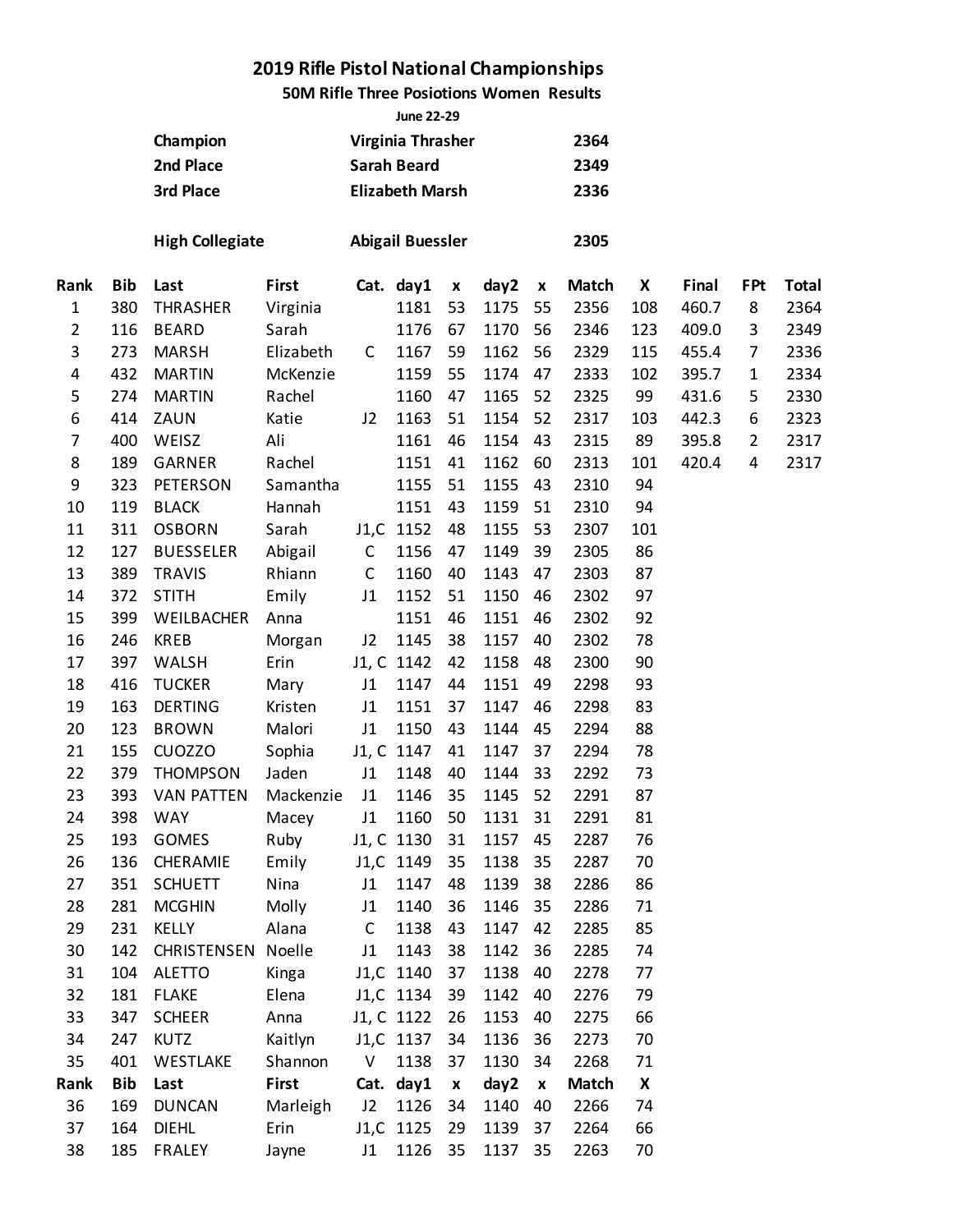| Rank | Bib        | Last             | First          |              | Cat. day1 | $\boldsymbol{x}$   | day2            | X                  | <b>Match</b> | X  | Final | <b>FPt</b> | <b>Total</b> |
|------|------------|------------------|----------------|--------------|-----------|--------------------|-----------------|--------------------|--------------|----|-------|------------|--------------|
| 39   | 156        | D'SOUZA          | Peninah        | J2           | 1132      | 36                 | 1128            | 37                 | 2260         | 73 |       |            |              |
| 40   | 147        | <b>COCK</b>      | Emily          | $\mathsf{C}$ | 1139      | 33                 | 1116            | 29                 | 2255         | 62 |       |            |              |
| 41   | 327        | <b>POTTS</b>     | Alexa          | $\mathsf{C}$ | 1124      | 37                 | 1130            | 33                 | 2254         | 70 |       |            |              |
| 42   | 175        | <b>ENGELS</b>    | Rachel         | J2           | 1136      | 33                 | 1118            | 28                 | 2254         | 61 |       |            |              |
| 43   | 161        | DEMERLE          | Katrina        | J2           | 1126      | 36                 | 1127            | 35                 | 2253         | 71 |       |            |              |
| 44   | 283        | <b>MCMAHAN</b>   | Lauren         |              | J1,C 1120 | 29                 | 1133            | 38                 | 2253         | 67 |       |            |              |
| 45   | 112        | <b>BARKER</b>    | Kennadi        | J2           | 1132      | 37                 | 1120            | 37                 | 2252         | 74 |       |            |              |
| 46   | 240        | KLUSMEIER        | Julie          |              | 1123      | 22                 | 1125            | 31                 | 2248         | 53 |       |            |              |
| 47   | 250        | LAMB             | Rebecca        | J1           | 1121      | 17                 | 1126            | 26                 | 2247         | 43 |       |            |              |
| 48   | 154        | <b>CROSSLEY</b>  | Lauren         | J2           | 1119      | 29                 | 1127            | 43                 | 2246         | 72 |       |            |              |
| 49   | 219        | <b>HURLEY</b>    | Lauren         | J2           | 1123      | 32                 | 1123            | 30                 | 2246         | 62 |       |            |              |
| 50   | 422        | <b>PAKKAM</b>    | Anusha         | J1           | 1123      | 29                 | 1122            | 32                 | 2245         | 61 |       |            |              |
| 51   | 266        | <b>LOUDIN</b>    | Randi          |              | 1123      | 35                 | 1118            | 28                 | 2241         | 63 |       |            |              |
| 52   | 215        | <b>HOGAN</b>     | Mikole         | J2           | 1119      | 28                 | 1121            | 32                 | 2240         | 60 |       |            |              |
| 53   | 369        | STALNAKER        | Savanna        | J1           | 1124      | 31                 | 1114            | 32                 | 2238         | 63 |       |            |              |
| 54   | 195        | GRATZ            | Martina        | J2           | 1110      | 21                 | 1128            | 30                 | 2238         | 51 |       |            |              |
| 55   | 402        | <b>WHITE</b>     | Anne           | J2           | 1104      | 24                 | 1133            | 38                 | 2237         | 62 |       |            |              |
| 56   | 135        | <b>CHARLES</b>   | Rachael        | J2           | 1118      | 31                 | 1117            | 25                 | 2235         | 56 |       |            |              |
| 57   | 129        | <b>BURROW</b>    | Addy           | J1           | 1117      | 27                 | 1114            | 29                 | 2231         | 56 |       |            |              |
| 58   | 102        | <b>ALDOROTY</b>  | Lauren         |              | 1106      | 22                 | 1124            | 38                 | 2230         | 60 |       |            |              |
| 59   | 285        | <b>MEALS</b>     | Noelle         | J1           | 1110      | 26                 | 1120            | 27                 | 2230         | 53 |       |            |              |
| 60   | 349        | <b>SCHIFANO</b>  | Amber          |              | J1,C 1113 | 32                 | 1114            | 33                 | 2227         | 65 |       |            |              |
| 61   | 330        | <b>POTTS</b>     | Karly          | $\mathsf{C}$ | 1099      | 24                 | 1126            | 31                 | 2225         | 55 |       |            |              |
| 62   | 269        | <b>LUK</b>       | Cindy          | V            | 1112      | 25                 | 1112            | 24                 | 2224         | 49 |       |            |              |
| 63   | 236        | <b>KISCH</b>     | Kamilla        |              | J1,C 1117 | 37                 | 1106            | 23                 | 2223         | 60 |       |            |              |
| 64   | 373        | <b>STRAUCH</b>   | Mackenzie      | J2           | 1112      | 30                 | 1108            | 25                 | 2220         | 55 |       |            |              |
| 65   | 415        | ZINSMEYER        | Abigail        | J2           | 1089      | 26                 | 1124            | 34                 | 2213         | 60 |       |            |              |
| 66   | 320        | PERRIN           | Natalie        | J2           | 1106      | 26                 | 1106            | 21                 | 2212         | 47 |       |            |              |
| 67   | 392        | <b>URBACH</b>    | Bailey         |              | 1085      | 29                 | 1125            | 32                 | 2210         | 61 |       |            |              |
| 68   | 314        | <b>PASKO</b>     | Kayley         |              | J2,C 1100 | 28                 | 1105            | 27                 | 2205         | 55 |       |            |              |
| 69   |            | 200 HALL         | Martha         |              |           |                    | 1111 24 1094 25 |                    | 2205         | 49 |       |            |              |
| 70   | 352        | <b>SEDGWICK</b>  | Mikayla        | J2           | 1098      | 23                 | 1105            | 19                 | 2203         | 42 |       |            |              |
| 71   | 125        | <b>BRYANS</b>    | Faye           | J1           | 1100      | 30                 | 1101            | 29                 | 2201         | 59 |       |            |              |
| 72   | 387        | <b>TORRENCE</b>  | Katie          | J2           | 1096      | 23                 | 1104            | 20                 | 2200         | 43 |       |            |              |
| 73   | 308        | O'NEEL           | Claire         | J1           | 1100      | 24                 | 1099            | 30                 | 2199         | 54 |       |            |              |
| 74   | 128        | <b>BUESSELER</b> | Allison        | J2           | 1091      | 23                 | 1099            | 23                 | 2190         | 46 |       |            |              |
| 75   | 430        | COOMBES          | Kristen        | J1           | 1102      | 20                 | 1087            | 24                 | 2189         | 44 |       |            |              |
| 76   | 376        | <b>TAYLOR</b>    | Megan          | $\mathsf C$  | 1097      | 25                 | 1091            | 29                 | 2188         | 54 |       |            |              |
| 77   | 158        | <b>DAY</b>       | Ainsley        | J3           | 1094      | 27                 | 1094            | 19                 | 2188         | 46 |       |            |              |
| 78   | 110        | <b>BALLARD</b>   | Erin           | J2           | 1092      | 24                 | 1096            | 19                 | 2188         | 43 |       |            |              |
| 79   | 214        | <b>HOFFMAN</b>   | Nicolette      | J3           | 1093      | 25                 | 1094            | 23                 | 2187         | 48 |       |            |              |
| Rank | <b>Bib</b> | Last             | First          | Cat.         | day1      | $\pmb{\mathsf{x}}$ | day2            | $\pmb{\mathsf{x}}$ | <b>Match</b> | X  |       |            |              |
| 80   | 204        | <b>HANSON</b>    | Adrienne       | J3           | 1075      | 16                 | 1109            | 21                 | 2184         | 37 |       |            |              |
| 81   | 370        | <b>STATON</b>    | <b>Brianne</b> | J2           | 1072      | 22                 | 1097            | 27                 | 2169         | 49 |       |            |              |
| 82   | 208        | <b>HATHAWAY</b>  | Trinity        |              | J1,C 1087 | 16                 | 1082            | 19                 | 2169         | 35 |       |            |              |
| 83   | 388        | <b>TORRENCE</b>  | Megan          | J3           | 1076      | 22                 | 1085            | 20                 | 2161         | 42 |       |            |              |
| 84   | 211        | <b>HERAUF</b>    | <b>Brenna</b>  | J1           | 1076      | 23                 | 1083            | 16                 | 2159         | 39 |       |            |              |
| 85   | 187        | <b>FRY</b>       | Payton         | J2           | 1084      | 17                 | 1058            | 22                 | 2142         | 39 |       |            |              |
| 86   | 382        | <b>TINSLEY</b>   | Katelyn        | J2           | 1056      | 17                 | 1081            | 20                 | 2137         | 37 |       |            |              |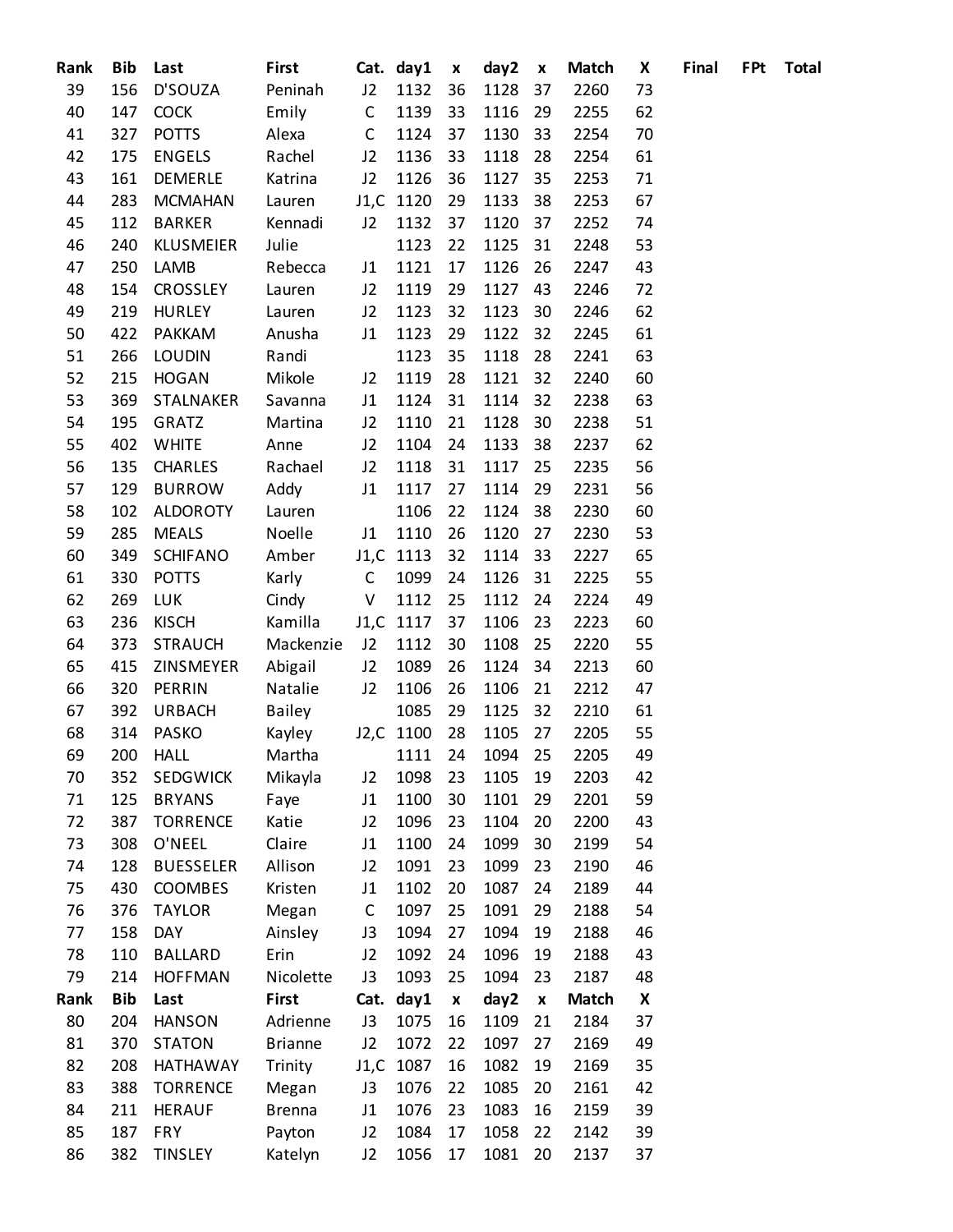| Rank | Bib  | Last                       | First         |    | Cat. day1 | X  | day2 | $\boldsymbol{x}$ | <b>Match</b> | X  | Final | <b>FPt</b> | <b>Total</b> |
|------|------|----------------------------|---------------|----|-----------|----|------|------------------|--------------|----|-------|------------|--------------|
| 87   | 255  | <b>LEMLEY</b>              | Sydney        | J2 | 1057      | 16 | 1077 | 19               | 2134         | 35 |       |            |              |
| 88   | 237  | <b>KISSELL</b>             | Kendra        |    | J1,C 1075 | 21 | 1057 | 14               | 2132         | 35 |       |            |              |
| 89   | 378  | <b>TEDESCHI</b>            | Katie         | J2 | 1054      | 16 | 1076 | 19               | 2130         | 35 |       |            |              |
| 90   | 188  | <b>GAMEZ</b>               | Bella         | J2 | 1069      | 14 | 1059 | 14               | 2128         | 28 |       |            |              |
| 91   | 336  | <b>RIOS</b>                | Isabella      | J2 | 1065      | 17 | 1060 | 17               | 2125         | 34 |       |            |              |
| 92   | 418^ | <b>OSBORNE</b>             | Annastasia    | J1 | 1055      | 11 | 1064 | 20               | 2119         | 31 |       |            |              |
| 93   | 331  | <b>PROBST</b>              | Elizabeth     | J3 | 1053      | 17 | 1052 | 16               | 2105         | 33 |       |            |              |
| 94   | 177  | <b>EWINE</b>               | Jordyn        | J2 | 1060      | 14 | 1026 | 10               | 2086         | 24 |       |            |              |
| 95   | 267  | LOWE                       | Clara         | J2 | 1055      | 14 | 1028 | 13               | 2083         | 27 |       |            |              |
| 96   | 298  | <b>MORROW</b>              | Gabriela      | J1 | 1044      | 12 | 1036 | 12               | 2080         | 24 |       |            |              |
| 97   | 368  | SRALLA                     | <b>Briley</b> | J3 | 1056      | 20 | 1020 | 9                | 2076         | 29 |       |            |              |
| 98   | 150  | <b>COX</b>                 | Lauren        | J1 | 1044      | 17 | 1023 | 10               | 2067         | 27 |       |            |              |
| 99   | 160  | <b>DELL</b>                | Amelia        | J1 | 1027      | 12 | 1040 | 12               | 2067         | 24 |       |            |              |
| 100  | 332  | <b>PRUDEN</b>              | Mackenzie     | J3 | 1004      | 13 | 1049 | 12               | 2053         | 25 |       |            |              |
| 101  | 260  | LILLY                      | Elizabeth     | J3 | 1019      | 14 | 1006 | 12               | 2025         | 26 |       |            |              |
| 102  | 197  | HAAG                       | Molly         | J2 | 1014      | 14 | 950  | 7                | 1964         | 21 |       |            |              |
| 103  | 301  | <b>MUZIK</b>               | Claudia       | J3 | 900       | 5  | 931  | 8                | 1831         | 13 |       |            |              |
| 104  | 251* | LAMBDIN                    | M'Leah        | J2 | 0         | 0  | 1077 | 16               | 1077         | 16 |       |            |              |
|      |      | *competitor 251: Day 1 DNS |               |    |           |    |      |                  |              |    |       |            |              |

^competitor 418: 2 point penalty for second frame hit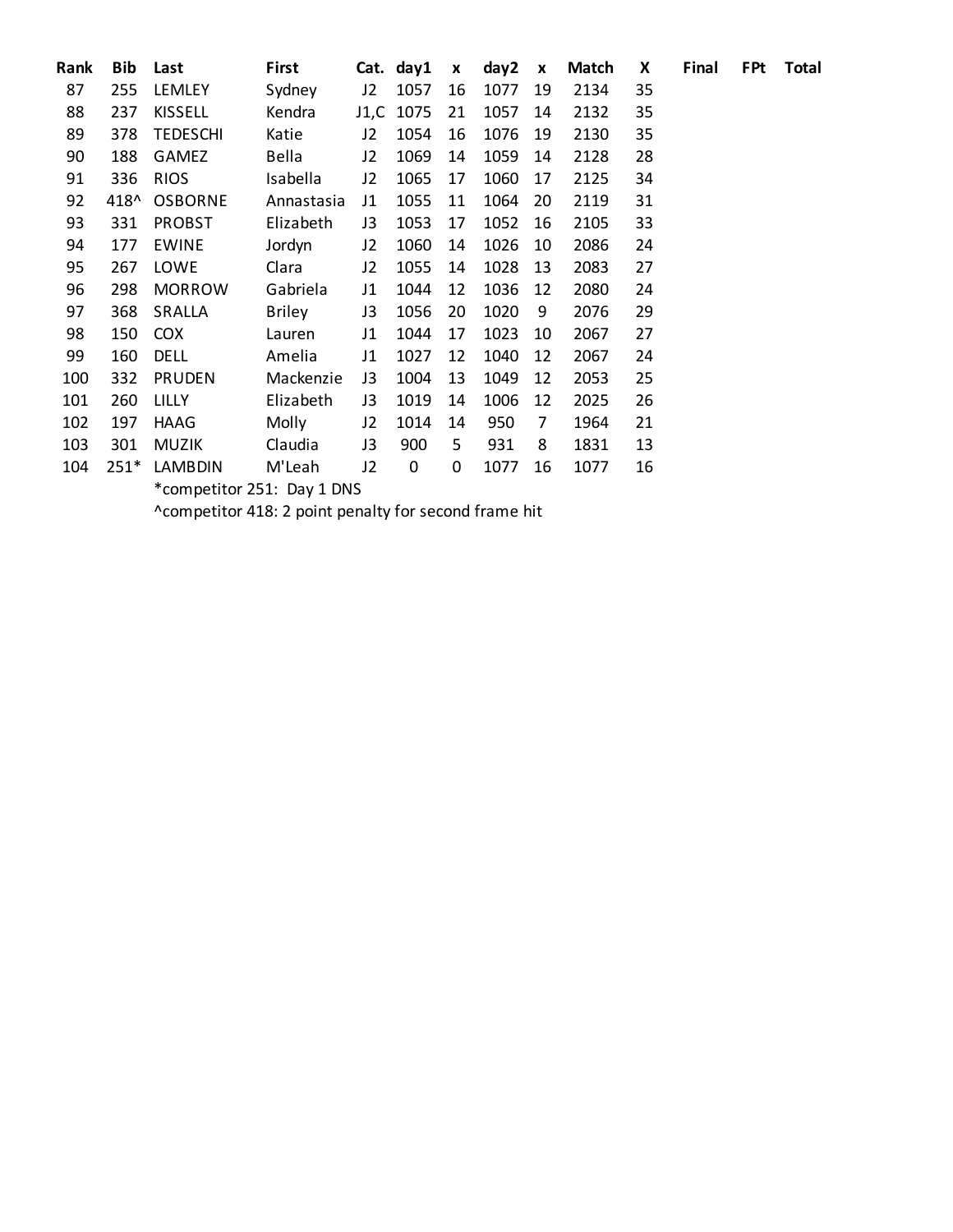| Rank | Bib | Last |
|------|-----|------|
|------|-----|------|

**Rank Bib Last First Cat. day1 x day2 x Match X Final FPt Total**

### **2019 Rifle Pistol National Championships 50M Rifle Three Posiotions Women Junior Results**

|                |            |                        |              |                          | <b>June 22-29</b>                        |                    |         |                    |              |     |       |                |              |
|----------------|------------|------------------------|--------------|--------------------------|------------------------------------------|--------------------|---------|--------------------|--------------|-----|-------|----------------|--------------|
|                |            | <b>Champion Junior</b> |              | <b>Katie Zaun</b>        |                                          |                    |         |                    | 2323         |     |       |                |              |
|                |            | 2nd Place Junior       |              |                          | <b>Sarah Osborn</b>                      |                    |         |                    | 2309         |     |       |                |              |
|                |            | 3rd Place Junior       |              |                          | <b>Emily Stith</b>                       |                    |         |                    | 2307         |     |       |                |              |
|                |            | High J2<br>High J3     |              |                          | <b>Morgan Kreb</b><br><b>Ainsley Day</b> |                    |         |                    | 2302<br>2188 |     |       |                |              |
| Rank           | <b>Bib</b> | Last                   | <b>First</b> |                          | Cat. day1                                | $\pmb{\mathsf{x}}$ | day2    | $\pmb{\mathsf{x}}$ | <b>Match</b> | X   | Final | <b>FPt</b>     | <b>Total</b> |
| $\mathbf{1}$   | 414        | ZAUN                   | Katie        | J2                       | 1163                                     | 51                 | 1154    | 52                 | 2317         | 103 | 434.6 | 6              | 2323         |
| $\overline{2}$ | 311        | <b>OSBORN</b>          | Sarah        |                          | J1,C 1152                                | 48                 | 1155    | 53                 | 2307         | 101 | 386.8 | $\overline{2}$ | 2309         |
| 3              | 372        | <b>STITH</b>           | Emily        | J1                       | 1152                                     | 51                 | 1150    | 46                 | 2302         | 97  | 424.0 | 5              | 2307         |
| 4              | 416        | <b>TUCKER</b>          | Mary         | J1                       | 1147                                     | 44                 | 1151    | 49                 | 2298         | 93  | 448.9 | 8              | 2306         |
| 5              | 163        | <b>DERTING</b>         | Kristen      | J1                       | 1151                                     | 37                 | 1147    | 46                 | 2298         | 83  | 448.7 | 7              | 2305         |
| 6              | 246        | <b>KREB</b>            | Morgan       | J2                       | 1145                                     | 38                 | 1157    | 40                 | 2302         | 78  | 386.2 | 1              | 2303         |
| 7              | 397        | WALSH                  | Erin         |                          | J1, C 1142                               | 42                 | 1158    | 48                 | 2300         | 90  | 399.7 | 3              | 2303         |
| 8              | 123        | <b>BROWN</b>           | Malori       | J1                       | 1150                                     | 43                 | 1144    | 45                 | 2294         | 88  | 412.7 | 4              | 2298         |
| 9              | 155        | <b>CUOZZO</b>          | Sophia       |                          | J1, C 1147                               | 41                 | 1147    | 37                 | 2294         | 78  |       |                |              |
| 10             | 379        | <b>THOMPSON</b>        | Jaden        | J1                       | 1148                                     | 40                 | 1144    | 33                 | 2292         | 73  |       |                |              |
| 11             | 393        | <b>VAN PATTEN</b>      | Mackenzie    | J1                       | 1146                                     | 35                 | 1145    | 52                 | 2291         | 87  |       |                |              |
| 12             | 398        | <b>WAY</b>             | Macey        | J1                       | 1160                                     | 50                 | 1131    | 31                 | 2291         | 81  |       |                |              |
| 13             | 193        | <b>GOMES</b>           | Ruby         |                          | J1, C 1130                               | 31                 | 1157    | 45                 | 2287         | 76  |       |                |              |
| 14             | 136        | CHERAMIE               | Emily        |                          | J1,C 1149                                | 35                 | 1138    | 35                 | 2287         | 70  |       |                |              |
| 15             | 351        | <b>SCHUETT</b>         | Nina         | J1                       | 1147                                     | 48                 | 1139    | 38                 | 2286         | 86  |       |                |              |
| 16             | 281        | <b>MCGHIN</b>          | Molly        | J1                       | 1140                                     | 36                 | 1146    | 35                 | 2286         | 71  |       |                |              |
| 17             | 142        | <b>CHRISTENSEN</b>     | Noelle       | J1                       | 1143                                     | 38                 | 1142    | 36                 | 2285         | 74  |       |                |              |
| 18             | 104        | <b>ALETTO</b>          | Kinga        |                          | J1,C 1140                                | 37                 | 1138    | 40                 | 2278         | 77  |       |                |              |
| 19             | 181        | <b>FLAKE</b>           | Elena        |                          | J1,C 1134                                | 39                 | 1142    | 40                 | 2276         | 79  |       |                |              |
| 20             | 347        | <b>SCHEER</b>          | Anna         |                          | J1, C 1122                               | 26                 | 1153    | 40                 | 2275         | 66  |       |                |              |
| 21             | 247        | <b>KUTZ</b>            | Kaitlyn      |                          | J1,C 1137                                | 34                 | 1136    | 36                 | 2273         | 70  |       |                |              |
| 22             | 169        | <b>DUNCAN</b>          | Marleigh     | J2                       | 1126                                     | 34                 | 1140    | 40                 | 2266         | 74  |       |                |              |
| 23             | 164        | <b>DIEHL</b>           | Erin         |                          | J1,C 1125                                | 29                 | 1139    | 37                 | 2264         | 66  |       |                |              |
| 24             | 185        | FRALEY                 | Jayne        | J1                       | 1126                                     | 35                 | 1137    | 35                 | 2263         | 70  |       |                |              |
| 25             | 156        | D'SOUZA                | Peninah      | J2                       | 1132                                     | 36                 | 1128    | 37                 | 2260         | 73  |       |                |              |
| 26             | 175        | <b>ENGELS</b>          | Rachel       | J2                       | 1136                                     | 33                 | 1118    | 28                 | 2254         | 61  |       |                |              |
| 27             | 161        | <b>DEMERLE</b>         | Katrina      | J2                       | 1126                                     | 36                 | 1127    | 35                 | 2253         | 71  |       |                |              |
| 28             | 283        | <b>MCMAHAN</b>         | Lauren       |                          | J1,C 1120                                | 29                 | 1133    | 38                 | 2253         | 67  |       |                |              |
| 29             | 112        | <b>BARKER</b>          | Kennadi      | J2                       | 1132                                     | 37                 | 1120    | 37                 | 2252         | 74  |       |                |              |
| 30             | 250        | LAMB                   | Rebecca      | J1                       | 1121                                     | 17                 | 1126    | 26                 | 2247         | 43  |       |                |              |
| 31             | 154        | <b>CROSSLEY</b>        | Lauren       | J2                       | 1119                                     | 29                 | 1127    | 43                 | 2246         | 72  |       |                |              |
| 32             | 219        | <b>HURLEY</b>          | Lauren       | J2                       | 1123                                     | 32                 | 1123    | 30                 | 2246         | 62  |       |                |              |
| 33             | 422        | <b>PAKKAM</b>          | Anusha       | 1123<br>1122<br>J1<br>29 |                                          |                    |         | 32                 | 2245         | 61  |       |                |              |
| Rank           | Bib        | Last                   | <b>First</b> |                          | Cat. day1                                | $\pmb{\chi}$       | day2    | $\mathbf{x}$       | <b>Match</b> | X   |       |                |              |
| 34             | 215        | <b>HOGAN</b>           | Mikole       | J2                       | 1119                                     | 28                 | 1121 32 |                    | 2240         | 60  |       |                |              |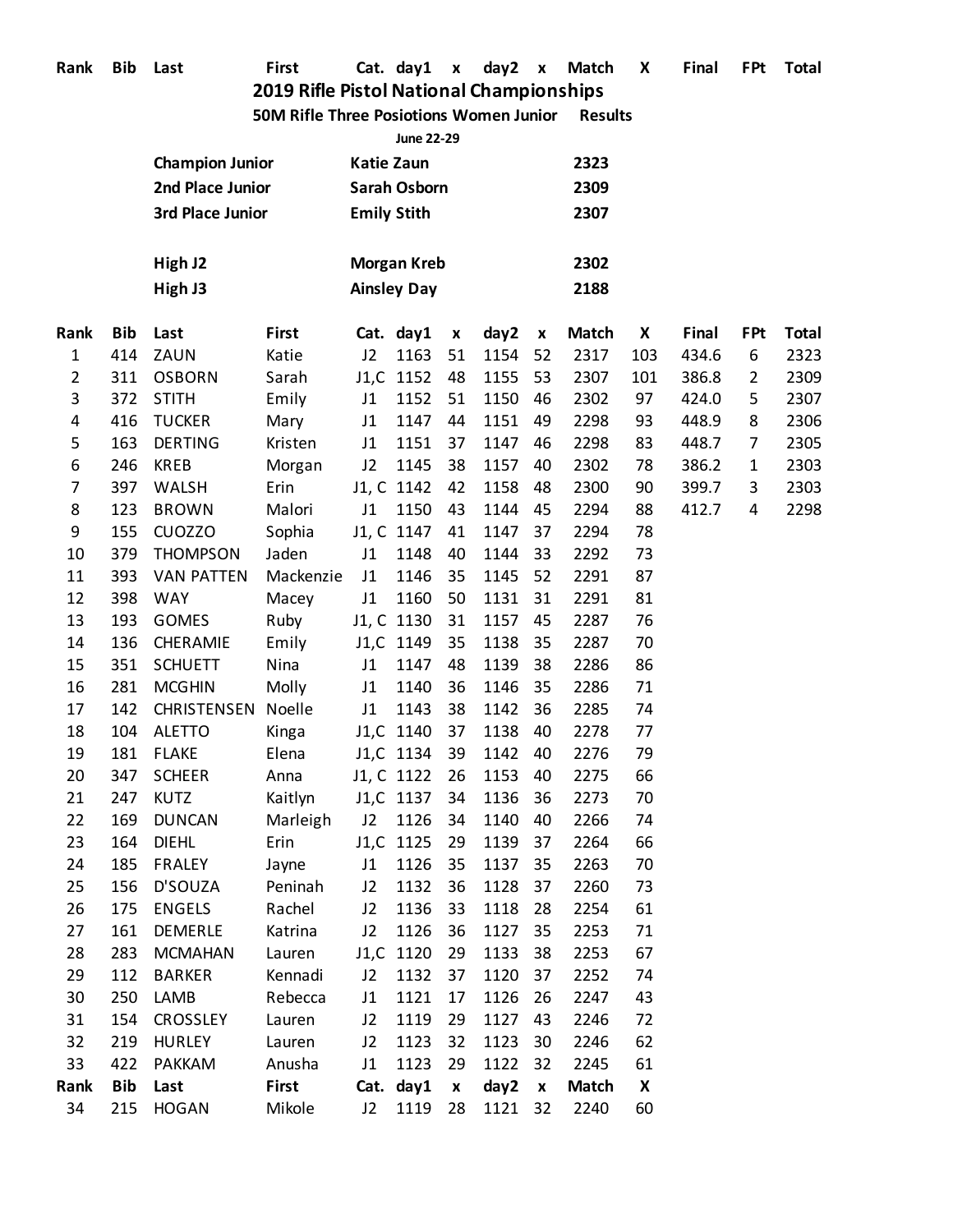| Rank | <b>Bib</b> | Last                                         | <b>First</b>   |      | Cat. day1 | $\pmb{\mathsf{x}}$ | day2               | $\pmb{\mathsf{x}}$ | <b>Match</b> | X  | Final | <b>FPt</b> | <b>Total</b> |
|------|------------|----------------------------------------------|----------------|------|-----------|--------------------|--------------------|--------------------|--------------|----|-------|------------|--------------|
| 35   | 369        | STALNAKER                                    | Savanna        | J1   | 1124      | 31                 | 1114               | 32                 | 2238         | 63 |       |            |              |
| 36   | 195        | GRATZ                                        | Martina        | J2   | 1110      | 21                 | 1128               | 30                 | 2238         | 51 |       |            |              |
| 37   | 402        | <b>WHITE</b>                                 | Anne           | J2   | 1104      | 24                 | 1133               | 38                 | 2237         | 62 |       |            |              |
| 38   | 135        | <b>CHARLES</b>                               | Rachael        | J2   | 1118      | 31                 | 1117               | 25                 | 2235         | 56 |       |            |              |
| 39   | 129        | <b>BURROW</b>                                | Addy           | J1   | 1117      | 27                 | 1114               | 29                 | 2231         | 56 |       |            |              |
| 40   | 285        | <b>MEALS</b>                                 | Noelle         | J1   | 1110      | 26                 | 1120               | 27                 | 2230         | 53 |       |            |              |
| 41   | 349        | <b>SCHIFANO</b>                              | Amber          |      | J1,C 1113 | 32                 | 1114               | 33                 | 2227         | 65 |       |            |              |
| 42   | 236        | <b>KISCH</b>                                 | Kamilla        |      | J1,C 1117 | 37                 | 1106               | 23                 | 2223         | 60 |       |            |              |
| 43   | 373        | <b>STRAUCH</b>                               | Mackenzie      | J2   | 1112      | 30                 | 1108               | 25                 | 2220         | 55 |       |            |              |
| 44   | 415        | ZINSMEYER                                    | Abigail        | J2   | 1089      | 26                 | 1124               | 34                 | 2213         | 60 |       |            |              |
| 45   | 320        | PERRIN                                       | Natalie        | J2   | 1106      | 26                 | 1106               | 21                 | 2212         | 47 |       |            |              |
| 46   | 314        | <b>PASKO</b>                                 | Kayley         |      | J2,C 1100 | 28                 | 1105               | 27                 | 2205         | 55 |       |            |              |
| 47   | 352        | <b>SEDGWICK</b>                              | Mikayla        | J2   | 1098      | 23                 | 1105               | 19                 | 2203         | 42 |       |            |              |
| 48   | 125        | <b>BRYANS</b>                                | Faye           | J1   | 1100      | 30                 | 1101               | 29                 | 2201         | 59 |       |            |              |
| 49   | 387        | <b>TORRENCE</b>                              | Katie          | J2   | 1096      | 23                 | 1104               | 20                 | 2200         | 43 |       |            |              |
| 50   | 308        | O'NEEL                                       | Claire         | J1   | 1100      | 24                 | 1099               | 30                 | 2199         | 54 |       |            |              |
| 51   | 128        | <b>BUESSELER</b>                             | Allison        | J2   | 1091      | 23                 | 1099               | 23                 | 2190         | 46 |       |            |              |
| 52   | 430        | COOMBES                                      | Kristen        | J1   | 1102      | 20                 | 1087               | 24                 | 2189         | 44 |       |            |              |
| 53   | 158        | DAY                                          | Ainsley        | J3   | 1094      | 27                 | 1094               | 19                 | 2188         | 46 |       |            |              |
| 54   | 110        | <b>BALLARD</b>                               | Erin           | J2   | 1092      | 24                 | 1096               | 19                 | 2188         | 43 |       |            |              |
| 55   | 214        | <b>HOFFMAN</b>                               | Nicolette      | J3   | 1093      | 25                 | 1094               | 23                 | 2187         | 48 |       |            |              |
| 56   | 204        | <b>HANSON</b>                                | Adrienne       | J3   | 1075      | 16                 | 1109               | 21                 | 2184         | 37 |       |            |              |
| 57   | 370        | <b>STATON</b>                                | <b>Brianne</b> | J2   | 1072      | 22                 | 1097               | 27                 | 2169         | 49 |       |            |              |
| 58   | 208        | HATHAWAY                                     | Trinity        |      | J1,C 1087 | 16                 | 1082               | 19                 | 2169         | 35 |       |            |              |
| 59   | 388        | <b>TORRENCE</b>                              | Megan          | J3   | 1076      | 22                 | 1085               | 20                 | 2161         | 42 |       |            |              |
| 60   | 211        | <b>HERAUF</b>                                | <b>Brenna</b>  | J1   | 1076      | 23                 | 1083               | 16                 | 2159         | 39 |       |            |              |
| 61   | 187        | <b>FRY</b>                                   | Payton         | J2   | 1084      | 17                 | 1058               | 22                 | 2142         | 39 |       |            |              |
| 62   | 382        | <b>TINSLEY</b>                               | Katelyn        | J2   | 1056      | 17                 | 1081               | 20                 | 2137         | 37 |       |            |              |
| 63   | 255        | LEMLEY                                       | Sydney         | J2   | 1057      | 16                 | 1077               | 19                 | 2134         | 35 |       |            |              |
| 64   | 237        | KISSELL                                      | Kendra         |      | J1,C 1075 | 21                 | 1057               | 14                 | 2132         | 35 |       |            |              |
| 65   | 378        | <b>TEDESCHI</b>                              | Katie          |      |           |                    | J2 1054 16 1076 19 |                    | 2130         | 35 |       |            |              |
| 66   | 188        | GAMEZ                                        | Bella          | J2   | 1069      | 14                 | 1059               | 14                 | 2128         | 28 |       |            |              |
| 67   | 336        | <b>RIOS</b>                                  | Isabella       | J2   | 1065      | 17                 | 1060               | 17                 | 2125         | 34 |       |            |              |
| 68   | 418^       | <b>OSBORNE</b>                               | Annastasia     | J1   | 1055      | 11                 | 1064               | 20                 | 2119         | 31 |       |            |              |
| 69   | 331        | <b>PROBST</b>                                | Elizabeth      | J3   | 1053      | 17                 | 1052               | 16                 | 2105         | 33 |       |            |              |
| 70   | 177        | <b>EWINE</b>                                 | Jordyn         | J2   | 1060      | 14                 | 1026               | 10                 | 2086         | 24 |       |            |              |
| 71   | 267        | LOWE                                         | Clara          | J2   | 1055      | 14                 | 1028               | 13                 | 2083         | 27 |       |            |              |
| 72   | 298        | <b>MORROW</b>                                | Gabriela       | J1   | 1044      | 12                 | 1036               | 12                 | 2080         | 24 |       |            |              |
| 73   | 368        | SRALLA                                       | <b>Briley</b>  | J3   | 1056      | 20                 | 1020               | 9                  | 2076         | 29 |       |            |              |
| 74   | 150        | <b>COX</b>                                   | Lauren         | J1   | 1044      | 17                 | 1023               | 10                 | 2067         | 27 |       |            |              |
| 75   | 160        | <b>DELL</b>                                  | Amelia         | J1   | 1027      | 12                 | 1040               | 12                 | 2067         | 24 |       |            |              |
| 76   | 332        | PRUDEN                                       | Mackenzie      | J3   | 1004      | 13                 | 1049               | 12                 | 2053         | 25 |       |            |              |
| 77   | 260        | LILLY                                        | Elizabeth      | J3   | 1019      | 14                 | 1006               | 12                 | 2025         | 26 |       |            |              |
| Rank | <b>Bib</b> | Last                                         | <b>First</b>   | Cat. | day1      | $\pmb{\chi}$       | day2               | $\pmb{\mathsf{x}}$ | <b>Match</b> | X  |       |            |              |
| 78   | 197        | <b>HAAG</b>                                  | Molly          | J2   | 1014      | 14                 | 950                | 7                  | 1964         | 21 |       |            |              |
| 79   | 301        | <b>MUZIK</b>                                 | Claudia        | J3   | 900       | 5                  | 931                | 8                  | 1831         | 13 |       |            |              |
| 80   | $251*$     | <b>LAMBDIN</b><br>* compotitor 251 Day 1 DNC | M'Leah         | J2   | $\pmb{0}$ | 0                  | 1077               | 16                 | 1077         | 16 |       |            |              |
|      |            |                                              |                |      |           |                    |                    |                    |              |    |       |            |              |

competitor 251 Day 1 DNS

^competitor 418 given 2 point penalty for second frame hit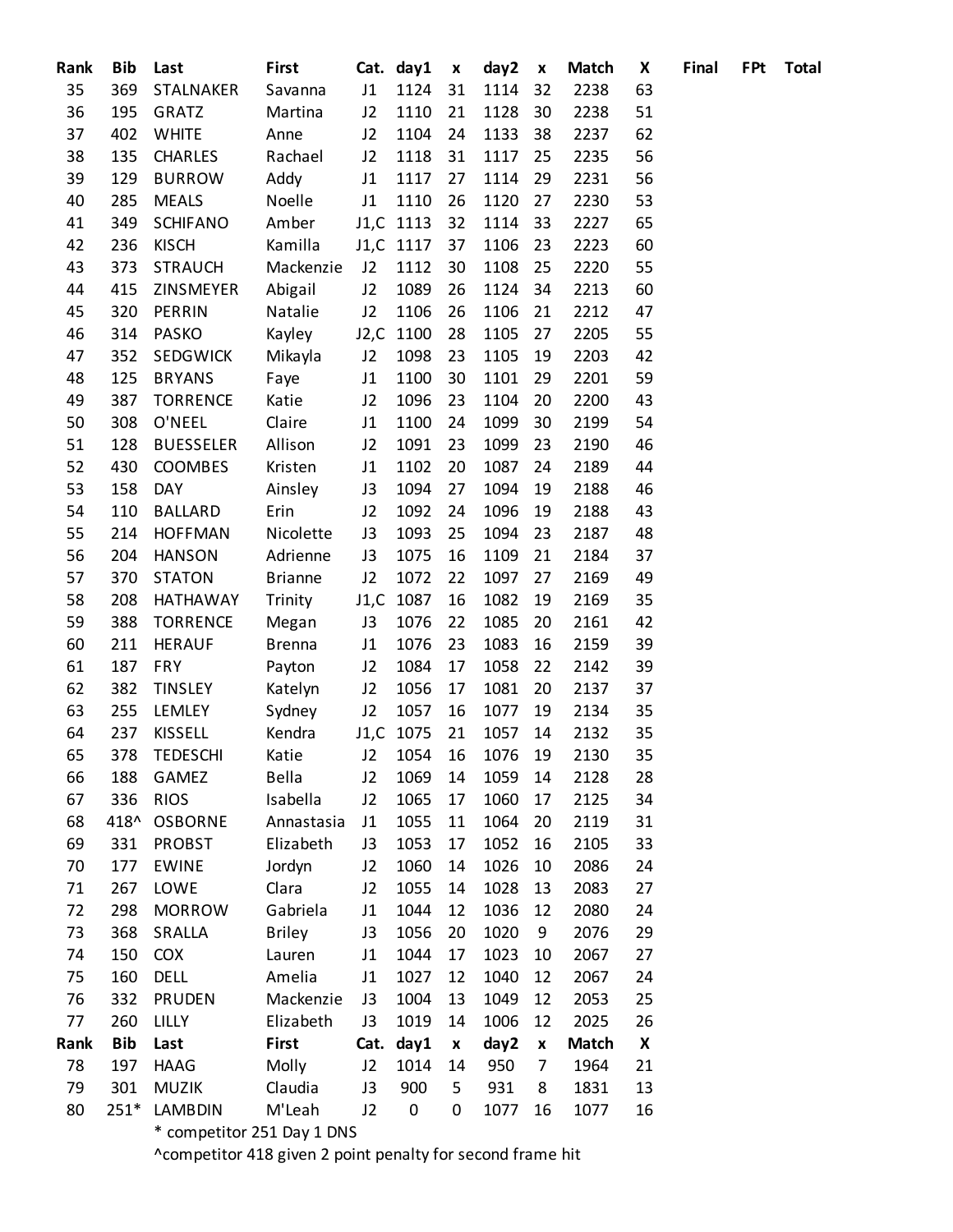### **10M Women's Air Pistol Results**

**June 22-29**

|                |      | Champion                 |                      | <b>Alexis Lagan</b><br>1165 |                   |                    |      |                    |              |                    |          |                |              |         |
|----------------|------|--------------------------|----------------------|-----------------------------|-------------------|--------------------|------|--------------------|--------------|--------------------|----------|----------------|--------------|---------|
|                |      | 2nd Place                |                      |                             | <b>Sarah Choe</b> |                    |      |                    | 1141         |                    |          |                |              |         |
|                |      | 3rd Place                |                      |                             | Sandra Uptagrafft |                    |      |                    | 1141         |                    |          |                |              |         |
|                |      | <b>High Collegiate</b>   |                      |                             | Miglena Torodova  |                    |      |                    | 1122         |                    |          |                |              |         |
| Rank           | Bib# | <b>Last Name</b>         | <b>FirstName Cat</b> |                             | day1              | $\pmb{\mathsf{x}}$ | day2 | $\pmb{\mathsf{x}}$ | <b>Match</b> | $\pmb{\mathsf{x}}$ | Final    | <b>FPt</b>     | <b>Total</b> |         |
| $\mathbf{1}$   | 249  | LAGAN                    | Alexis               |                             | 580               | 18                 | 577  | 15                 | 1157         | 33                 | 239.8    | 8              | 1165         |         |
| $\overline{2}$ | 138  | <b>CHOE</b>              | Sarah                | J1                          | 564               | 12                 | 571  | 16                 | 1135         | 28                 | $215.2*$ | 6              | 1141         | SO 10.2 |
| 3              | 391  | <b>UPTAGRAFFT Sandra</b> |                      |                             | 573               | 21                 | 566  | 11                 | 1139         | 32                 | 134.7    | $\overline{2}$ | 1141         | SO 9.9  |
| 4              | 428  | OH                       | Helen                |                             | 568               | 15                 | 565  | 14                 | 1133         | 29                 | 236.1    | 7              | 1140         | SO 10.6 |
| 5              | 384  | <b>TOBAR</b>             | Nathalia             |                             | 573               | 17                 | 562  | 12                 | 1135         | 29                 | 195.7    | 5              | 1140         | SO 9.2  |
| 6              | 100  | ABELN                    | Katelyn              | J <sub>1</sub>              | 558               | 4                  | 566  | 12                 | 1124         | 16                 | 115.1    | $\mathbf{1}$   | 1125         |         |
| 7              | 386  | <b>TODOROVA</b>          | Miglena              | $\mathsf{C}$                | 558               | 12                 | 564  | 9                  | 1122         | 21                 | 154.8    | 3              | 1125         |         |
| 8              | 132  | CANTRELL                 | Rachel               | $\mathsf{C}$                | 562               | 11                 | 558  | 10                 | 1120         | 21                 | 174.7    | 4              | 1124         |         |
| 9              | 241  | <b>KORKHIN</b>           | Ada                  | J2                          | 564               | 13                 | 552  | 10                 | 1116         | 23                 |          |                |              |         |
| 10             | 409  | YI                       | Annabell             | J3                          | 556               | 9                  | 560  | 11                 | 1116         | 20                 |          |                |              |         |
| 11             | 184  | <b>FOSTER</b>            | Kellie               |                             | 549               | 9                  | 553  | 9                  | 1102         | 18                 |          |                |              |         |
| 12             | 345  | SANGHERA                 | Suman                | J3                          | 557               | 13                 | 541  | 11                 | 1098         | 24                 |          |                |              |         |
| 13             | 411  | YI                       | Caitlin              | J2                          | 551               | 10                 | 546  | 15                 | 1097         | 25                 |          |                |              |         |
| 14             | 171  | <b>DVORAK</b>            | Krista               | $\mathsf{C}$                | 545               | 4                  | 543  | 6                  | 1088         | 10                 |          |                |              |         |
| 15             | 408  | YI                       | Angela               | J1                          | 531               | $\overline{7}$     | 545  | 8                  | 1076         | 15                 |          |                |              |         |
| 16             | 143  | <b>CHUNG</b>             | Romy                 | J1                          | 529               | 4                  | 524  | 3                  | 1053         | $\overline{7}$     |          |                |              |         |
| 17             | 420  | <b>HERRINGTON Lauren</b> |                      |                             | 517               | 5                  | 533  | 4                  | 1050         | 9                  |          |                |              |         |
| 18             | 253  | <b>LEE</b>               | Joyce                | J1                          | 513               | 4                  | 526  | $\overline{7}$     | 1039         | 11                 |          |                |              |         |
| 19             | 404  | <b>WOODRUFF</b>          | Renay                |                             | 521               | 3                  | 514  | $\overline{2}$     | 1035         | 5                  |          |                |              |         |
| 20             | 406  | XU                       | Xiwen                | J2                          | 492               | 3                  | 539  | 11                 | 1031         | 14                 |          |                |              |         |
| 21             | 262  | <b>LIM</b>               | Grace                | J2                          | 502               | $\overline{2}$     | 504  | $\overline{4}$     | 1006         | 6                  |          |                |              |         |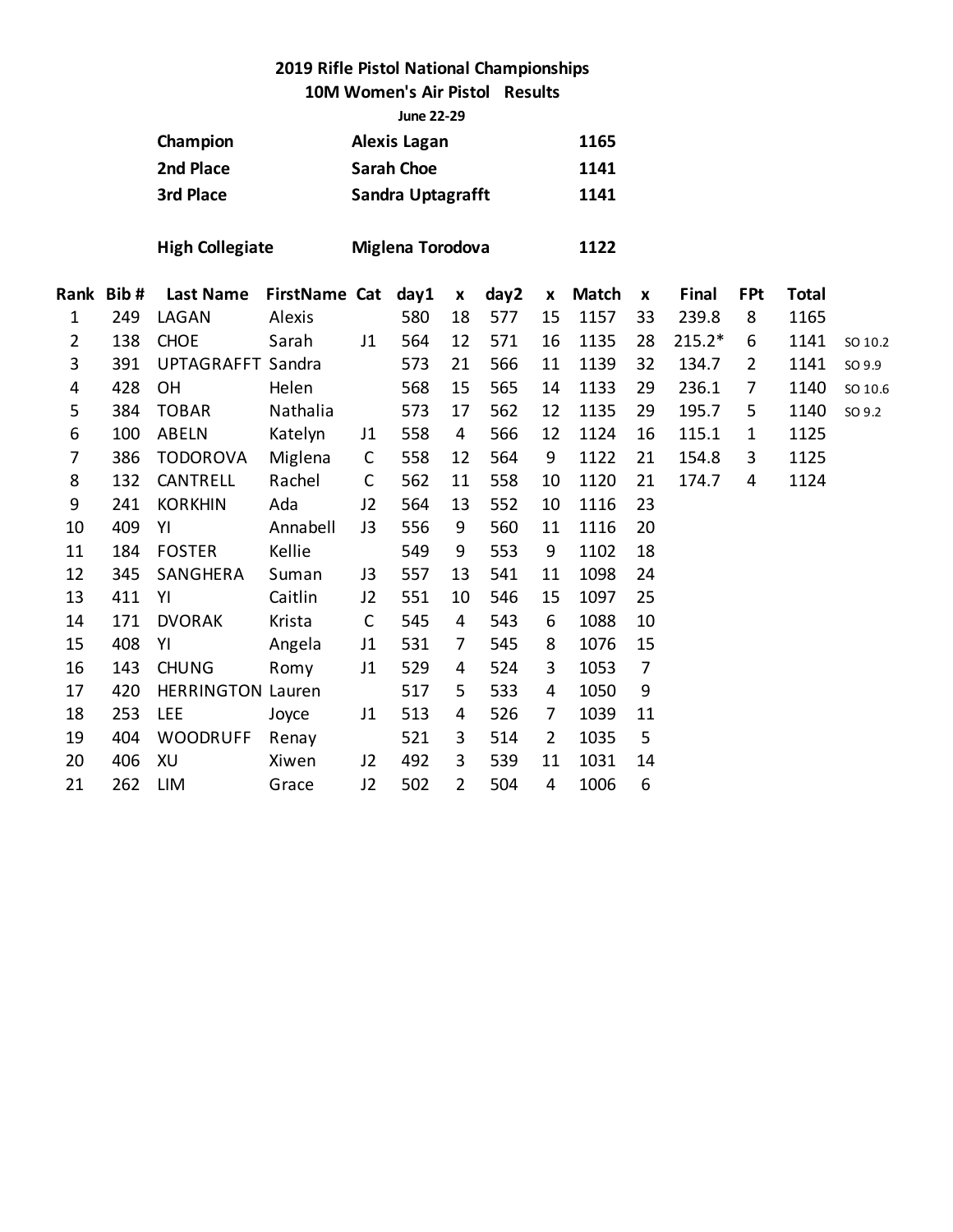**10M Women's Air Pistol Junior Results**

|                        | June 22-29           |      |
|------------------------|----------------------|------|
| <b>Champion Junior</b> | Sara Choe            | 1141 |
| 2nd Place Junior       | <b>Kaitlyn Abeln</b> | 1132 |
| 3rd Place Junior       | Ada Korkhin          | 1123 |
| High J2                | <b>Caitlyn Yi</b>    | 1097 |
| High J3                | <b>Annabell Yi</b>   | 1116 |
|                        |                      |      |

|                | Rank Bib# | <b>Last Name</b> | FirstName Cat day1 |    |     | $\mathbf{x}$  | day2 |    | x Match | $\mathbf{x}$ | Final | <b>FPt</b>     | <b>Total</b> |
|----------------|-----------|------------------|--------------------|----|-----|---------------|------|----|---------|--------------|-------|----------------|--------------|
|                | 138       | <b>CHOE</b>      | Sarah              | J1 | 564 | 12            | 571  | 16 | 1135    | 28           | 215.4 | 6              | 1141         |
| $\overline{2}$ | 100       | <b>ABELN</b>     | Katelyn            | J1 | 558 | 4             | 566  | 12 | 1124    | 16           | 238.7 | 8              | 1132         |
| 3              | 241       | <b>KORKHIN</b>   | Ada                | J2 | 564 | 13            | 552  | 10 | 1116    | 23           | 237.4 | 7              | 1123         |
| 4              | 409       | -YI              | Annabell           | J3 | 556 | 9             | 560  | 11 | 1116    | 20           | 190.8 | 5              | 1121         |
| 5              | 345       | SANGHERA         | Suman              | JЗ | 557 | 13            | 541  | 11 | 1098    | 24           | 170.4 | 4              | 1102         |
| 6              | 411       | -YI              | Caitlin            | J2 | 551 | 10            | 546  | 15 | 1097    | 25           | 148.5 | 3              | 1100         |
| 7              | 408       | -YI              | Angela             | J1 | 531 | 7             | 545  | 8  | 1076    | 15           | 127.7 | $\overline{2}$ | 1078         |
| 8              | 143       | <b>CHUNG</b>     | Romy               | J1 | 529 | 4             | 524  | 3  | 1053    | 7            | 102.0 | 1              | 1054         |
| 9              | 253       | <b>LEE</b>       | Joyce              | J1 | 513 | 4             | 526  | 7  | 1039    | -11          |       |                |              |
| 10             | 406       | XU               | Xiwen              | J2 | 492 | 3             | 539  | 11 | 1031    | 14           |       |                |              |
| 11             | 262       | <b>LIM</b>       | Grace              | J2 | 502 | $\mathcal{P}$ | 504  | 4  | 1006    | 6            |       |                |              |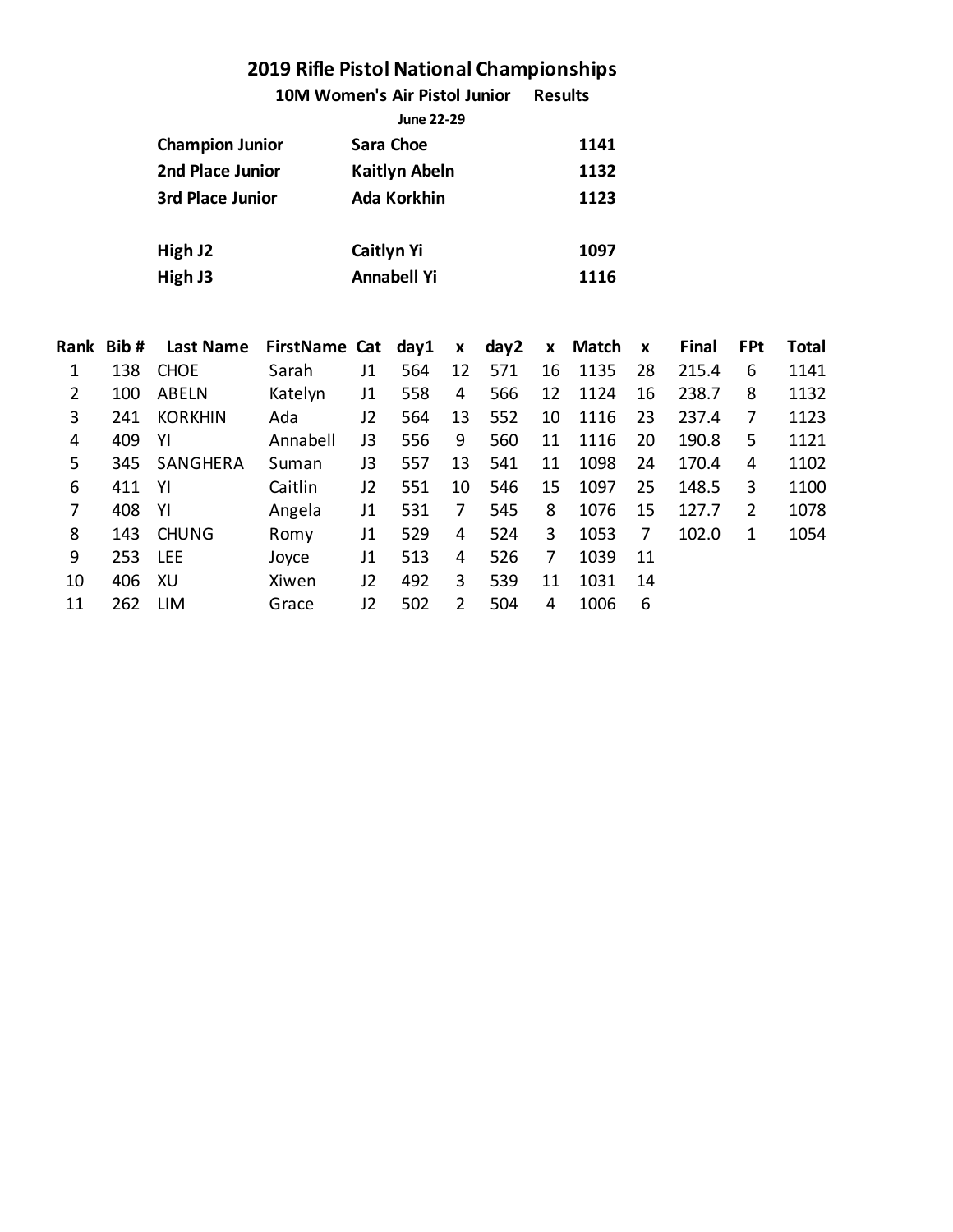**10M Men's Air Pistol Results**

|                |           |                            |               |                | <b>June 22-29</b>            |                    |      |                |              |    |       |                |              |
|----------------|-----------|----------------------------|---------------|----------------|------------------------------|--------------------|------|----------------|--------------|----|-------|----------------|--------------|
|                | Champion  |                            |               |                | <b>Nick Mowrer</b>           |                    |      |                | 1165         |    |       |                |              |
|                | 2nd Place |                            |               | <b>Jay Shi</b> |                              |                    |      |                | 1146         |    |       |                |              |
|                | 3rd Place |                            |               |                | <b>Anthony Lutz</b>          |                    |      |                | 1139         |    |       |                |              |
|                |           |                            |               |                |                              |                    |      |                |              |    |       |                |              |
|                |           | <b>Champion Senior</b>     |               |                | <b>Konstantine Pitsoulis</b> |                    |      |                | 1115         |    |       |                |              |
|                |           | <b>2nd Place Senior</b>    |               |                | <b>Bernard Melus</b>         |                    |      |                | 1098         |    |       |                |              |
|                |           | <b>3rd Place Senior</b>    |               |                | <b>Gerry Sverdin</b>         |                    |      |                | 1096         |    |       |                |              |
| Rank           | Bib#      | <b>Last Name</b>           | FirstName Cat |                | day1                         | $\pmb{\mathsf{x}}$ | day2 | X              | <b>Match</b> | X  | Final | <b>FPt</b>     | <b>Total</b> |
| $\mathbf{1}$   | 299       | <b>MOWRER</b>              | <b>Nick</b>   |                | 576                          | 22                 | 581  | 22             | 1157         | 44 | 241.3 | 8              | 1165         |
| $\overline{2}$ | 358       | SHI                        | Jay           |                | 570                          | 11                 | 571  | 10             | 1141         | 21 | 196.4 | 5              | 1146         |
| 3              | 270       | LUTZ                       | Anthony       |                | 571                          | 13                 | 564  | 18             | 1135         | 31 | 177.7 | 4              | 1139         |
| 4              | 360       | <b>SIMON</b>               | Luke          | J1             | 564                          | 12                 | 573  | 14             | 1137         | 26 | 105.3 | 1              | 1138         |
| 5              | 199       | <b>HALL</b>                | James         |                | 561                          | 13                 | 569  | 17             | 1130         | 30 | 218.1 | 6              | 1136         |
| 6              | 115       | <b>BATTIG</b>              | Hunter        | J2             | 563                          | 13                 | 563  | 8              | 1126         | 21 | 238.7 | $\overline{7}$ | 1133         |
| $\overline{7}$ | 190       | <b>GENS</b>                | Samuel        | J1             | 564                          | 14                 | 564  | 11             | 1128         | 25 | 157.1 | 3              | 1131         |
| 8              | 228       | <b>KANG</b>                | Paul          | J2             | 561                          | 14                 | 562  | 10             | 1123         | 24 | 136.3 | $\overline{2}$ | 1125         |
| 9              | 365       | <b>SMITH</b>               | Colin         |                | 559                          | 11                 | 560  | $\overline{7}$ | 1119         | 18 |       |                |              |
| 10             | 212       | <b>HERNDON</b>             |               | 562            | 17                           | 553                | 11   | 1115           | 28           |    |       |                |              |
| 11             | 326       | <b>PITSOULIS</b>           | Konstantin    | S              | 550                          | 14                 | 565  | 11             | 1115         | 25 |       |                |              |
| 12             | 234       | KIM                        | <b>Brian</b>  |                | 558                          | 12                 | 554  | 11             | 1112         | 23 |       |                |              |
| 13             | 276       | <b>MATHIS</b>              | Jason         |                | 555                          | 11                 | 557  | 9              | 1112         | 20 |       |                |              |
| 14             | 429       | <b>ALVARADO</b>            | Juan          |                | 553                          | 13                 | 559  | $\overline{7}$ | 1112         | 20 |       |                |              |
| 15             | 410       | YI                         | Ryan          | J2             | 551                          | 10                 | 560  | 10             | 1111         | 20 |       |                |              |
| 16             | 227       | <b>KALINICHENKC Sergey</b> |               |                | 547                          | 5                  | 564  | 13             | 1111         | 18 |       |                |              |
| 17             | 221       | <b>ZHANG</b>               | Jaden         | J1             | 553                          | 13                 | 550  | 12             | 1103         | 25 |       |                |              |
| 18             | 333       | <b>QUINN</b>               | Logan         | J1,C           | 553                          | 9                  | 549  | 5              | 1102         | 14 |       |                |              |
| 19             | 344       | SANGHERA                   | Bhavjeet      | J2             | 555                          | 6                  | 544  | 13             | 1099         | 19 |       |                |              |
| 20             | 287       | <b>MELUS</b>               | Bernard S     |                | 552                          | 12                 | 546  | 9              | 1098         | 21 |       |                |              |
| 21             | 417       | <b>SVERDIN</b>             | Gerry         | S              | 551                          | 12                 | 545  | 6              | 1096         | 18 |       |                |              |
| 22             | 114       | <b>BASINENI</b>            | Ramesh        |                | 540                          | 10                 | 553  | 14             | 1093         | 24 |       |                |              |
| 23             | 305       | <b>NIKITIN</b>             | Vadim         | $\sf S$        | 540                          | 8                  | 553  | 12             | 1093         | 20 |       |                |              |
| 24             | 341       | SAMPAYO                    | Gabriel       | J1             | 545                          | $\overline{7}$     | 548  | 8              | 1093         | 15 |       |                |              |
| 25             | 367       | SNYDERMAN                  | Manuel        | $\sf S$        | 544                          | 5                  | 548  | 6              | 1092         | 11 |       |                |              |
| 26             | 118       | <b>BETTERLY</b>            | David         | S              | 537                          | 8                  | 548  | 6              | 1085         | 14 |       |                |              |
| 27             | 302       | <b>MYERS</b>               | Sabastian     | J1             | 529                          | 7                  | 554  | 11             | 1083         | 18 |       |                |              |
| 28             | 226       | <b>KAILA</b>               | Prabhpreet    |                | 537                          | 6                  | 543  | $\overline{7}$ | 1080         | 13 |       |                |              |
| 29             | 252       | <b>LEE</b>                 | Hyun          | J2             | 534                          | 6                  | 544  | 10             | 1078         | 16 |       |                |              |
| 30             | 245       | <b>KREB</b>                | Christof      | S              | 537                          | 8                  | 540  | 7              | 1077         | 15 |       |                |              |
| 31             | 426       | MELUS JR                   | Bernard       |                | 537                          | 8                  | 538  | 7              | 1075         | 15 |       |                |              |
| 32             | 264       | LIN                        | Julian        | S              | 531                          | 4                  | 536  | 5              | 1067         | 9  |       |                |              |
| 33             | 148       | <b>CONNOLLY</b>            | Michael       |                | 532                          | $\overline{7}$     | 532  | 7              | 1064         | 14 |       |                |              |
| 34             | 265       | LOMAX                      | Presley       | $\sf S$        | 536                          | 5                  | 528  | 3              | 1064         | 8  |       |                |              |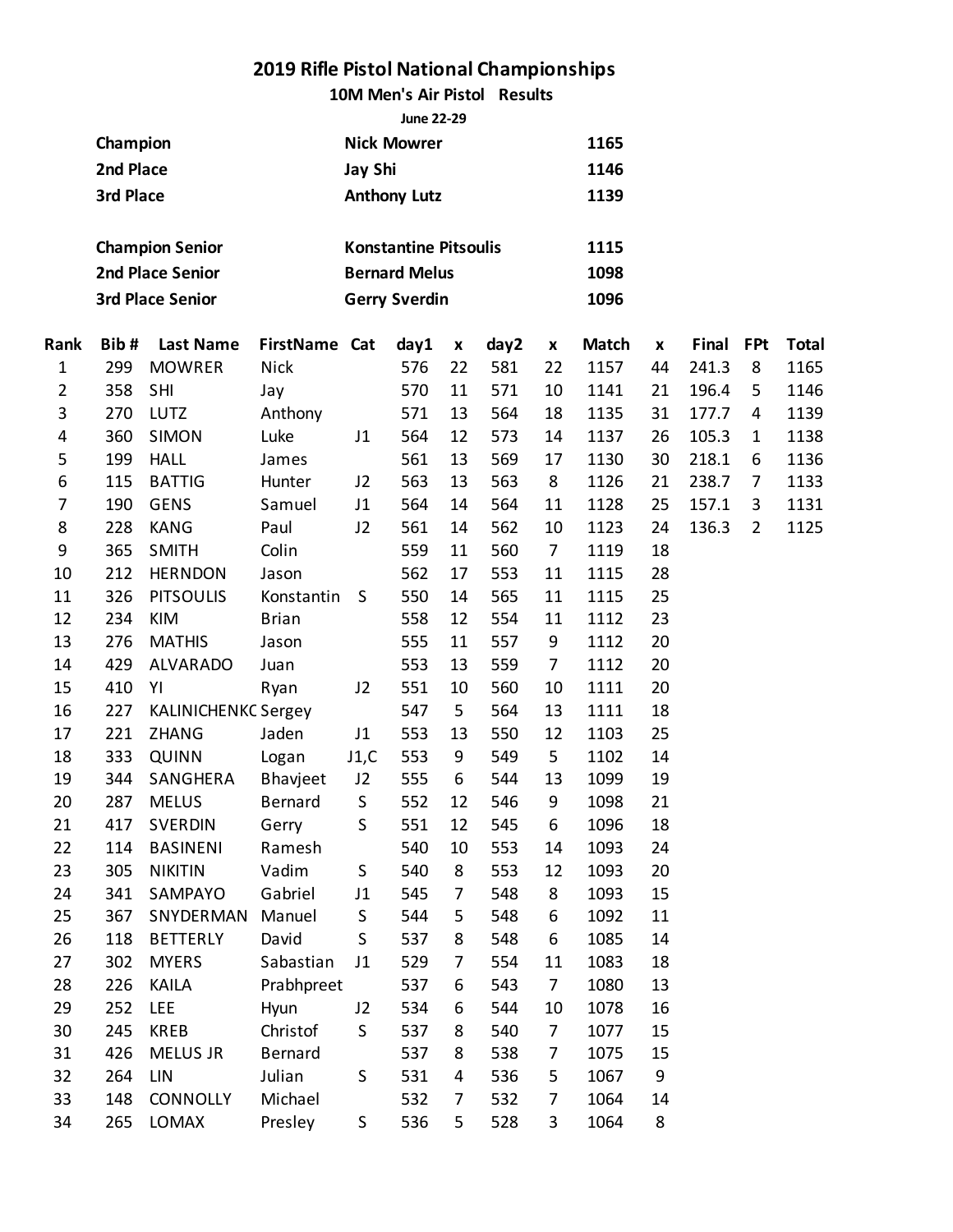| Bib# | <b>Last Name</b> |           |    | day1                 | X | day2 | X              | <b>Match</b> | X  |
|------|------------------|-----------|----|----------------------|---|------|----------------|--------------|----|
| 325  | <b>CHUNG</b>     | Philip    | J1 | 536                  | 4 | 524  | 5              | 1060         | 9  |
| 366  | <b>SMITH</b>     | Remingtor | J3 | 520                  | 4 | 538  | 7              | 1058         | 11 |
| 261  | LIM              | Ethan     | J2 | 520                  | 3 | 535  | 5              | 1055         | 8  |
| 224  | JOO              | Joseph    | J2 | 521                  | 5 | 516  | 4              | 1037         | 9  |
| 263  | <b>LIM</b>       | Sky       | J3 | 509                  | 3 | 507  | 7              | 1016         | 10 |
| 139  | <b>CHOI</b>      | Yong Won  | J3 | 511                  | 3 | 501  | 4              | 1012         | 7  |
| 107  | ANDREW           | Ahn       | JЗ | 520                  | 5 | 488  | 4              | 1008         | 9  |
| 289  | <b>MEYERS</b>    | Teegan    | J3 | 500                  | 2 | 506  | $\overline{2}$ | 1006         | 4  |
| 348  | <b>SCHENDEL</b>  | Daniel    | J2 | 499                  | 7 | 506  | 4              | 1005         | 11 |
| 216  | <b>HONG</b>      | Junhyeok  | J3 | 506                  | 4 | 486  | 1              | 992          | 5  |
| 198  | HALL             | Ernest    | S  | 430                  | 1 | 434  | $\overline{2}$ | 864          | 3  |
|      |                  |           |    | <b>FirstName Cat</b> |   |      |                |              |    |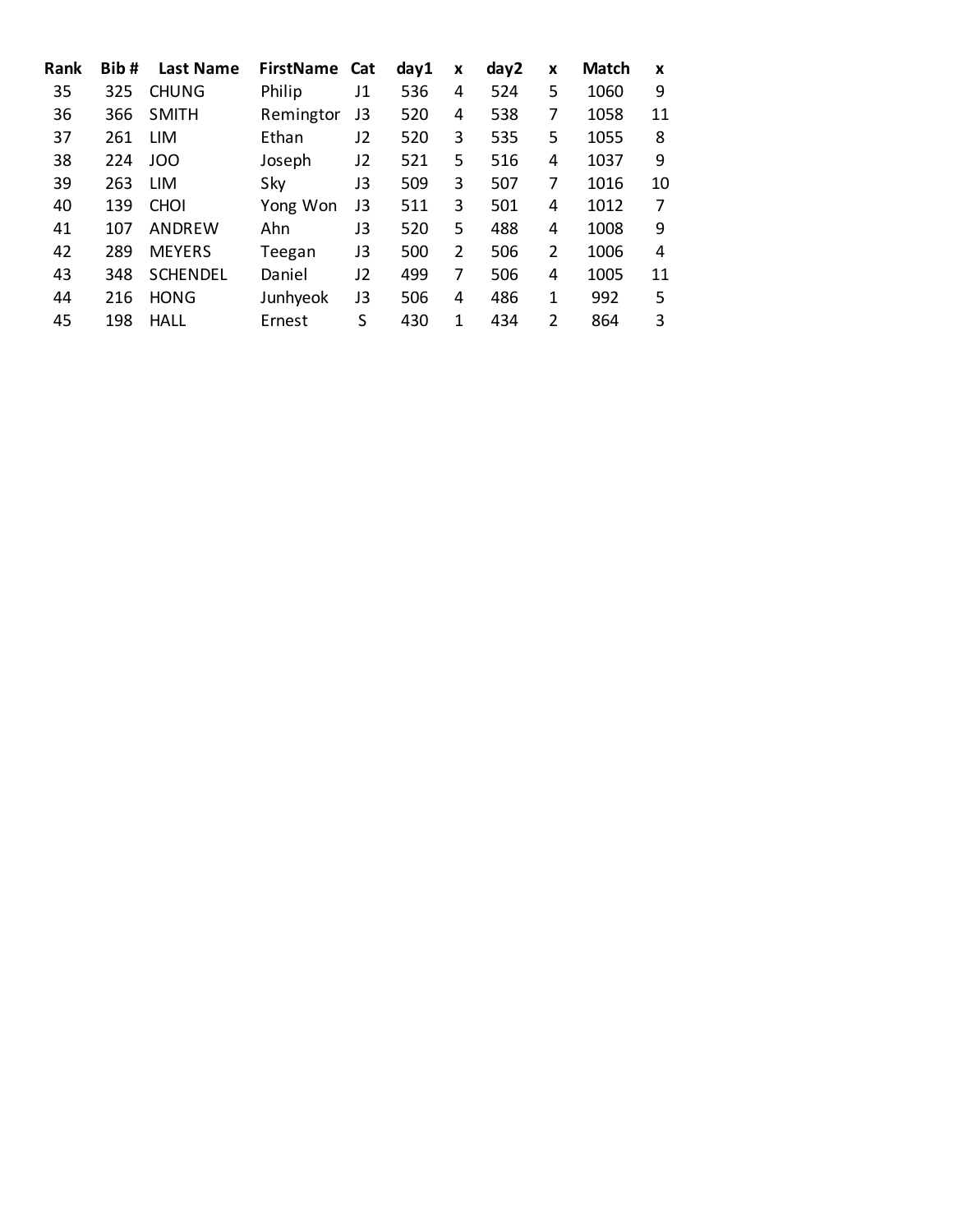**10M Men's Air Pistol Junior Results**

|      | <b>June 22-29</b> |                        |                  |                  |                        |                    |      |                    |              |                    |       |                |              |         |
|------|-------------------|------------------------|------------------|------------------|------------------------|--------------------|------|--------------------|--------------|--------------------|-------|----------------|--------------|---------|
|      |                   | <b>Champion Junior</b> |                  |                  | <b>Luke Simon</b>      |                    |      |                    | 1142         |                    |       |                |              |         |
|      |                   | 2nd Place Junior       |                  |                  | <b>Samuel Gens</b>     |                    |      |                    | 1134         |                    |       |                |              |         |
|      |                   | 3rd Place Junior       |                  | <b>Paul Kang</b> |                        |                    |      |                    | 1130         |                    |       |                |              |         |
|      |                   |                        |                  |                  |                        |                    |      |                    |              |                    |       |                |              |         |
|      | High J2           |                        |                  |                  | <b>Hunter Battig</b>   |                    |      |                    | 1126         |                    |       |                |              |         |
|      | High J3           |                        |                  |                  | <b>Remington Smith</b> |                    |      |                    | 1058         |                    |       |                |              |         |
|      |                   |                        |                  |                  |                        |                    |      |                    |              |                    |       |                |              |         |
| Rank | Bib#              | <b>Last Name</b>       | <b>FirstName</b> | Cat              | day1                   | $\pmb{\mathsf{x}}$ | day2 | $\pmb{\mathsf{x}}$ | <b>Match</b> | $\pmb{\mathsf{x}}$ | Final | <b>FPt</b>     | <b>Total</b> |         |
| 1    | 360               | <b>SIMON</b>           | Luke             | J1               | 564                    | 12                 | 573  | 14                 | 1137         | 26                 | 193.3 | 5              | 1142         |         |
| 2    | 190               | <b>GENS</b>            | Samuel           | J1               | 564                    | 14                 | 564  | 11                 | 1128         | 25                 | 213.8 | 6              | 1134         |         |
| 3    | 115               | <b>BATTIG</b>          | Hunter           | J2               | 563                    | 13                 | 563  | 8                  | 1126         | 21                 | 173.0 | 4              | 1130         | SO 8.4  |
| 4    | 228               | <b>KANG</b>            | Paul             | J2               | 561                    | 14                 | 562  | 10                 | 1123         | 24                 | 236.2 | $\overline{7}$ | 1130         | SO 10.4 |
| 5    | 410               | YI                     | Ryan             | J2               | 551                    | 10                 | 560  | 10                 | 1111         | 20                 | 241.1 | 8              | 1119         |         |
| 6    | 221               | ZHANG                  | Jaden            | J1               | 553                    | 13                 | 550  | 12                 | 1103         | 25                 | 151.8 | 3              | 1106         |         |
| 7    | 333               | <b>QUINN</b>           | Logan            | J1,C             | 553                    | 9                  | 549  | 5                  | 1102         | 14                 | 126.7 | $\overline{2}$ | 1104         |         |
| 8    | 344               | SANGHERA               | Bhavjeet         | J2               | 555                    | 6                  | 544  | 13                 | 1099         | 19                 | 108.0 | $\mathbf{1}$   | 1100         |         |
| 9    | 341               | SAMPAYO                | Gabriel          | J1               | 545                    | $\overline{7}$     | 548  | 8                  | 1093         | 15                 |       |                |              |         |
| 10   | 302               | <b>MYERS</b>           | Sabastian        | J1               | 529                    | $\overline{7}$     | 554  | 11                 | 1083         | 18                 |       |                |              |         |
| 11   | 252               | <b>LEE</b>             | Hyun             | J2               | 534                    | 6                  | 544  | 10                 | 1078         | 16                 |       |                |              |         |
| 12   | 325               | <b>CHUNG</b>           | Philip           | J1               | 536                    | 4                  | 524  | 5                  | 1060         | $\boldsymbol{9}$   |       |                |              |         |
| 13   | 366               | <b>SMITH</b>           | Remingtor        | J3               | 520                    | 4                  | 538  | $\overline{7}$     | 1058         | 11                 |       |                |              |         |
| 14   | 261               | LIM                    | Ethan            | J2               | 520                    | 3                  | 535  | 5                  | 1055         | 8                  |       |                |              |         |
| 15   | 224               | <b>JOO</b>             | Joseph           | J2               | 521                    | 5                  | 516  | 4                  | 1037         | 9                  |       |                |              |         |
| 16   | 263               | <b>LIM</b>             | Sky              | J3               | 509                    | 3                  | 507  | $\overline{7}$     | 1016         | 10                 |       |                |              |         |
| 17   | 139               | <b>CHOI</b>            | Yong Won         | J3               | 511                    | 3                  | 501  | 4                  | 1012         | $\overline{7}$     |       |                |              |         |
| 18   | 107               | ANDREW                 | Ahn              | J3               | 520                    | 5                  | 488  | 4                  | 1008         | 9                  |       |                |              |         |
| 19   | 289               | <b>MEYERS</b>          | Teegan           | J3               | 500                    | $\overline{2}$     | 506  | $\overline{2}$     | 1006         | 4                  |       |                |              |         |
| 20   | 348               | <b>SCHENDEL</b>        | Daniel           | J2               | 499                    | $\overline{7}$     | 506  | 4                  | 1005         | 11                 |       |                |              |         |
| 21   | 216               | <b>HONG</b>            | Junhyeok         | J3               | 506                    | $\overline{4}$     | 486  | 1                  | 992          | 5                  |       |                |              |         |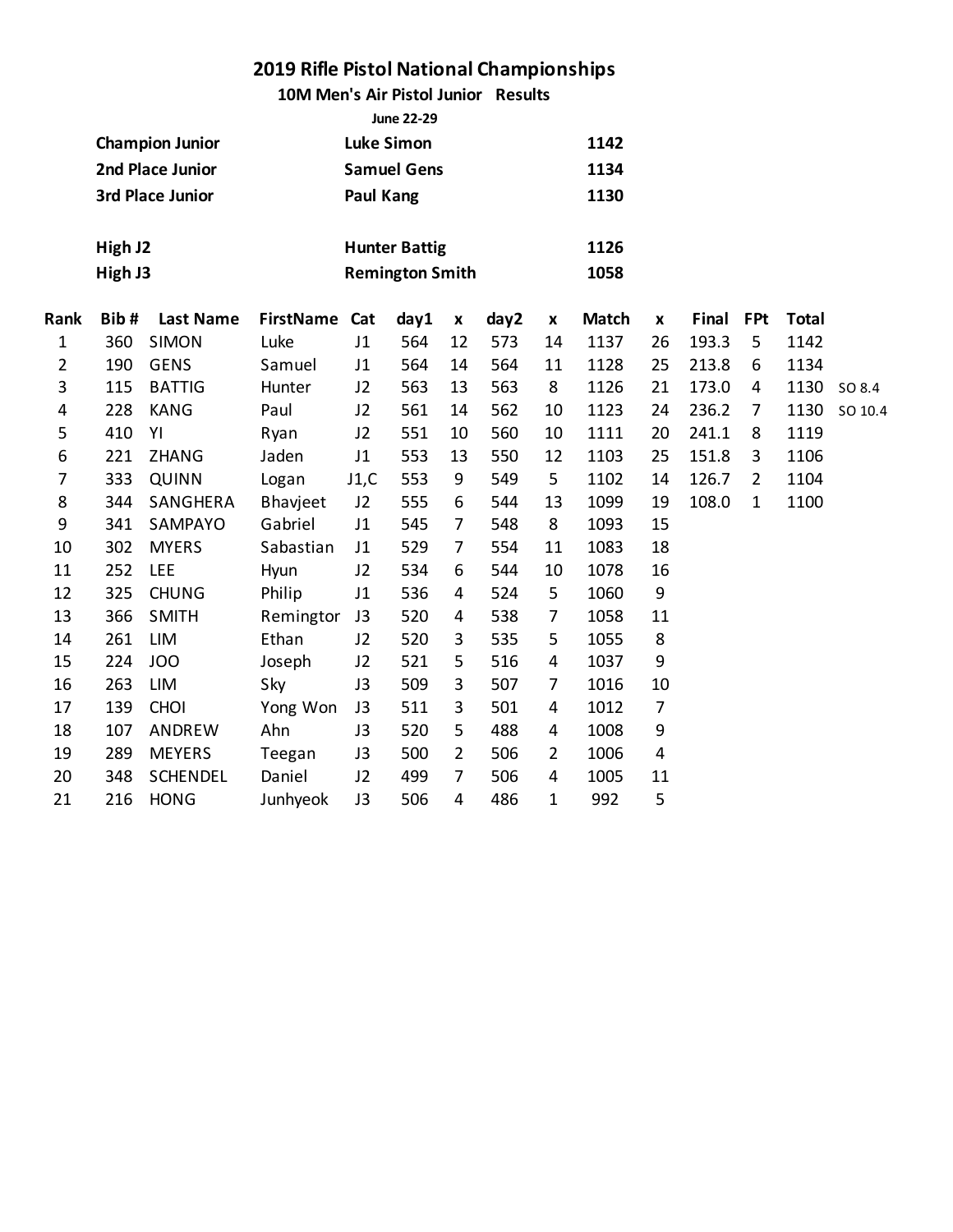**50M Rifle Three Positions Men Results**

|                |                        |                |                                                 | <b>June 22-29</b>        |    |      |              |              |                  |       |                |              |
|----------------|------------------------|----------------|-------------------------------------------------|--------------------------|----|------|--------------|--------------|------------------|-------|----------------|--------------|
|                | Champion               |                | <b>Timothy Sherry</b><br><b>Michael McPhail</b> |                          |    |      |              | 2355         |                  |       |                |              |
|                | 2nd Place              |                |                                                 |                          |    |      |              | 2353         |                  |       |                |              |
|                | 3rd Place              |                |                                                 | <b>Patrick Sunderman</b> |    |      |              | 2351         |                  |       |                |              |
|                | <b>High Collegiate</b> |                | Levi Clark                                      |                          |    |      |              | 2312         |                  |       |                |              |
| Rank           | <b>Bib Last</b>        | <b>First</b>   |                                                 | Cat. day1                | X  | day2 | X            | <b>Match</b> | X                | Final | <b>FPt</b>     | <b>Total</b> |
| $\mathbf{1}$   | 357 SHERRY             | Timothy        |                                                 | 1176                     | 61 | 1174 | 65           | 2350         | 126              | 433.2 | 5              | 2355         |
| $\overline{2}$ | 284 MCPHAIL            | Michael        |                                                 | 1175                     | 65 | 1171 | 63           | 2346         | 128              | 456.0 | 7              | 2353         |
| 3              | 374 SUNDERMAN          | Patrick        |                                                 | 1171                     | 57 | 1174 | 59           | 2345         | 116              | 445.8 | 6              | 2351         |
| 4              | 299 MOWRER             | <b>Nick</b>    |                                                 | 1165                     | 53 | 1169 | 47           | 2334         | 100              | 457.0 | 8              | 2342         |
| 5              | 173 EDDY               | Jared          |                                                 | J1, C 1166               | 60 | 1163 | 55           | 2329         | 115              | 398.7 | $\overline{2}$ | 2331         |
| 6              | 280 MCAFERTY           | Kellen         |                                                 | J1, C 1168               | 68 | 1160 | 43           | 2328         | 111              | 396.4 | $\mathbf{1}$   | 2329         |
| 7              | 243 KOZENIESKY         | Lucas          |                                                 | 1164                     | 53 | 1160 | 46           | 2324         | 99               | 412.1 | 3              | 2327         |
| 8              | 425 DESROSIERS         | Jared          |                                                 | 1158                     | 48 | 1164 | 53           | 2322         | 101              | 422.5 | $\overline{4}$ | 2326         |
| 9              | 141 CHRISTENSEN        | Dempster       |                                                 | 1161                     | 48 | 1161 | 48           | 2322         | 96               |       |                |              |
| 10             | 300 MUSKE              | <b>Brandon</b> |                                                 | 1161                     | 60 | 1157 | 52           | 2318         | 112              |       |                |              |
| 11             | 342 SANCHEZ            | Matthew        | J2                                              | 1152                     | 39 | 1161 | 53           | 2313         | 92               |       |                |              |
| 12             | 196 GROSS              | Antonio        |                                                 | J1, C 1158               | 37 | 1155 | 48           | 2313         | 85               |       |                |              |
| 13             | 144 CLARK              | Levi           | $\mathsf{C}$                                    | 1155                     | 45 | 1157 | 51           | 2312         | 96               |       |                |              |
| 14             | 354 SHANER             | Will           |                                                 | J1, C 1154               | 51 | 1152 | 53           | 2306         | 104              |       |                |              |
| 15             | 375 SYCH               | Greg           | V                                               | 1146                     | 48 | 1157 | 54           | 2303         | 102              |       |                |              |
| 16             | 149 COVER              | Chance         |                                                 | 1143                     | 46 | 1160 | 54           | 2303         | 100              |       |                |              |
| 17             | 268 LUCAS              | Jean-Pierre    |                                                 | 1142                     | 38 | 1159 | 42           | 2301         | 80               |       |                |              |
| 18             | 248 KUTZ               | Kyle           | J2                                              | 1146                     | 38 | 1149 | 45           | 2295         | 83               |       |                |              |
| 19             | 319 PERKOWSKI          | Gavin          | J1                                              | 1149                     | 43 | 1145 | 43           | 2294         | 86               |       |                |              |
| 20             | 213 HINSON             | Ryan           |                                                 | J1, C 1135               | 32 | 1151 | 49           | 2286         | 81               |       |                |              |
| 21             | 152 CRENSHAW           | David          |                                                 | J1, C 1147               | 45 | 1138 | 34           | 2285         | 79               |       |                |              |
| 22             | <b>364 SINK</b>        | David          |                                                 | 1143                     | 32 | 1140 | 38           | 2283         | 70               |       |                |              |
| 23             | 271 MACH               | Brandon        | J <sub>1</sub>                                  | 1138                     | 39 | 1142 | 48           | 2280         | 87               |       |                |              |
| 24             | 324 PHAM Andrew        |                |                                                 | J1, C 1142 44            |    | 1137 | 44           | 2279         | 88               |       |                |              |
| 25             | 202 HAMILTON           | Mason          | J1                                              | 1141                     | 41 | 1138 | 37           | 2279         | 78               |       |                |              |
| 26             | 183 FOOS               | lan C          |                                                 | 1134                     | 35 | 1144 | 43           | 2278         | 78               |       |                |              |
| 27             | 317 PEISER             | Braden         | J3                                              | 1150                     | 49 | 1126 | 36           | 2276         | 85               |       |                |              |
| 28             | 275 MARTZ              | Daniel         |                                                 | 1127                     | 36 | 1149 | 42           | 2276         | 78               |       |                |              |
| 29             | 337 ROCKETT            | Scott J2       |                                                 | 1138                     | 37 | 1138 | 37           | 2276         | 74               |       |                |              |
| 30             | 230 KEISER             | Derek          | J2                                              | 1137                     | 31 | 1136 | 42           | 2273         | 73               |       |                |              |
| 31             | 316 PAYNE              | Sam            |                                                 | J1, C 1133 35            |    | 1139 | 33           | 2272         | 68               |       |                |              |
| 32             | 165 DOREY              | Matt           |                                                 | 1142 42                  |    | 1129 | 32           | 2271         | 74               |       |                |              |
| 33             | 303 NELSON             | Mitchell       |                                                 | J1, C 1127               | 29 | 1141 | 41           | 2268         | 70               |       |                |              |
| 34             | 145 CLARK              | Richard        |                                                 | J1, C 1130 34            |    | 1137 | 35           | 2267         | 69               |       |                |              |
| 35             | 113 BARNICK            | Gavin          | J2                                              | 1136 33                  |    | 1129 | 39           | 2265         | 72               |       |                |              |
|                | Rank Bib Last          | <b>First</b>   |                                                 | Cat. day1 X              |    | day2 | $\mathsf{X}$ | <b>Match</b> | $\boldsymbol{X}$ |       |                |              |
| 36             | 322 PETERSON           | John           | J1                                              | 1128 36                  |    | 1136 | 41           | 2264         | 77               |       |                |              |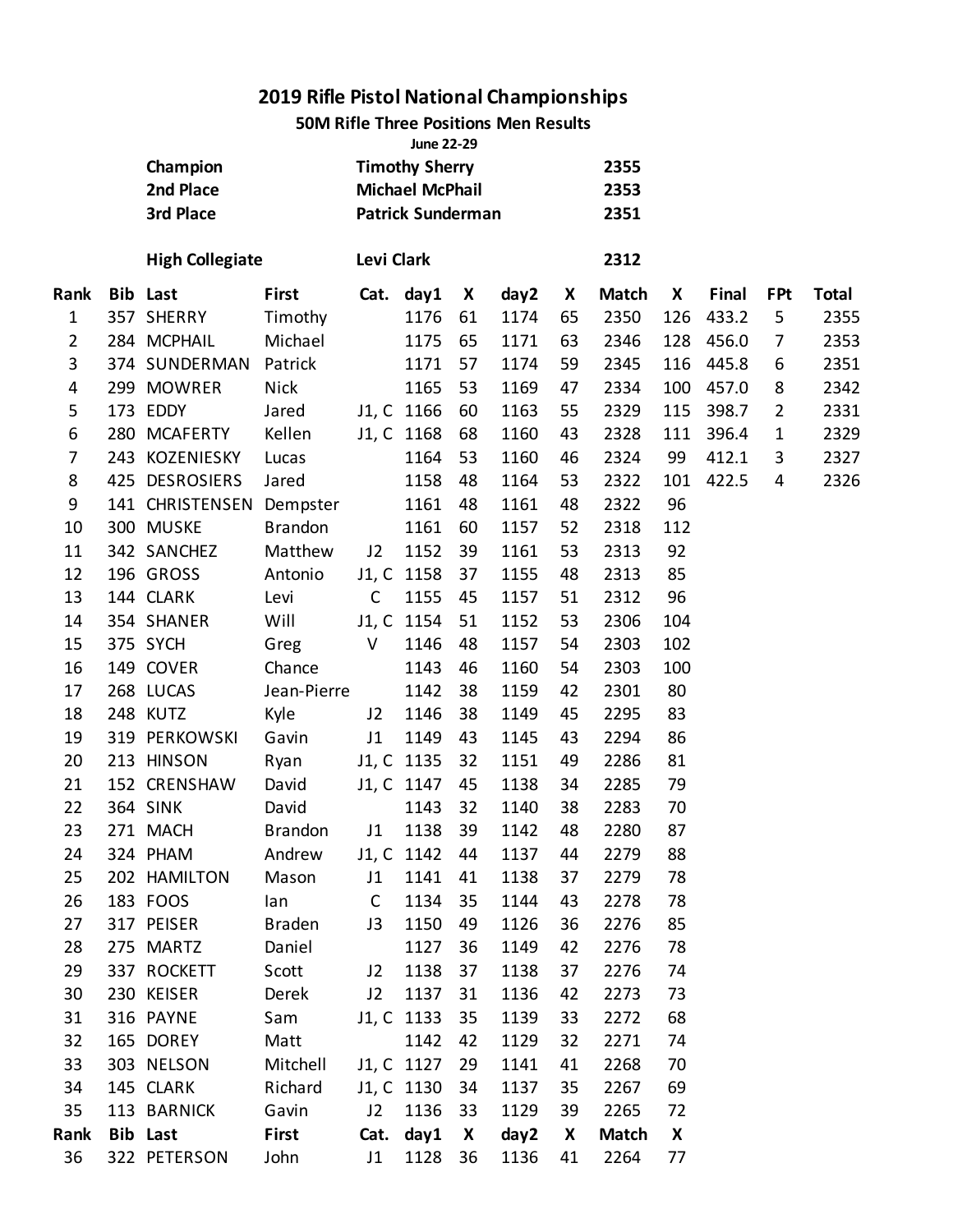| 37 | 222 | <b>JOACHIM</b>    | Mason         | C              | 1130 | 34 | 1130 | 33 | 2260 | 67 |
|----|-----|-------------------|---------------|----------------|------|----|------|----|------|----|
| 38 | 232 | <b>KERSEY</b>     | John          | J2             | 1121 | 28 | 1124 | 23 | 2245 | 51 |
| 39 | 103 | <b>ALETTO</b>     | Dante         | J2             | 1112 | 30 | 1131 | 29 | 2243 | 59 |
| 40 | 350 | <b>SCHMIDT</b>    | Zachary       | $\mathsf C$    | 1123 | 22 | 1120 | 30 | 2243 | 52 |
| 41 | 238 | <b>KISSELL</b>    | Rylan         | J2             | 1106 | 19 | 1136 | 44 | 2242 | 63 |
| 42 | 126 | <b>BUCHANAN</b>   | Jacob         |                | 1125 | 28 | 1117 | 32 | 2242 | 60 |
| 43 | 137 | <b>CHESHIRE</b>   | Nicholas      | J1, C          | 1127 | 31 | 1113 | 28 | 2240 | 59 |
| 44 |     | 182 FLOWERS       | Aaron         | $\mathsf C$    | 1114 | 33 | 1123 | 31 | 2237 | 64 |
| 45 | 220 | <b>JEROME</b>     | Michael       | J2             | 1109 | 23 | 1125 | 38 | 2234 | 61 |
| 46 | 122 | <b>BRODY</b>      | Tio           | J1, C          | 1119 | 32 | 1115 | 28 | 2234 | 60 |
| 47 | 205 | <b>HANSON</b>     | Tyler         | J2             | 1110 | 20 | 1124 | 26 | 2234 | 46 |
| 48 | 413 | <b>YOKE</b>       | Lake          |                | 1121 | 35 | 1110 | 25 | 2231 | 60 |
| 49 | 239 | <b>KISSIK</b>     | Anthony       | J1             | 1112 | 28 | 1116 | 29 | 2228 | 57 |
| 50 | 328 | <b>POTTS</b>      | Joel          | J1             | 1100 | 29 | 1126 | 28 | 2226 | 57 |
| 51 |     | 191 GOAD          | Owen          | J1, C          | 1121 | 33 | 1101 | 23 | 2222 | 56 |
| 52 | 371 | <b>STEYN</b>      | Frank         | J1             | 1110 | 27 | 1104 | 22 | 2214 | 49 |
| 53 | 339 | SALAS             | Benjamin      | J2             | 1108 | 25 | 1104 | 22 | 2212 | 47 |
| 54 |     | 174 EISENBERG     | Zachary       | $\mathsf C$    | 1101 | 31 | 1106 | 26 | 2207 | 57 |
| 55 | 229 | KARADSHEH         | Roman         | J2             | 1113 | 40 | 1086 | 22 | 2199 | 62 |
| 56 | 288 | MEYERAAN          | Mark          |                | 1095 | 20 | 1096 | 19 | 2191 | 39 |
| 57 | 117 | <b>BERENS</b>     | Shane         | J1             | 1100 | 34 | 1090 | 23 | 2190 | 57 |
| 58 | 218 | <b>HUDSON</b>     | Ryan          | J2             | 1111 | 31 | 1070 | 16 | 2181 | 47 |
| 59 |     | 329 POTTS         | Joshua        | J2             | 1082 | 19 | 1098 | 23 | 2180 | 42 |
| 60 | 146 | <b>CLARK</b>      | Theodore      | J2             | 1090 | 25 | 1089 | 17 | 2179 | 42 |
| 61 | 412 | YIANKOS           | Alex          | J2             | 1094 | 26 | 1075 | 16 | 2169 | 42 |
| 62 | 295 | <b>MOORE</b>      | <b>Briggs</b> | J2             | 1084 | 24 | 1083 | 22 | 2167 | 46 |
| 63 | 179 | FIORI SR.         | Peter         | $\mathsf S$    | 1078 | 24 | 1083 | 22 | 2161 | 46 |
| 64 | 167 | <b>DOUCETT</b>    | James         | J1             | 1081 | 19 | 1062 | 15 | 2143 | 34 |
| 65 | 130 | <b>BURROW</b>     | Sam           | J2             | 1055 | 13 | 1070 | 15 | 2125 | 28 |
| 66 | 419 | <b>HERRINGTON</b> | Matthew       | J2             | 1076 | 20 | 1047 | 19 | 2123 | 39 |
| 67 |     | 334 RABEL         | Nathan        | J2             | 1052 | 17 | 1051 | 18 | 2103 | 35 |
| 68 |     | 201 HAMILTON      | John          | J1             | 1056 | 16 | 1033 | 11 | 2089 | 27 |
| 69 |     | 403 WOOD          | Carson        | J <sub>2</sub> | 1028 | 12 | 1050 | 14 | 2078 | 26 |
| 70 |     | 108 AVILA         | Marsel        | J2             | 1012 | 10 | 997  | 11 | 2009 | 21 |
| 71 |     | 353 SENEY         | Kyle          | J2             | 978  | 18 | 1021 | 11 | 1999 | 29 |
|    |     |                   |               |                |      |    |      |    |      |    |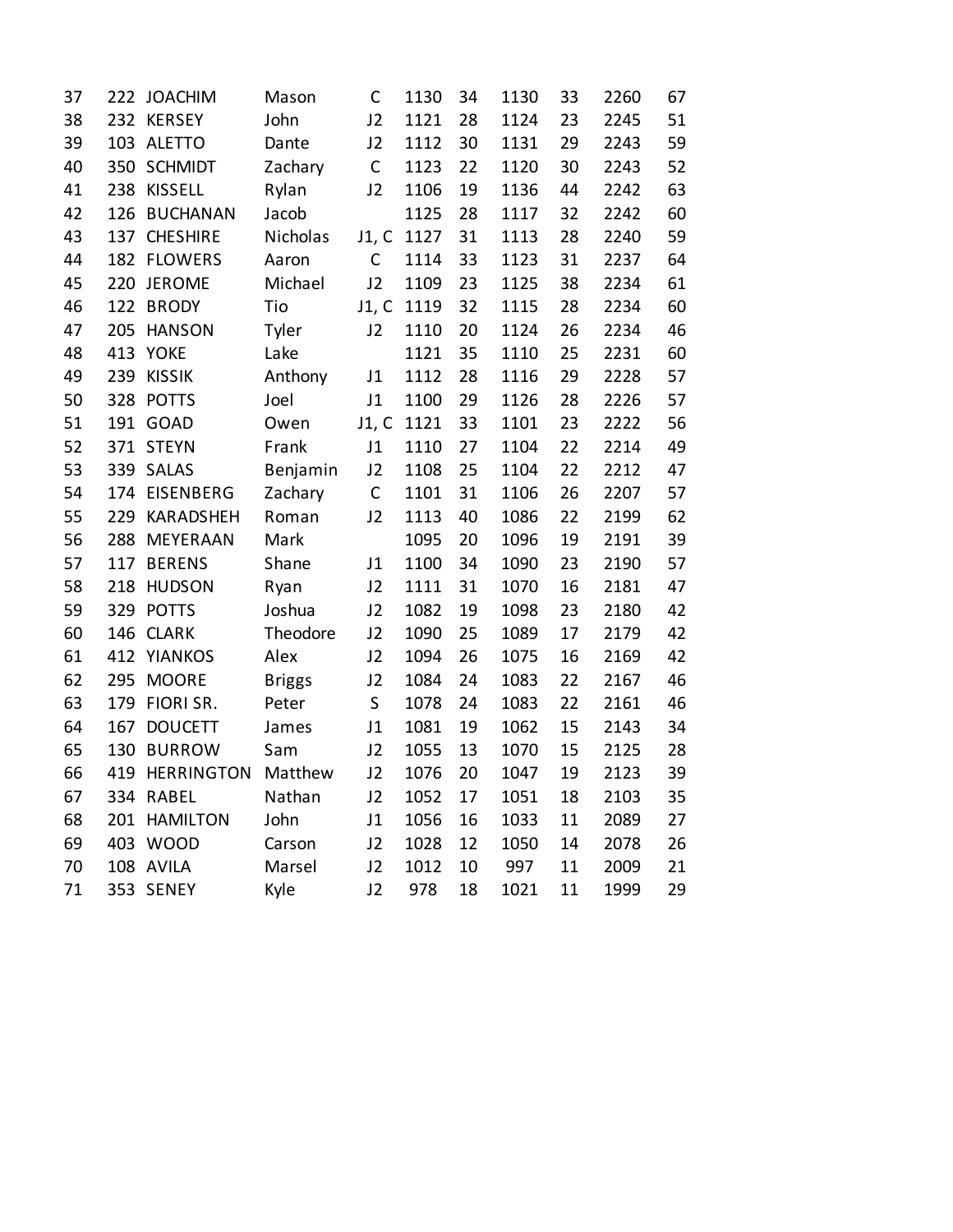### **50M Rifle Three Positions Men Junior Results**

|                |                        |                |                   | <b>June 22-29</b>                              |    |      |    |              |     |           |                |              |
|----------------|------------------------|----------------|-------------------|------------------------------------------------|----|------|----|--------------|-----|-----------|----------------|--------------|
|                | <b>Champion Junior</b> |                | <b>Jared Eddy</b> |                                                |    |      |    | 2336         |     |           |                |              |
|                | 2nd Place Junior       |                |                   | <b>Kellen McAferty</b>                         |    |      |    | 2334         |     |           |                |              |
|                | 3rd Place Junior       |                |                   | <b>Antonio Gross</b>                           |    |      |    | 2321         |     |           |                |              |
|                | High J2<br>High J3     |                |                   | <b>Matthew Sanchez</b><br><b>Braden Peiser</b> |    |      |    | 2318<br>2276 |     |           |                |              |
| Rank           | <b>Bib Last</b>        | First          |                   | Cat. day1                                      | X  | day2 | X  | <b>Match</b> | X   | Final FPt |                | <b>Total</b> |
| $\mathbf 1$    | 173 EDDY               | Jared          |                   | J1, C 1166                                     | 60 | 1163 | 55 | 2329         | 115 | 450.6     | $\overline{7}$ | 2336         |
| $\overline{2}$ | 280 MCAFERTY           | Kellen         |                   | J1, C 1168                                     | 68 | 1160 | 43 | 2328         | 111 | 439.9     | 6              | 2334         |
| 3              | 196 GROSS              | Antonio        |                   | J1, C 1158                                     | 37 | 1155 | 48 | 2313         | 85  | 451.3     | 8              | 2321         |
| 4              | 342 SANCHEZ            | Matthew        | J2                | 1152                                           | 39 | 1161 | 53 | 2313         | 92  | 424.5     | 5              | 2318         |
| 5              | 354 SHANER             | Will           |                   | J1, C 1154                                     | 51 | 1152 | 53 | 2306         | 104 | 413.7     | 4              | 2310         |
| 6              | 248 KUTZ               | Kyle           | J2                | 1146                                           | 38 | 1149 | 45 | 2295         | 83  | 391.5     | $\overline{2}$ | 2297         |
| 7              | 319 PERKOWSKI          | Gavin          | J1                | 1149                                           | 43 | 1145 | 43 | 2294         | 86  | 389.9     | $\mathbf 1$    | 2295         |
| 8              | 213 HINSON             | Ryan           |                   | J1, C 1135                                     | 32 | 1151 | 49 | 2286         | 81  | 401.4     | 3              | 2289         |
| 9              | 152 CRENSHAW           | David          |                   | J1, C 1147                                     | 45 | 1138 | 34 | 2285         | 79  |           |                |              |
| 10             | 271 MACH               | <b>Brandon</b> | J1                | 1138                                           | 39 | 1142 | 48 | 2280         | 87  |           |                |              |
| 11             | 324 PHAM               | Andrew         |                   | J1, C 1142                                     | 44 | 1137 | 44 | 2279         | 88  |           |                |              |
| 12             | 202 HAMILTON           | Mason          | J1                | 1141                                           | 41 | 1138 | 37 | 2279         | 78  |           |                |              |
| 13             | 317 PEISER             | <b>Braden</b>  | J3                | 1150                                           | 49 | 1126 | 36 | 2276         | 85  |           |                |              |
| 14             | 337 ROCKETT            | Scott          | J2                | 1138                                           | 37 | 1138 | 37 | 2276         | 74  |           |                |              |
| 15             | 230 KEISER             | Derek          | J2                | 1137                                           | 31 | 1136 | 42 | 2273         | 73  |           |                |              |
| 16             | 316 PAYNE              | Sam            |                   | J1, C 1133                                     | 35 | 1139 | 33 | 2272         | 68  |           |                |              |
| 17             | 303 NELSON             | Mitchell       |                   | J1, C 1127                                     | 29 | 1141 | 41 | 2268         | 70  |           |                |              |
| 18             | 145 CLARK              | Richard        |                   | J1, C 1130                                     | 34 | 1137 | 35 | 2267         | 69  |           |                |              |
| 19             | 113 BARNICK            | Gavin          | J2                | 1136                                           | 33 | 1129 | 39 | 2265         | 72  |           |                |              |
| 20             | 322 PETERSON           | John           | J1                | 1128                                           | 36 | 1136 | 41 | 2264         | 77  |           |                |              |
| 21             | 232 KERSEY             | John           | J2                | 1121                                           | 28 | 1124 | 23 | 2245         | 51  |           |                |              |
| 22             | 103 ALETTO             | Dante          | J <sub>2</sub>    | 1112                                           | 30 | 1131 | 29 | 2243         | 59  |           |                |              |
| 23             | 238 KISSELL            | Rylan          | J2                | 1106                                           | 19 | 1136 | 44 | 2242         | 63  |           |                |              |
| 24             | 137 CHESHIRE           | Nicholas       |                   | J1, C 1127                                     | 31 | 1113 | 28 | 2240         | 59  |           |                |              |
| 25             | 220 JEROME             | Michael        | J2                | 1109                                           | 23 | 1125 | 38 | 2234         | 61  |           |                |              |
| 26             | 122 BRODY              | Tio            |                   | J1, C 1119                                     | 32 | 1115 | 28 | 2234         | 60  |           |                |              |
| 27             | 205 HANSON             | Tyler          | J2                | 1110                                           | 20 | 1124 | 26 | 2234         | 46  |           |                |              |
| 28             | 239 KISSIK             | Anthony        | J1                | 1112                                           | 28 | 1116 | 29 | 2228         | 57  |           |                |              |
| 29             | 328 POTTS              | Joel           | J1                | 1100                                           | 29 | 1126 | 28 | 2226         | 57  |           |                |              |
| 30             | 191 GOAD               | Owen           |                   | J1, C 1121                                     | 33 | 1101 | 23 | 2222         | 56  |           |                |              |
| 31             | 371 STEYN              | Frank          | J1                | 1110                                           | 27 | 1104 | 22 | 2214         | 49  |           |                |              |
| 32             | 339 SALAS              | Benjamin       | J2                | 1108                                           | 25 | 1104 | 22 | 2212         | 47  |           |                |              |
| 33             | 229 KARADSHEH          | Roman          | J2                | 1113                                           | 40 | 1086 | 22 | 2199         | 62  |           |                |              |
| Rank           | <b>Bib Last</b>        | <b>First</b>   | Cat.              | day1                                           | X  | day2 | X  | <b>Match</b> | X   |           |                |              |
| 34             | 117 BERENS             | Shane          | J1                | 1100                                           | 34 | 1090 | 23 | 2190         | 57  |           |                |              |
|                |                        |                |                   |                                                |    |      |    |              |     |           |                |              |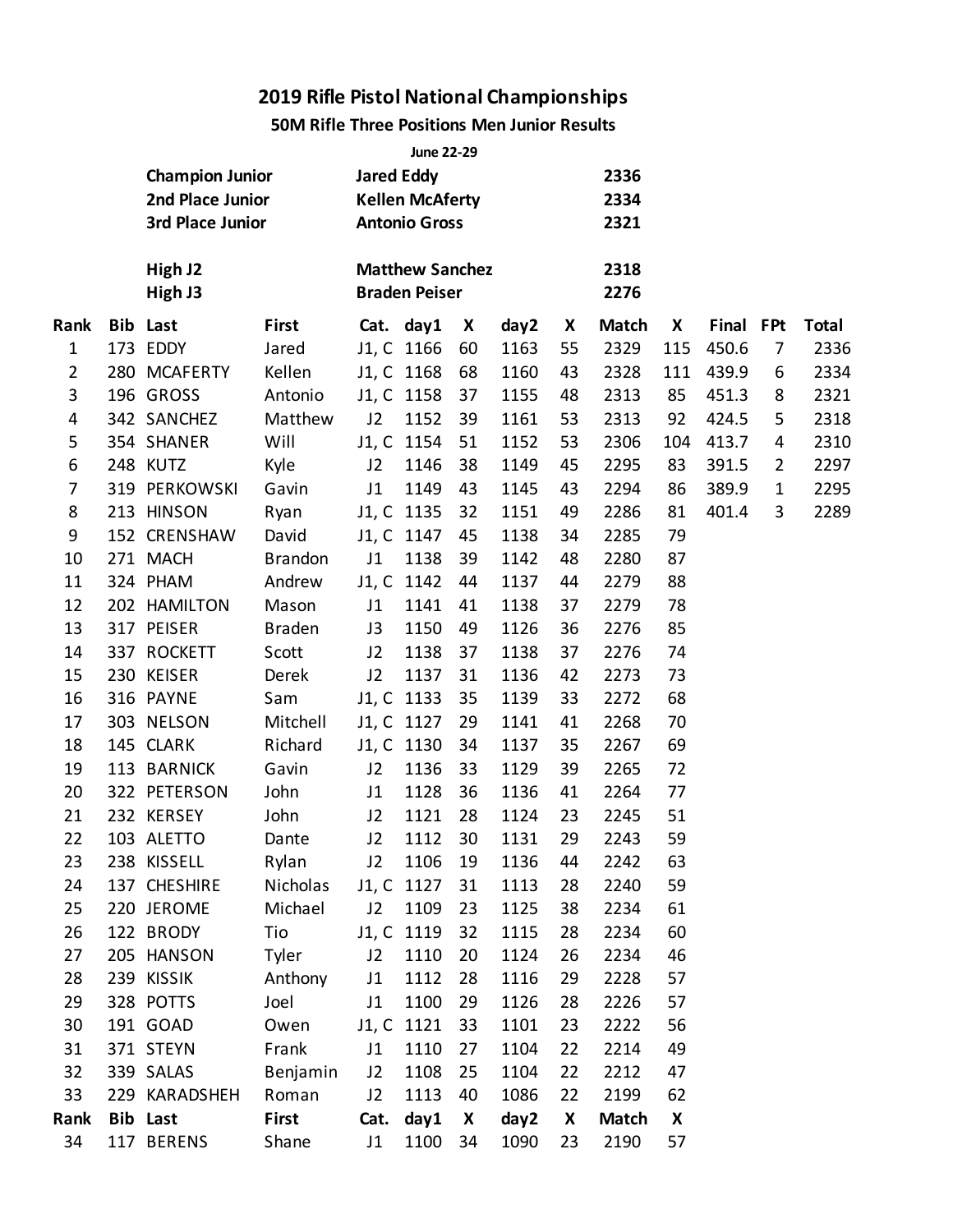| 35 |     | 218 HUDSON        | Ryan          | 12 | 1111 | 31 | 1070 | 16 | 2181 | 47 |
|----|-----|-------------------|---------------|----|------|----|------|----|------|----|
| 36 |     | 329 POTTS         | Joshua        | J2 | 1082 | 19 | 1098 | 23 | 2180 | 42 |
| 37 |     | 146 CLARK         | Theodore      | J2 | 1090 | 25 | 1089 | 17 | 2179 | 42 |
| 38 |     | 412 YIANKOS       | Alex          | J2 | 1094 | 26 | 1075 | 16 | 2169 | 42 |
| 39 |     | 295 MOORE         | <b>Briggs</b> | J2 | 1084 | 24 | 1083 | 22 | 2167 | 46 |
| 40 | 167 | <b>DOUCETT</b>    | James         | J1 | 1081 | 19 | 1062 | 15 | 2143 | 34 |
| 41 |     | 130 BURROW        | Sam           | J2 | 1055 | 13 | 1070 | 15 | 2125 | 28 |
| 42 | 419 | <b>HERRINGTON</b> | Matthew       | J2 | 1076 | 20 | 1047 | 19 | 2123 | 39 |
| 43 |     | 334 RABEL         | Nathan        | J2 | 1052 | 17 | 1051 | 18 | 2103 | 35 |
| 44 |     | 201 HAMILTON      | John          | J1 | 1056 | 16 | 1033 | 11 | 2089 | 27 |
| 45 | 403 | <b>WOOD</b>       | Carson        | J2 | 1028 | 12 | 1050 | 14 | 2078 | 26 |
| 46 |     | 108 AVILA         | Marsel        | J2 | 1012 | 10 | 997  | 11 | 2009 | 21 |
| 47 |     | 353 SENEY         | Kyle          | J2 | 978  | 18 | 1021 | 11 | 1999 | 29 |
|    |     |                   |               |    |      |    |      |    |      |    |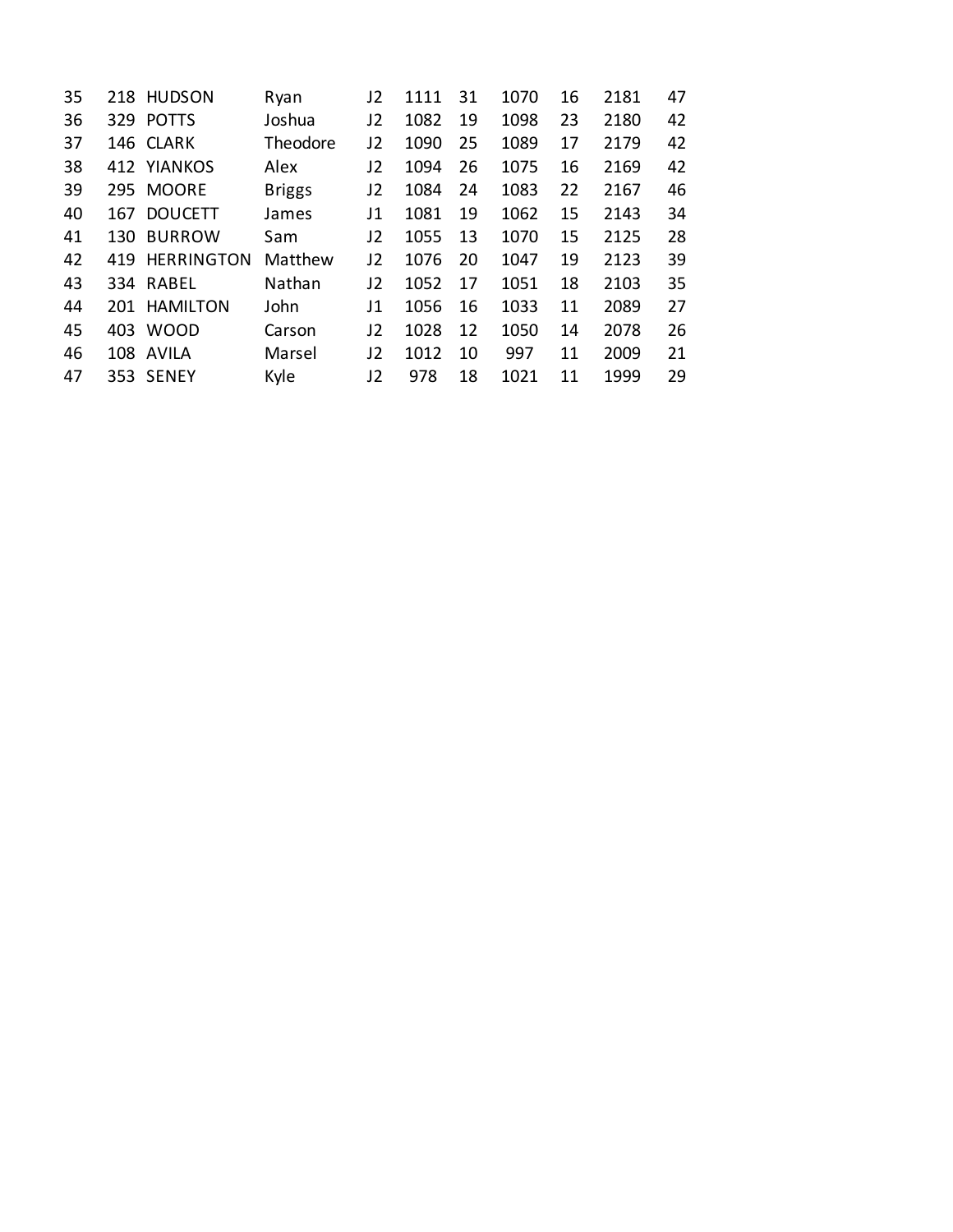**25M Junior Sport and Center Fire Results**

**June 22-29**

|                                                                          |                                                                 |                 | 25M Junior Sport Pistol Men |                | <b>Results</b> |                |      |                |              |    |
|--------------------------------------------------------------------------|-----------------------------------------------------------------|-----------------|-----------------------------|----------------|----------------|----------------|------|----------------|--------------|----|
|                                                                          | Champion                                                        |                 |                             | Paul Kang      |                |                |      |                | 1126         |    |
|                                                                          | 2nd Place                                                       |                 |                             | Ryan Yi        |                |                |      |                | 1124         |    |
|                                                                          | 3rd Place                                                       |                 |                             |                | Jaden Zhang    |                |      |                | 1084         |    |
|                                                                          |                                                                 |                 |                             |                |                |                |      |                |              |    |
|                                                                          | High J2                                                         |                 |                             | Hyun Lee       |                |                |      |                | 1049         |    |
|                                                                          | High J3                                                         |                 |                             |                | Yong Won Choi  |                |      |                | 985          |    |
| Rank                                                                     | <b>Bib</b>                                                      | Last            | <b>First</b>                | Cat.           | day1           | X              | day2 | X              | <b>Match</b> | X  |
| $\mathbf{1}$                                                             | 228                                                             | <b>KANG</b>     | Paul                        | J2             | 564            | 14             | 562  | 13             | 1126         | 27 |
| $\overline{2}$                                                           | 410                                                             | ΥI              | Ryan                        | J2             | 564            | 12             | 560  | 8              | 1124         | 20 |
| 3                                                                        | 221                                                             | <b>ZHANG</b>    | Jaden                       | J <sub>2</sub> | 548            | 10             | 536  | 10             | 1084         | 20 |
| 4                                                                        | 252                                                             | <b>LEE</b>      | Hyun                        | J2             | 528            | 4              | 521  | $\overline{7}$ | 1049         | 11 |
| 5                                                                        | 333                                                             | <b>QUINN</b>    | Logan                       | J1,C           | 525            | 9              | 515  | 4              | 1040         | 13 |
| 6                                                                        | 277                                                             | <b>MATNOG</b>   | Gabriel                     | J2             | 511            | 8              | 525  | 3              | 1036         | 11 |
| 7                                                                        | 261                                                             | LIM             | Ethan                       | J2             | 504            | 4              | 500  | 6              | 1004         | 10 |
| 8                                                                        | 139                                                             | <b>CHOI</b>     | Yong Won                    | J3             | 498            | 6              | 487  | 4              | 985          | 10 |
| 9                                                                        | 348                                                             | <b>SCHENDEL</b> | Daniel                      | J2             | 492            | 6              | 477  | $\overline{2}$ | 969          | 8  |
| 10                                                                       | 263 **                                                          | LIM             | Sky                         | J3             | 497            | 3              | 466  | 5              | 963          | 8  |
| 11                                                                       | 216                                                             | <b>HONG</b>     | Junhyeok                    | J3             | 492            | $\overline{2}$ | 456  | $\mathbf 1$    | 948          | 3  |
| 12                                                                       | 107                                                             | <b>AHN</b>      | Andrew                      | J3             | 467            | 4              | 479  | 6              | 946          | 10 |
| Philip<br><b>DSQ</b><br><b>DSQ</b><br>13<br>$325*$<br><b>CHUNG</b><br>J1 |                                                                 |                 |                             |                |                |                |      |                |              |    |
|                                                                          | * competitor 325 disqualified, three frame hits day 1 and day 2 |                 |                             |                |                |                |      |                |              |    |

\*\*Competitor 263 2 point penalty day 2, two frame hits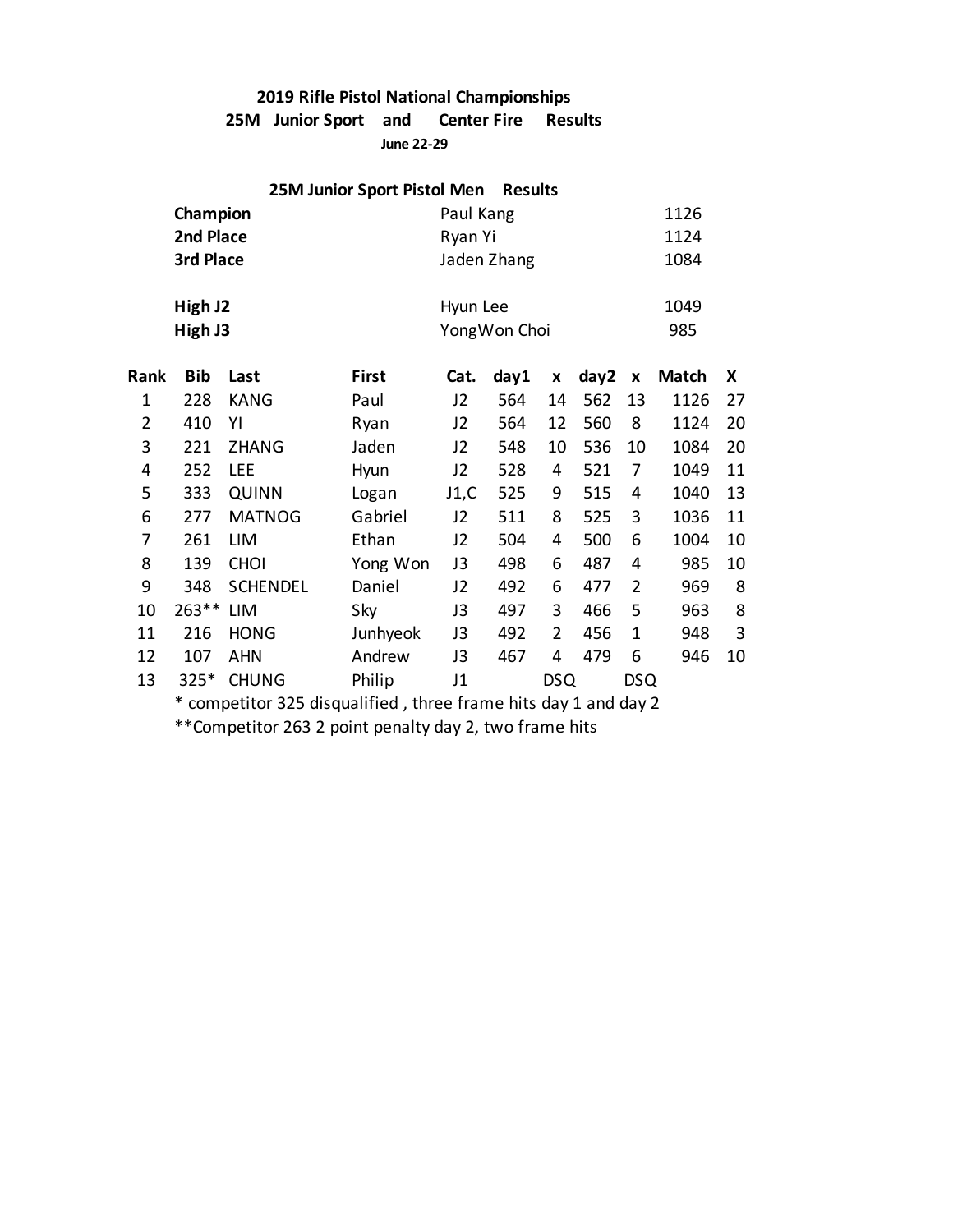|                |            |                  | <b>25M Center Fire Pistol</b> |      | <b>Results</b>       |    |        |               |              |    |
|----------------|------------|------------------|-------------------------------|------|----------------------|----|--------|---------------|--------------|----|
|                | Champion   |                  |                               |      | Gerry Sverdin        |    |        |               | 1044         |    |
|                | 2nd Place  |                  |                               |      | Konstantin Pitsoulis |    |        |               | 1039         |    |
|                | 3rd Place  |                  |                               |      | Christof Kreb        |    |        |               | 1026         |    |
| <b>Rank</b>    | <b>Bib</b> | Last             | <b>First</b>                  | Cat. | day1 x               |    | day2 x |               | <b>Match</b> | X  |
| 1              | 417        | <b>SVERDIN</b>   | Gerry                         | S    | 521                  | 8  | 523    | 8             | 1044         | 16 |
| $\overline{2}$ | 326        | <b>PITSOULIS</b> | Konstantin                    | S    | 523                  | 10 | 516    | 7             | 1039         | 17 |
| 3              | 245        | <b>KREB</b>      | Christof                      | S    | 501                  | 4  | 525    | 6             | 1026         | 10 |
| 4              | 287        | <b>MELUS</b>     | Bernard                       | S    | 502                  | 5  | 517    | $\mathcal{P}$ | 1019         | 7  |
| 5              | 367        | <b>SNYDERMAN</b> | Manuel                        | S    | 452                  | 1  | 482    | 4             | 934          | 5  |
|                |            |                  |                               |      |                      |    |        |               |              |    |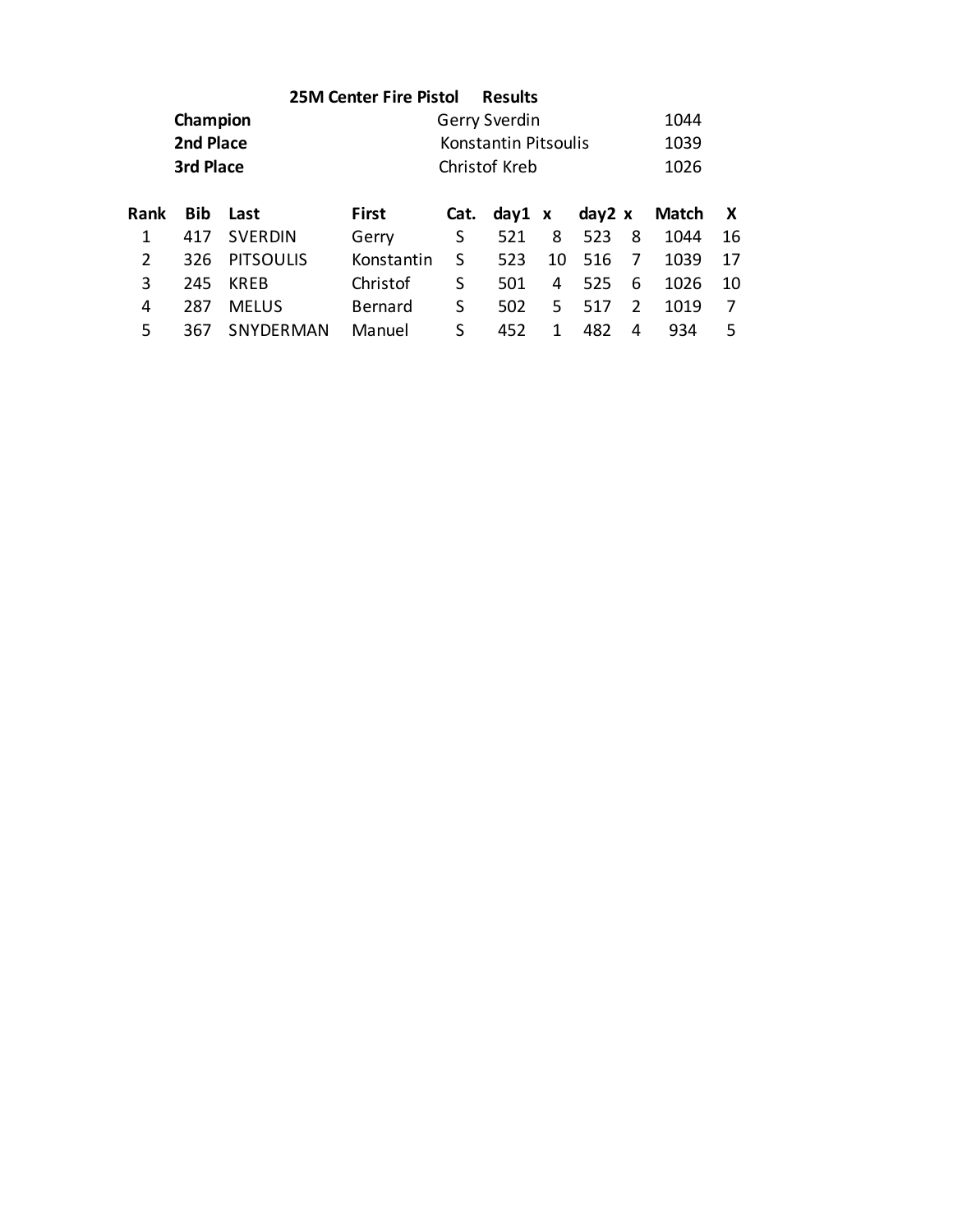**25M Standard Pistol Results**

**June 22-29**

|                | Champion<br>2nd Place<br>3rd Place |                                                                              |                | <b>Ryan Yi</b> | <b>Paul Kang</b><br><b>Bernard Melus Jr</b>                                  |                |     |                | 1082<br>1071<br>1056 |                |
|----------------|------------------------------------|------------------------------------------------------------------------------|----------------|----------------|------------------------------------------------------------------------------|----------------|-----|----------------|----------------------|----------------|
|                |                                    | <b>Champion Senior</b><br><b>2nd Place Senior</b><br><b>3rd Place Senior</b> |                |                | <b>Vadim Nikitin</b><br><b>David Betterly</b><br><b>Konstantin Pitsoulis</b> |                |     |                | 1051<br>1033<br>1030 |                |
| Rank           | <b>Bib</b>                         | Last                                                                         | First          |                | Cat. day1 x1 day2                                                            |                |     | x2             | <b>Match</b>         | X              |
| $\mathbf{1}$   | 410                                | YI                                                                           | Ryan           | J2             | 537                                                                          | 6              | 545 | 7              | 1082                 | 13             |
| $\overline{2}$ | 228                                | <b>KANG</b>                                                                  | Paul           | J2             | 549                                                                          | 8              | 522 | 8              | 1071                 | 16             |
| 3              | 426                                | MELUS JR                                                                     | <b>Bernard</b> |                | 510                                                                          | 6              | 546 | 8              | 1056                 | 14             |
| 4              | 305                                | <b>NIKITIN</b>                                                               | Vadim          | S              | 520                                                                          | 5              | 531 | 7              | 1051                 | 12             |
| 5              | 276                                | <b>MATHIS</b>                                                                | Jason          |                | 513                                                                          | 6              | 534 | 9              | 1047                 | 15             |
| 6              | 118                                | <b>BETTERLY</b>                                                              | David          | S              | 504                                                                          | 6              | 529 | 6              | 1033                 | 12             |
| 7              | 326                                | <b>PITSOULIS</b>                                                             | Konstantin     | S              | 515                                                                          | 5              | 515 | 6              | 1030                 | 11             |
| 8              | 287                                | <b>MELUS</b>                                                                 | Bernard        | S              | 498                                                                          | 4              | 528 | 6              | 1026                 | 10             |
| 9              | 417                                | <b>SVERDIN</b>                                                               | Gerry          | S              | 526                                                                          | 4              | 498 | 4              | 1024                 | 8              |
| 10             | 245                                | <b>KREB</b>                                                                  | Christof       | S              | 495                                                                          | 2              | 515 | $\overline{2}$ | 1010                 | 4              |
| 11             | 252                                | LEE                                                                          | Hyun           | J2             | 496                                                                          | 5              | 510 | $\overline{2}$ | 1006                 | 7              |
| 12             | 221                                | <b>ZHANG</b>                                                                 | Jaden          | J2             | 478                                                                          | 3              | 510 | $\overline{2}$ | 988                  | 5              |
| 13             | 107                                | <b>AHN</b>                                                                   | Andrew         | J3             | 478                                                                          | 7              | 494 | $\overline{2}$ | 972                  | 9              |
| 14             |                                    | 367* SNYDERMAN                                                               | Manuel         | S.             | 488                                                                          | 4              | 480 | 3              | 968                  | $\overline{7}$ |
| 15             | 261                                | <b>LIM</b>                                                                   | Ethan          | J2             | 464                                                                          | 4              | 496 | 4              | 960                  | 8              |
| 16             | 263                                | <b>LIM</b>                                                                   | Sky            | J3             | 464                                                                          | $\overline{2}$ | 469 | 4              | 933                  | 6              |
| 17             | 348                                | <b>SCHENDEL</b>                                                              | Daniel         | J2             | 489                                                                          | $\mathbf{1}$   | 430 | 3              | 919                  | 4              |
| 18             | 216                                | <b>HONG</b>                                                                  | Junhyeok       | J3             | 467                                                                          | 3              | 434 | $\mathbf 0$    | 901                  | 3              |
| 19             | 139                                | <b>CHOI</b>                                                                  | Yong Won       | J3             | 418                                                                          | $\overline{2}$ | 422 | $\mathbf 1$    | 840                  | 3              |
| 20             | 325                                | <b>CHUNG</b>                                                                 | Philip         | J1             | 341                                                                          | $\mathbf 0$    | 347 | $\mathbf 0$    | 688                  | 0              |
|                |                                    | *Competitor 367 2 point penalty on day 1 for protesting score. Rule 6.10.7   |                |                |                                                                              |                |     |                |                      |                |

### Out of Competition:

|  | 13 405 GONG | YanXiao |  |  | 491 5 539 7 1030 12 |  |
|--|-------------|---------|--|--|---------------------|--|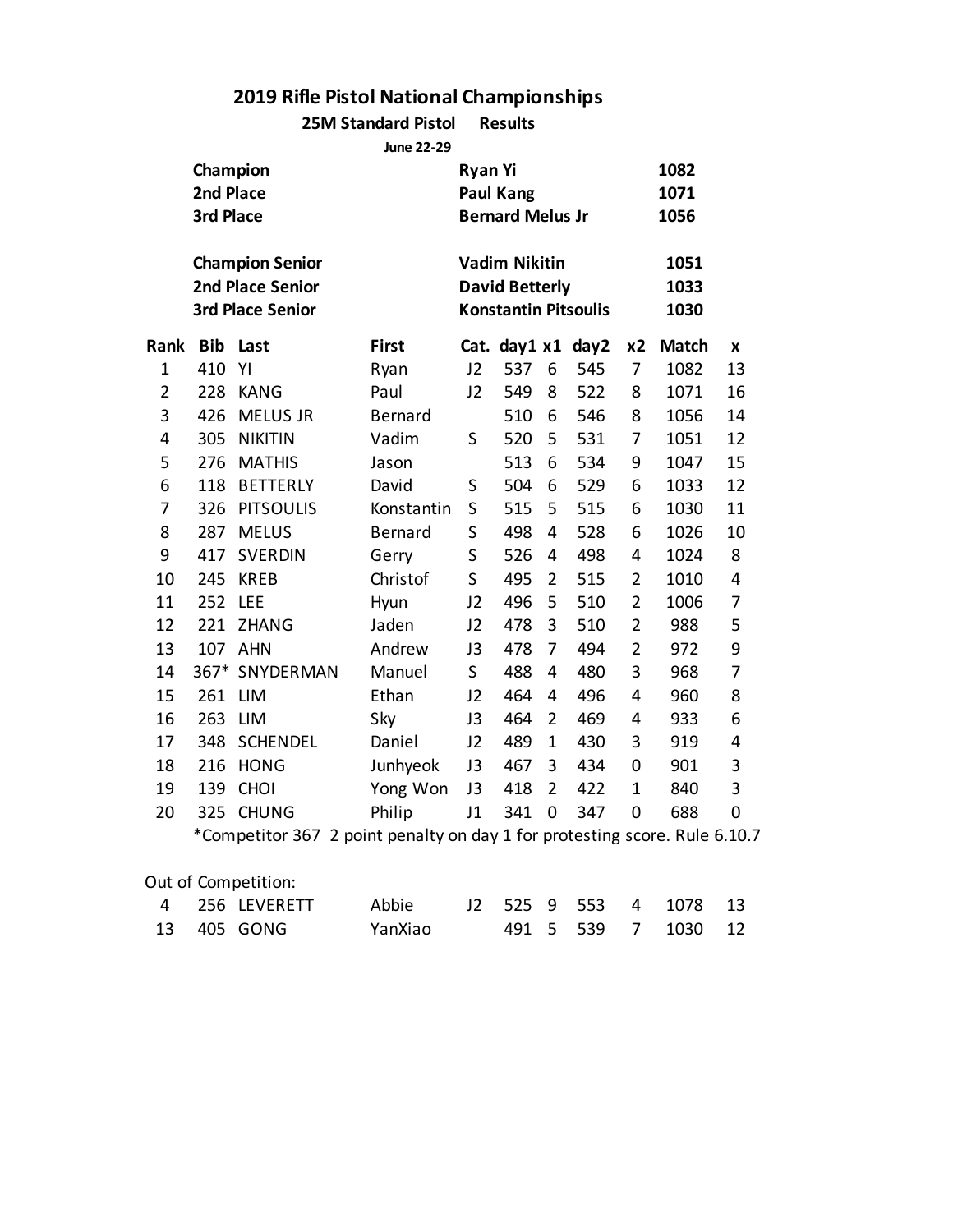|                        |     |                 | 25M Standard Pistol Junior |    | <b>Results</b>    |   |                   |    |       |    |
|------------------------|-----|-----------------|----------------------------|----|-------------------|---|-------------------|----|-------|----|
| <b>Champion Junior</b> |     | 1082            |                            |    |                   |   |                   |    |       |    |
| 2nd Place              |     |                 |                            |    | Paul Kang         |   |                   |    | 1071  |    |
| 3rd Place              |     |                 |                            |    | <b>Hyun Lee</b>   |   |                   |    | 1006  |    |
| High J2                |     |                 |                            |    | Jaden Zhang       |   |                   |    | 988   |    |
| High J3                |     |                 |                            |    | <b>Andrew Ahn</b> |   |                   |    | 972   |    |
| <b>Rank</b>            | Bib | Last            | First                      |    |                   |   | Cat. day1 x1 day2 | x2 | Match | X  |
| $\mathbf 1$            | 410 | ΥI              | Ryan                       | J2 | 537               | 6 | 545               | 7  | 1082  | 13 |
| $\overline{2}$         | 228 | KANG            | Paul                       | J2 | 549               | 8 | 522               | 8  | 1071  | 16 |
| 3                      | 252 | LEE             | <b>Hyun</b>                | J2 | 496               | 5 | 510               | 2  | 1006  | 7  |
| 4                      | 221 | <b>ZHANG</b>    | Jaden                      | J2 | 478               | 3 | 510               | 2  | 988   | 5  |
| 5                      | 107 | <b>AHN</b>      | Andrew                     | J3 | 478               | 7 | 494               | 2  | 972   | 9  |
| 6                      | 261 | <b>LIM</b>      | Ethan                      | J2 | 464               | 4 | 496               | 4  | 960   | 8  |
| 7                      | 263 | LIM             | Sky                        | J3 | 464               | 2 | 469               | 4  | 933   | 6  |
| 8                      | 348 | <b>SCHENDEL</b> | Daniel                     | J2 | 489               | 1 | 430               | 3  | 919   | 4  |
| 9                      | 216 | <b>HONG</b>     | Junhyeok                   | J3 | 467               | 3 | 434               | 0  | 901   | 3  |
| 10                     | 139 | <b>CHOI</b>     | Yong Won                   | J3 | 418               | 2 | 422               | 1  | 840   | 3  |
| 11                     | 325 | <b>CHUNG</b>    | Philip                     | J1 | 341               | 0 | 347               | 0  | 688   | 0  |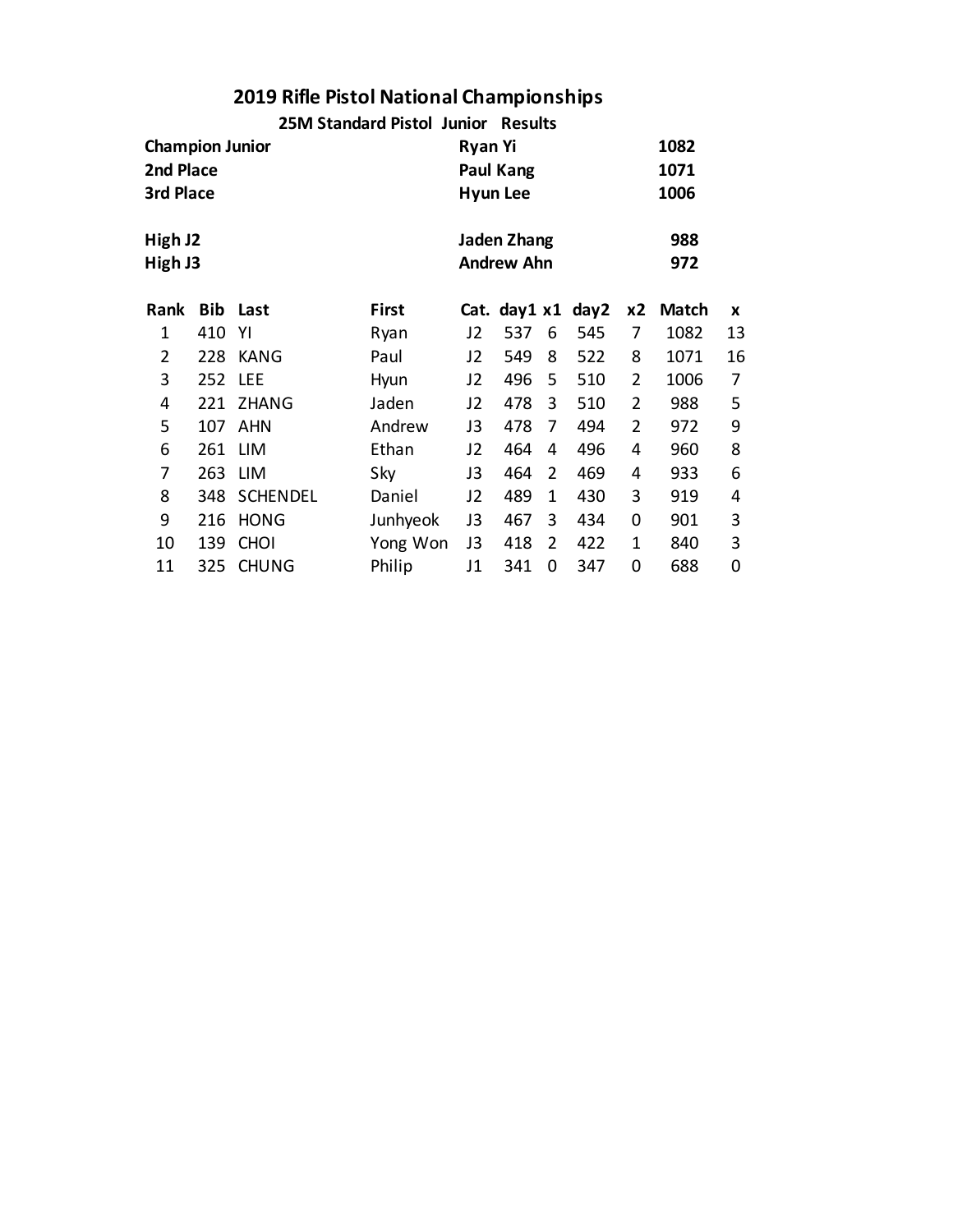#### **10M Air Rifle Women Results**

**June 22-29**

| 3rd Place      | Champion<br>2nd Place<br><b>High Collegiate</b> |                     |           | Ali Weisz    | <b>Angeline Henry</b><br><b>Mary Tucker</b> |             | 1256.1<br>1255.2<br>1251.1 |  |                  |
|----------------|-------------------------------------------------|---------------------|-----------|--------------|---------------------------------------------|-------------|----------------------------|--|------------------|
|                |                                                 |                     |           |              | <b>Elizabeth Marsh</b>                      |             | 1245.6                     |  |                  |
| Rank           |                                                 | <b>Bib Last</b>     | First     | Cat.         | day1                                        | day2        | Match                      |  | Final FPt Total  |
| $\mathbf{1}$   |                                                 | 400 WEISZ           | Ali       |              | 624.9                                       | 627.2       | 1252.1                     |  | 251.6 4.0 1256.1 |
| $\overline{2}$ |                                                 | 210 HENRY           | Angeline  |              | J1, C 626.2                                 | 625.5       | 1251.7                     |  | 249.9 3.5 1255.2 |
| 3              |                                                 | 416 TUCKER          | Mary      | J1           | 623.6                                       | 627.0       | 1250.6                     |  | 118.5 0.5 1251.1 |
| 4              |                                                 | 209 HEMPHILL        | Kristen   |              | J1, C 623.6                                 | 624.1       | 1247.7                     |  | 204.2 2.5 1250.2 |
| 5              |                                                 | 290 MILES           | Mindy     |              | 623.6                                       | 625.0       | 1248.6                     |  | 140.1 1.0 1249.6 |
| 6              |                                                 | 116 BEARD           | Sarah     |              | 622.2                                       | 625.2       | 1247.4                     |  | 161.9 1.5 1248.9 |
| 7              |                                                 | 273 MARSH           | Elizabeth | C            | 621.3                                       | 624.3       | 1245.6                     |  | 226.0 3.0 1248.6 |
| 8              |                                                 | 398 WAY             | Macey     | J1           | 624.2                                       | 622.2       | 1246.4                     |  | 183.8 2.0 1248.4 |
| 9              |                                                 | 372 STITH           | Emily     | J1           | 624.2                                       | 618.8       | 1243.0                     |  |                  |
| 10             |                                                 | 244 KRAMER          | Rosemary  |              | 619.6                                       | 620.1       | 1239.7                     |  |                  |
| 11             |                                                 | 327 POTTS           | Alexa     | C            | 618.8                                       | 620.6       | 1239.4                     |  |                  |
| 12             |                                                 | 414 ZAUN            | Katie     | J2           | 618.0                                       | 621.2       | 1239.2                     |  |                  |
| 13             |                                                 | 246 KREB            | Morgan    | J2           | 617.9                                       | 620.6       | 1238.5                     |  |                  |
| 14             |                                                 | 193 GOMES           | Ruby      |              | J1, C 615.4                                 | 622.3       | 1237.7                     |  |                  |
| 15             |                                                 | 283 MCMAHAN         | Lauren    |              | J1, C 620.6                                 | 617.1       | 1237.7                     |  |                  |
| 16             |                                                 | 250 LAMB            | Rebecca   | J1           | 621.6                                       | 615.6       | 1237.2                     |  |                  |
| 17             |                                                 | 311 OSBORN          | Sarah     |              | J1,C 616.7 620.4                            |             | 1237.1                     |  |                  |
| 18             |                                                 | 129 BURROW          | Addy      | J1           | 617.1                                       | 618.5       | 1235.6                     |  |                  |
| 19             |                                                 | 308 O'NEEL          | Claire    | J1           | 617.5                                       | 617.5       | 1235.0                     |  |                  |
| 20             |                                                 | 395 VIRGA           | Hannah    |              | 616.9                                       | 617.7       | 1234.6                     |  |                  |
| 21             |                                                 | 399 WEILBACHER Anna |           |              | 622.6                                       | 611.7       | 1234.3                     |  |                  |
| 22             |                                                 | 231 KELLY           | Alana     | C            |                                             | 614.6 619.6 | 1234.2                     |  |                  |
| 23             |                                                 | 389 TRAVIS          | Rhiann    | $\mathsf{C}$ | 615.1                                       | 618.5       | 1233.6                     |  |                  |
| 24             |                                                 | 181 FLAKE           | Elena     |              | J1, C 614.7                                 | 618.5       | 1233.2                     |  |                  |
| 25             |                                                 | 351 SCHUETT         | Nina      | J1           | 614.8                                       | 616.6       | 1231.4                     |  |                  |
| 26             |                                                 | 135 CHARLES         | Rachael   | J2           | 616.7                                       | 613.4       | 1230.1                     |  |                  |
| 27             |                                                 | 247 KUTZ            | Kaitlyn   | J1,C         | 615.7                                       | 614.3       | 1230.0                     |  |                  |
| 28             |                                                 | 136 CHERAMIE        | Emily     |              | J1,C 615.7                                  | 614.0       | 1229.7                     |  |                  |
| 29             |                                                 | 347 SCHEER          | Anna      | J1,C         | 611.8                                       | 617.8       | 1229.6                     |  |                  |
| 30             |                                                 | 123 BROWN           | Malori    | J1           | 617.6                                       | 611.9       | 1229.5                     |  |                  |
| 31             |                                                 | 104 ALETTO          | Kinga     | J1           | 612.6                                       | 616.4       | 1229.0                     |  |                  |
| 32             |                                                 | 323 PETERSON        | Samantha  |              | 618.4                                       | 609.5       | 1227.9                     |  |                  |
| 33             |                                                 | 393 VAN PATTEN      | Mackenzie | J1           | 613.4                                       | 613.8       | 1227.2                     |  |                  |
| 34             |                                                 | 379 THOMPSON        | Jaden     | J1           | 611.4                                       | 615.7       | 1227.1                     |  |                  |
| 35             |                                                 | 281 MCGHIN          | Molly     | J1           | 611.5                                       | 615.5       | 1227.0                     |  |                  |
| 36             |                                                 | 127 BUESSELER       | Abigail   | $\mathsf C$  | 617.1                                       | 608.7       | 1225.8                     |  |                  |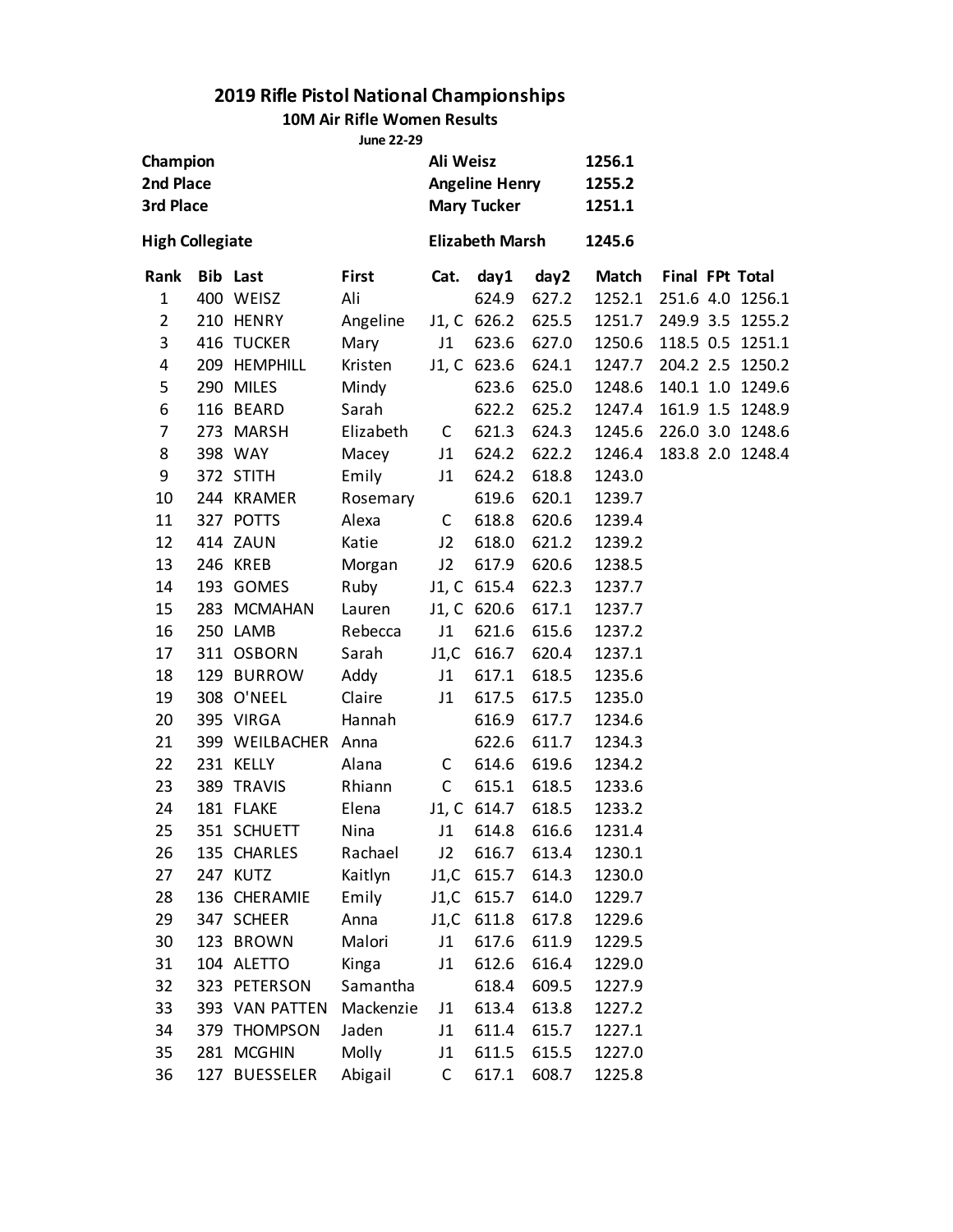| Rank |     | <b>Bib Last</b>        | <b>First</b>   | Cat.        | day1        | day2  | <b>Match</b> |
|------|-----|------------------------|----------------|-------------|-------------|-------|--------------|
| 37   | 219 | <b>HURLEY</b>          | Lauren         | J2          | 615.2       | 610.4 | 1225.6       |
| 38   | 382 | <b>TINSLEY</b>         | Katelyn        | J2          | 611.9       | 612.5 | 1224.4       |
| 39   | 206 | <b>HARR</b>            | Mica           | J1,C        | 610.2       | 613.7 | 1223.9       |
| 40   | 320 | PERRIN                 | Natalie        | J2          | 609.5       | 614.0 | 1223.5       |
| 41   | 373 | <b>STRAUCH</b>         | Mackenzie      | J2          | 610.3       | 612.7 | 1223.0       |
| 42   | 422 | <b>PAKKAM</b>          | Anusha         | J1          | 608.0       | 613.9 | 1221.9       |
| 43   | 195 | <b>GRATZ</b>           | Martina        | J2          | 613.6       | 608.3 | 1221.9       |
| 44   |     | 397 WALSH              | Erin           | J1,C        | 610.1       | 611.4 | 1221.5       |
| 45   | 163 | <b>DERTING</b>         | Kristen        | J1          | 611.9       | 609.6 | 1221.5       |
| 46   |     | 214 HOFFMAN            | Nicolette      | J3          | 608.7       | 612.6 | 1221.3       |
| 47   |     | 330 POTTS              | Karly          | C           | 608.9       | 611.9 | 1220.8       |
| 48   | 161 | <b>DEMERLE</b>         | Katrina        | J2          | 610.1       | 610.1 | 1220.2       |
| 49   | 175 | <b>ENGELS</b>          | Rachel         | J2          | 610.3       | 609.5 | 1219.8       |
| 50   | 125 | <b>BRYANS</b>          | Faye           | J1          | 604.8       | 613.3 | 1218.1       |
| 51   | 266 | <b>LOUDIN</b>          | Randi          |             | 605.1       | 612.9 | 1218.0       |
| 52   | 112 | <b>BARKER</b>          | Kennadi        | J2          | 609.0       | 608.4 | 1217.4       |
| 53   | 285 | <b>MEALS</b>           | Noelle         | J1          | 604.0       | 612.9 | 1216.9       |
| 54   | 204 | <b>HANSON</b>          | Adrienne       | J3          | 608.8       | 607.6 | 1216.4       |
| 55   | 164 | <b>DIEHL</b>           | Erin           | J1,C        | 606.3       | 610.0 | 1216.3       |
| 56   | 240 | <b>KLUSMEIER</b>       | Julie          |             | 608.7       | 607.3 | 1216.0       |
| 57   | 236 | <b>KISCH</b>           | Kamilla        |             | J1, C 607.3 | 607.3 | 1214.6       |
| 58   | 169 | <b>DUNCAN</b>          | Marleigh       | J2          | 606.5       | 607.3 | 1213.8       |
| 59   | 309 | <b>ODLIN</b>           | Lydia          | $\mathsf C$ | 607.1       | 606.6 | 1213.7       |
| 60   |     | 102 ALDOROTY           | Lauren         |             | 607.5       | 606.2 | 1213.7       |
| 61   | 392 | <b>URBACH</b>          | <b>Bailey</b>  |             | 607.7       | 605.9 | 1213.6       |
| 62   | 128 | <b>BUESSELER</b>       | Allison        | J2          | 604.3       | 608.9 | 1213.2       |
| 63   |     | 314 PASKO              | Kayley         | J2, C       | 605.4       | 607.6 | 1213.0       |
| 64   | 331 | <b>PROBST</b>          | Elizabeth      | J3          | 605.8       | 606.6 | 1212.4       |
| 65   | 415 | ZINSMEYER              | Abigail        | J2          | 607.1       | 604.5 | 1211.6       |
| 66   |     | 142 CHRISTENSEN Noelle |                |             | J1, C 604.8 | 605.7 | 1210.5       |
| 67   |     | 211 HERAUF             | <b>Brenna</b>  | J1          | 604.2       | 606.0 | 1210.2       |
| 68   |     | 401 WESTLAKE           | Shannon        | V           | 609.8       | 599.7 | 1209.5       |
| 69   |     | 349 SCHIFANO           | Amber          | J1,C        | 604.5       | 604.8 | 1209.3       |
| 70   |     | 387 TORRENCE           | Katie          | J2          | 599.1       | 609.0 | 1208.1       |
| 71   |     | 402 WHITE              | Anne           | J2          | 604.3       | 603.2 | 1207.5       |
| 72   | 388 | <b>TORRENCE</b>        | Megan          | J3          | 601.4       | 605.1 | 1206.5       |
| 73   |     | 156 D'SOUZA            | Peninah        | J2          | 603.7       | 600.7 | 1204.4       |
| 74   |     | 315 PATRICK            | Marian         | V           | 598.7       | 605.4 | 1204.1       |
| 75   |     | 352 SEDGWICK           | Mikayla        | J2          | 602.7       | 601.4 | 1204.1       |
| 76   |     | 215 HOGAN              | Mikole         | J2          | 601.4       | 600.8 | 1202.2       |
| 77   |     | 370 STATON             | <b>Brianne</b> | J2          | 598.1       | 603.9 | 1202.0       |
| 78   |     | 293 MISHRA             | Prachi         |             | 607.9       | 594.1 | 1202.0       |
| 79   |     | 369 STALNAKER          | Savanna        | J1          | 606.1       | 595.3 | 1201.4       |
| 80   |     | 158 DAY                | Ainsley        | J3          | 599.4       | 601.7 | 1201.1       |
| 81   |     | 418 OSBORNE            | Annastasia     | J1          | 598.5       | 602.0 | 1200.5       |
|      |     |                        |                |             |             |       |              |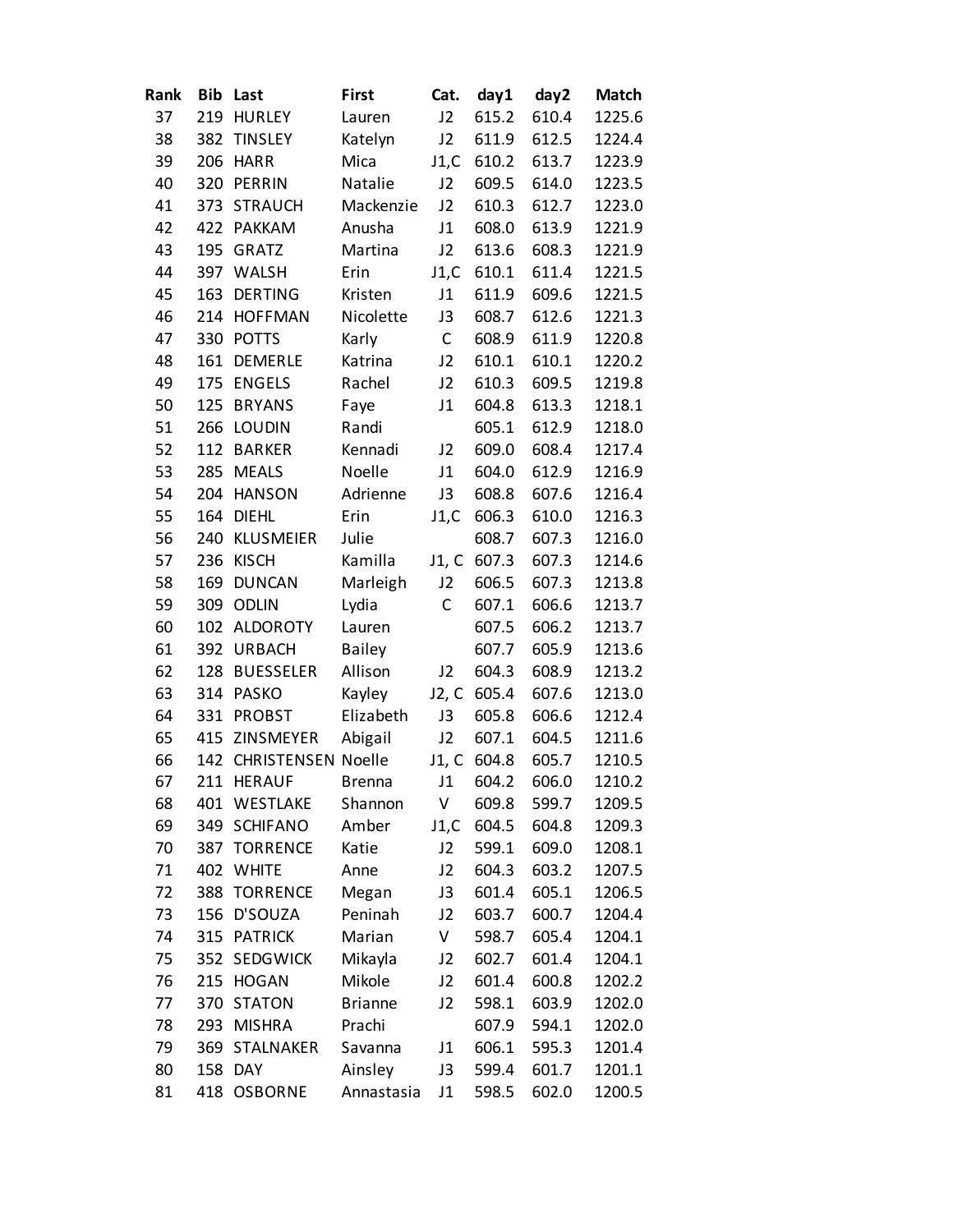| Rank |         | <b>Bib Last</b>                                                    | First         | Cat. | day1  | day2  | <b>Match</b> |
|------|---------|--------------------------------------------------------------------|---------------|------|-------|-------|--------------|
| 82   |         | 233* KHAN                                                          | Sofia         | J2   | 601.3 | 599.1 | 1200.4       |
| 83   |         | 301 MUZIK                                                          | Claudia       | J3   | 601.5 | 598.5 | 1200.0       |
| 84   |         | 298 MORROW                                                         | Gabriela      | J1   | 598.2 | 599.3 | 1197.5       |
| 85   |         | 346 SCHAMMEL                                                       | Olivia        | J3   | 605.1 | 591.8 | 1196.9       |
| 86   |         | 106 ANDERSON                                                       | Molly         | J2   | 590.9 | 605.3 | 1196.2       |
| 87   | 237     | <b>KISSELL</b>                                                     | Kendra        | J1,C | 603.9 | 591.3 | 1195.2       |
| 88   |         | 279 MAYO                                                           | Annaliese     | J1   | 594.0 | 600.7 | 1194.7       |
| 89   |         | 185 FRALEY                                                         | Jayne         | J1   | 598.8 | 595.9 | 1194.7       |
| 90   |         | 200 HALL                                                           | Martha        |      | 596.4 | 596.3 | 1192.7       |
| 91   |         | 267 LOWE                                                           | Clara         | J2   | 592.6 | 599.8 | 1192.4       |
| 92   | 187 FRY |                                                                    | Payton        | J2   | 594.6 | 597.6 | 1192.2       |
| 93   |         | 177 EWINE                                                          | Jordyn        | J2   | 590.2 | 601.8 | 1192.0       |
| 94   | 378     | <b>TEDESCHI</b>                                                    | Katie         | J2   | 597.8 | 593.0 | 1190.8       |
| 95   | 160     | <b>DELL</b>                                                        | Amelia        | J1   | 589.6 | 600.5 | 1190.1       |
| 96   |         | 124 BROX                                                           | Mary          | J1,C | 592.2 | 596.7 | 1188.9       |
| 97   |         | 217 HORGAN                                                         | Eva           | J2   | 594.2 | 593.8 | 1188.0       |
| 98   |         | 154 CROSSLEY                                                       | Lauren        | J2   | 588.2 | 596.1 | 1184.3       |
| 99   | 110     | <b>BALLARD</b>                                                     | Erin          | J2   | 587.9 | 591.2 | 1179.1       |
| 100  |         | 188 GAMEZ                                                          | <b>Bella</b>  | J2   | 591.4 | 585.6 | 1177.0       |
| 101  |         | 150 COX                                                            | Lauren        | J1   | 585.7 | 590.8 | 1176.5       |
| 102  |         | 390 ULMER                                                          | Kiera         | J2   | 582.0 | 593.2 | 1175.2       |
| 103  |         | 336 RIOS                                                           | Isabella      | J2   | 585.5 | 589.3 | 1174.8       |
| 104  | 297     | <b>MORRISON</b>                                                    | Skylar        | J3   | 587.0 | 582.8 | 1169.8       |
| 105  |         | 192 GOITIA                                                         | Emily         | J2   | 579.4 | 588.9 | 1168.3       |
| 106  |         | <b>235 KIRK</b>                                                    | Alexis        | J2   | 593.5 | 573.7 | 1167.2       |
| 107  | 151     | <b>CRAIG</b>                                                       | Kyla          | J2   | 578.1 | 580.6 | 1158.7       |
| 108  | 368     | SRALLA                                                             | <b>Briley</b> | J3   | 576.8 | 578.6 | 1155.4       |
| 109  |         | 197 HAAG                                                           | Molly         | J2   | 573.0 | 572.7 | 1145.7       |
| 110  |         | 332 PRUDEN                                                         | Mackenzie     | J3   | 571.6 | 568.0 | 1139.6       |
| 111  |         | 260 LILLY                                                          | Elizabeth     | J3   | 574.3 | 559.0 | 1133.3       |
| 112  |         | 340 SALTFORD                                                       | Dakota        | J2   | 547.4 | 572.4 | 1119.8       |
|      |         | * competitor 233, 2 pt. penalty day 2, too many shots, Rule 6.11.5 |               |      |       |       |              |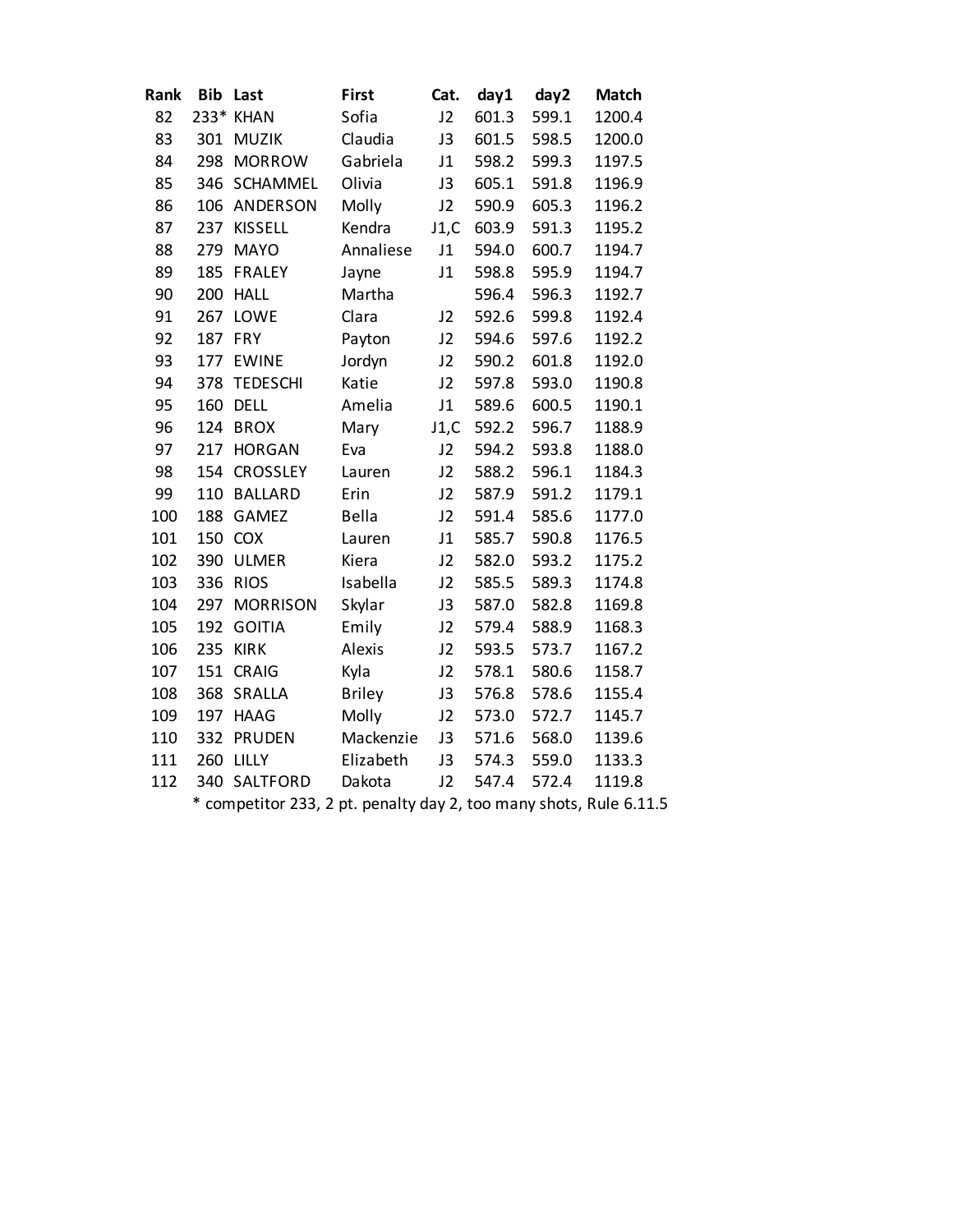#### **10M Air Rifle Women Junior Results**

**June 22-29**

| <b>Champion Junior</b><br>2nd Place Junior<br><b>3rd Place Junior</b><br>High J2<br>High J3 |  |                 |           | <b>Angeline Henry</b><br><b>Kristen Hemphill</b><br><b>Mary Tucker</b><br><b>Katie Zaun</b><br><b>Nicolette Hoffman</b> |             |       | 1255.7<br>1251.2<br>1251.1 |                 |  |                  |
|---------------------------------------------------------------------------------------------|--|-----------------|-----------|-------------------------------------------------------------------------------------------------------------------------|-------------|-------|----------------------------|-----------------|--|------------------|
|                                                                                             |  |                 |           |                                                                                                                         |             |       | 1239.2<br>1221.3           |                 |  |                  |
| Rank                                                                                        |  | <b>Bib Last</b> | First     | Cat.                                                                                                                    | day1        | day2  | <b>Match</b>               | Final FPt Total |  |                  |
| $\mathbf{1}$                                                                                |  | 210 HENRY       | Angeline  |                                                                                                                         | J1, C 626.2 | 625.5 | 1251.7                     |                 |  | 248.8 4.0 1255.7 |
| $\overline{2}$                                                                              |  | 209 HEMPHILL    | Kristen   |                                                                                                                         | J1, C 623.6 | 624.1 | 1247.7                     |                 |  | 246.1 3.5 1251.2 |
| 3                                                                                           |  | 416 TUCKER      | Mary      | J1                                                                                                                      | 623.6       | 627.0 | 1250.6                     |                 |  | 120.6 0.5 1251.1 |
| 4                                                                                           |  | 398 WAY         | Macey     | J1                                                                                                                      | 624.2       | 622.2 | 1246.4                     |                 |  | 204.4 2.5 1248.9 |
| 5                                                                                           |  | 372 STITH       | Emily     | J1                                                                                                                      | 624.2       | 618.8 | 1243.0                     |                 |  | 162.5 1.5 1244.5 |
| 6                                                                                           |  | 246 KREB        | Morgan    | J2                                                                                                                      | 617.9       | 620.6 | 1238.5                     |                 |  | 224.7 3.0 1241.5 |
| 7                                                                                           |  | 414 ZAUN        | Katie     | J2                                                                                                                      | 618.0       | 621.2 | 1239.2                     |                 |  | 183.1 2.0 1241.2 |
| 8                                                                                           |  | 193 GOMES       | Ruby      |                                                                                                                         | J1, C 615.4 | 622.3 | 1237.7                     |                 |  | 141.8 1.0 1238.7 |
| 9                                                                                           |  | 283 MCMAHAN     | Lauren    |                                                                                                                         | J1, C 620.6 | 617.1 | 1237.7                     |                 |  |                  |
| 10                                                                                          |  | 250 LAMB        | Rebecca   | J1                                                                                                                      | 621.6       | 615.6 | 1237.2                     |                 |  |                  |
| 11                                                                                          |  | 311 OSBORN      | Sarah     |                                                                                                                         | J1,C 616.7  | 620.4 | 1237.1                     |                 |  |                  |
| 12                                                                                          |  | 129 BURROW      | Addy      | J1                                                                                                                      | 617.1       | 618.5 | 1235.6                     |                 |  |                  |
| 13                                                                                          |  | 308 O'NEEL      | Claire    | J1                                                                                                                      | 617.5       | 617.5 | 1235.0                     |                 |  |                  |
| 14                                                                                          |  | 181 FLAKE       | Elena     |                                                                                                                         | J1, C 614.7 | 618.5 | 1233.2                     |                 |  |                  |
| 15                                                                                          |  | 351 SCHUETT     | Nina      | J1                                                                                                                      | 614.8       | 616.6 | 1231.4                     |                 |  |                  |
| 16                                                                                          |  | 135 CHARLES     | Rachael   | J2                                                                                                                      | 616.7       | 613.4 | 1230.1                     |                 |  |                  |
| 17                                                                                          |  | 247 KUTZ        | Kaitlyn   | J1,C                                                                                                                    | 615.7       | 614.3 | 1230.0                     |                 |  |                  |
| 18                                                                                          |  | 136 CHERAMIE    | Emily     |                                                                                                                         | J1,C 615.7  | 614.0 | 1229.7                     |                 |  |                  |
| 19                                                                                          |  | 347 SCHEER      | Anna      |                                                                                                                         | J1,C 611.8  | 617.8 | 1229.6                     |                 |  |                  |
| 20                                                                                          |  | 123 BROWN       | Malori    | J1                                                                                                                      | 617.6       | 611.9 | 1229.5                     |                 |  |                  |
| 21                                                                                          |  | 104 ALETTO      | Kinga     | J1                                                                                                                      | 612.6       | 616.4 | 1229.0                     |                 |  |                  |
| 22                                                                                          |  | 393 VAN PATTEN  | Mackenzie | J1                                                                                                                      | 613.4       | 613.8 | 1227.2                     |                 |  |                  |
| 23                                                                                          |  | 379 THOMPSON    | Jaden     | J1                                                                                                                      | 611.4       | 615.7 | 1227.1                     |                 |  |                  |
| 24                                                                                          |  | 281 MCGHIN      | Molly     | J1                                                                                                                      | 611.5       | 615.5 | 1227.0                     |                 |  |                  |
| 25                                                                                          |  | 219 HURLEY      | Lauren    | J2                                                                                                                      | 615.2       | 610.4 | 1225.6                     |                 |  |                  |
| 26                                                                                          |  | 382 TINSLEY     | Katelyn   | J2                                                                                                                      | 611.9       | 612.5 | 1224.4                     |                 |  |                  |
| 27                                                                                          |  | 206 HARR        | Mica      | J1,C                                                                                                                    | 610.2       | 613.7 | 1223.9                     |                 |  |                  |
| 28                                                                                          |  | 320 PERRIN      | Natalie   | J2                                                                                                                      | 609.5       | 614.0 | 1223.5                     |                 |  |                  |
| 29                                                                                          |  | 373 STRAUCH     | Mackenzie | J2                                                                                                                      | 610.3       | 612.7 | 1223.0                     |                 |  |                  |
| 30                                                                                          |  | 422 PAKKAM      | Anusha    | J1                                                                                                                      | 608.0       | 613.9 | 1221.9                     |                 |  |                  |
| 31                                                                                          |  | 195 GRATZ       | Martina   | J2                                                                                                                      | 613.6       | 608.3 | 1221.9                     |                 |  |                  |
| 32                                                                                          |  | 397 WALSH       | Erin      | J1,C                                                                                                                    | 610.1       | 611.4 | 1221.5                     |                 |  |                  |
| 33                                                                                          |  | 163 DERTING     | Kristen   | J1                                                                                                                      | 611.9       | 609.6 | 1221.5                     |                 |  |                  |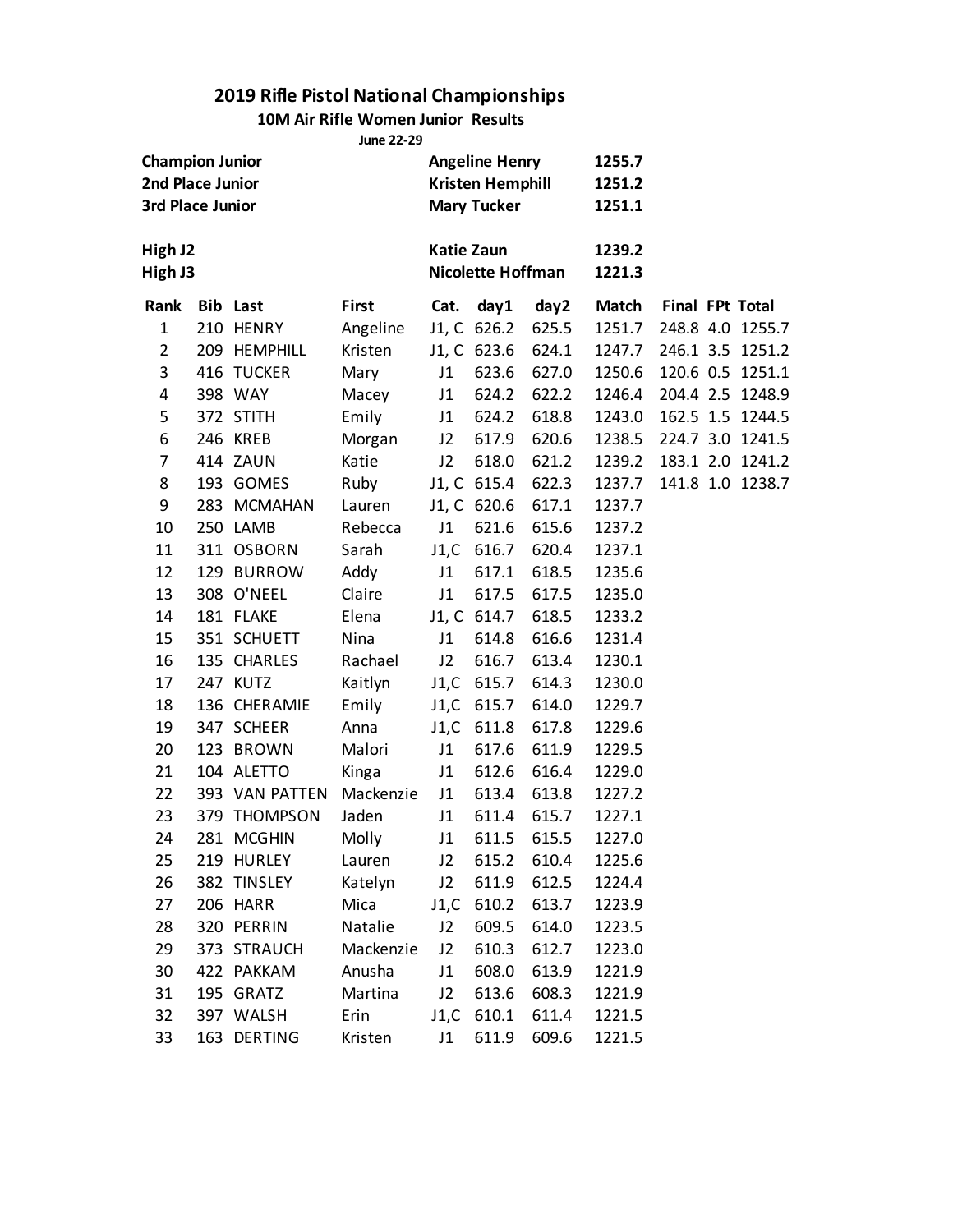| Rank | <b>Bib</b> | Last                   | First          | Cat.           | day1  | day2  | <b>Match</b> |
|------|------------|------------------------|----------------|----------------|-------|-------|--------------|
| 34   | 214        | <b>HOFFMAN</b>         | Nicolette      | J3             | 608.7 | 612.6 | 1221.3       |
| 35   | 161        | <b>DEMERLE</b>         | Katrina        | J2             | 610.1 | 610.1 | 1220.2       |
| 36   | 175        | <b>ENGELS</b>          | Rachel         | J2             | 610.3 | 609.5 | 1219.8       |
| 37   | 125        | <b>BRYANS</b>          | Faye           | J <sub>1</sub> | 604.8 | 613.3 | 1218.1       |
| 38   | 112        | <b>BARKER</b>          | Kennadi        | J2             | 609.0 | 608.4 | 1217.4       |
| 39   | 285        | <b>MEALS</b>           | Noelle         | J1             | 604.0 | 612.9 | 1216.9       |
| 40   | 204        | <b>HANSON</b>          | Adrienne       | J3             | 608.8 | 607.6 | 1216.4       |
| 41   | 164        | <b>DIEHL</b>           | Erin           | J1,C           | 606.3 | 610.0 | 1216.3       |
| 42   | 236        | <b>KISCH</b>           | Kamilla        | J1, C          | 607.3 | 607.3 | 1214.6       |
| 43   | 169        | <b>DUNCAN</b>          | Marleigh       | J2             | 606.5 | 607.3 | 1213.8       |
| 44   | 128        | <b>BUESSELER</b>       | Allison        | J2             | 604.3 | 608.9 | 1213.2       |
| 45   | 314        | <b>PASKO</b>           | Kayley         | J2, C          | 605.4 | 607.6 | 1213.0       |
| 46   | 331        | <b>PROBST</b>          | Elizabeth      | J3             | 605.8 | 606.6 | 1212.4       |
| 47   | 415        | ZINSMEYER              | Abigail        | J2             | 607.1 | 604.5 | 1211.6       |
| 48   |            | 142 CHRISTENSEN Noelle |                | J1, C          | 604.8 | 605.7 | 1210.5       |
| 49   | 211        | <b>HERAUF</b>          | <b>Brenna</b>  | J1             | 604.2 | 606.0 | 1210.2       |
| 50   | 349        | <b>SCHIFANO</b>        | Amber          | J1,C           | 604.5 | 604.8 | 1209.3       |
| 51   | 387        | <b>TORRENCE</b>        | Katie          | J2             | 599.1 | 609.0 | 1208.1       |
| 52   | 402        | <b>WHITE</b>           | Anne           | J2             | 604.3 | 603.2 | 1207.5       |
| 53   | 388        | <b>TORRENCE</b>        | Megan          | J3             | 601.4 | 605.1 | 1206.5       |
| 54   | 156        | D'SOUZA                | Peninah        | J2             | 603.7 | 600.7 | 1204.4       |
| 55   | 352        | <b>SEDGWICK</b>        | Mikayla        | J2             | 602.7 | 601.4 | 1204.1       |
| 56   | 215        | <b>HOGAN</b>           | Mikole         | J2             | 601.4 | 600.8 | 1202.2       |
| 57   | 370        | <b>STATON</b>          | <b>Brianne</b> | J2             | 598.1 | 603.9 | 1202.0       |
| 58   | 369        | <b>STALNAKER</b>       | Savanna        | J1             | 606.1 | 595.3 | 1201.4       |
| 59   | 158        | <b>DAY</b>             | Ainsley        | J3             | 599.4 | 601.7 | 1201.1       |
| 60   | 418        | <b>OSBORNE</b>         | Annastasia     | J1             | 598.5 | 602.0 | 1200.5       |
| 61   |            | 233* KHAN              | Sofia          | J2             | 601.3 | 599.1 | 1200.4       |
| 62   | 301        | <b>MUZIK</b>           | Claudia        | J3             | 601.5 | 598.5 | 1200.0       |
| 63   | 298        | <b>MORROW</b>          | Gabriela       | J1             | 598.2 | 599.3 | 1197.5       |
| 64   |            | 346 SCHAMMEL           | Olivia         | J3             | 605.1 | 591.8 | 1196.9       |
| 65   |            | 106 ANDERSON           | Molly          | J2             | 590.9 | 605.3 | 1196.2       |
| 66   | 237        | <b>KISSELL</b>         | Kendra         | J1,C           | 603.9 | 591.3 | 1195.2       |
| 67   | 279        | <b>MAYO</b>            | Annaliese      | J1             | 594.0 | 600.7 | 1194.7       |
| 68   | 185        | <b>FRALEY</b>          | Jayne          | J1             | 598.8 | 595.9 | 1194.7       |
| 69   | 267        | LOWE                   | Clara          | J2             | 592.6 | 599.8 | 1192.4       |
| 70   | 187        | <b>FRY</b>             | Payton         | J2             | 594.6 | 597.6 | 1192.2       |
| 71   | 177        | <b>EWINE</b>           | Jordyn         | J2             | 590.2 | 601.8 | 1192.0       |
| 72   | 378        | <b>TEDESCHI</b>        | Katie          | J2             | 597.8 | 593.0 | 1190.8       |
| 73   | 160        | <b>DELL</b>            | Amelia         | J1             | 589.6 | 600.5 | 1190.1       |
| 74   | 124        | <b>BROX</b>            | Mary           | J1,C           | 592.2 | 596.7 | 1188.9       |
| 75   |            | 217 HORGAN             | Eva            | J2             | 594.2 | 593.8 | 1188.0       |
| 76   |            | 154 CROSSLEY           | Lauren         | J2             | 588.2 | 596.1 | 1184.3       |